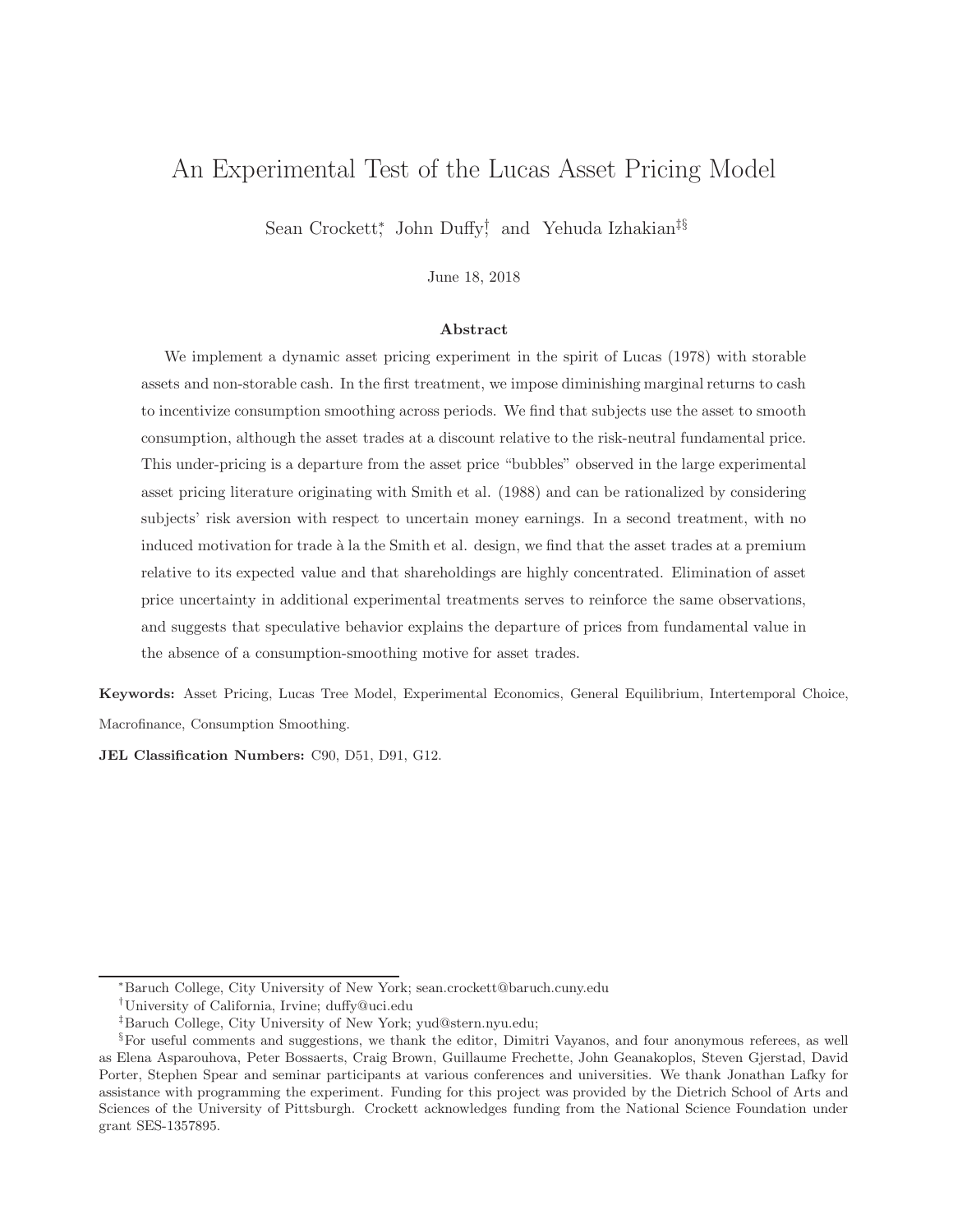# **1 Introduction**

Consumption-based general equilibrium asset pricing, pioneered by Stiglitz (1970), Lucas (1978), and Breeden (1979), remains a workhorse model in financial economics and macrofinance. This approach relates asset prices to risk and time preferences, dividend payments, and other fundamental determinants of asset values.<sup>1</sup> While this class of theoretical models has been extensively tested using archival field data, the evidence to date has not been too supportive of the models' predictions. Estimated or calibrated versions of the standard model generally under-predict the actual premium in the return to equities relative to bonds, the so-called "equity premium puzzle" (e.g., Hansen and Singleton 1983, Mehra and Prescott 1985, and Kocherlakota 1996). Furthermore, the actual volatility of asset prices is typically much greater than the model's predicted volatility based on changes in fundamentals alone, the so-called "excess volatility puzzle" (Shiller 1981, and LeRoy and Porter 1981).<sup>2</sup>

A difficulty with testing this model using field data is that important parameters are unknown and must be calibrated, approximated, or estimated in some fashion. An additional difficulty is that the available field data (e.g., aggregate consumption data) may be subject to measurement error (Wheatley 1988) or may not approximate well the consumption of asset market participants (Mankiw and Zeldes 1991). A typical approach is to specify a dividend process and calibrate individuals' preferences to this process using micro-level data. However, micro-level data may not be directly relevant to the domain or frequency of the data examined in macrofinance studies.

We follow a different path by analyzing data from a laboratory experiment with controlled income and dividend processes, allowing for precise measurement of consumption and asset holdings. We induce the stationarity associated with the Lucas model's infinite horizon and time discounting by implementing an indefinite horizon with a constant continuation probability. In addition, we induce heterogeneity in consumer types to create a clear motivation for subjects to engage in trade.<sup>3</sup> The degree of control afforded by the laboratory presents an opportunity to diagnose the causes of specific deviations from theory, which are not identifiable using field data alone.

Most previous dynamic asset pricing experiments depart in significant ways from consumptionbased models.<sup>4</sup> In the early literature (e.g., Forsythe et al. 1982, Plott and Sunder 1982, and Friedman et al. 1984), cyclic type-dependent dividends are induced to motivate trade, resulting in market prices

<sup>&</sup>lt;sup>1</sup>For surveys, see e.g., Campbell  $(2018)$ , Cochrane  $(2005)$  and Lengwiler  $(2009)$ .

<sup>2</sup>Nevertheless, Cochrane (Page 455, 2005) stresses that while the consumption-based model "*works poorly in practice (...) it is in some sense the only model we have. The central task of financial economics is to figure out what are the real risks that drive asset prices and expected returns. Something like the consumption-based model–investor's first-order conditions for savings and portfolio choice–has to be the starting point.*"

<sup>&</sup>lt;sup>3</sup>In this respect, we deviate from the theoretical literature, which frequently presumes a representative agent and derives equilibrium asset prices at which the equilibrium volume of trade is zero.

<sup>4</sup>Some studies test the static capital-asset pricing model (CAPM) over multiple repetitions; e.g., Bossaerts and Plott (2002), Asparouhova et al. (2003), and Bossaerts et al. (2007).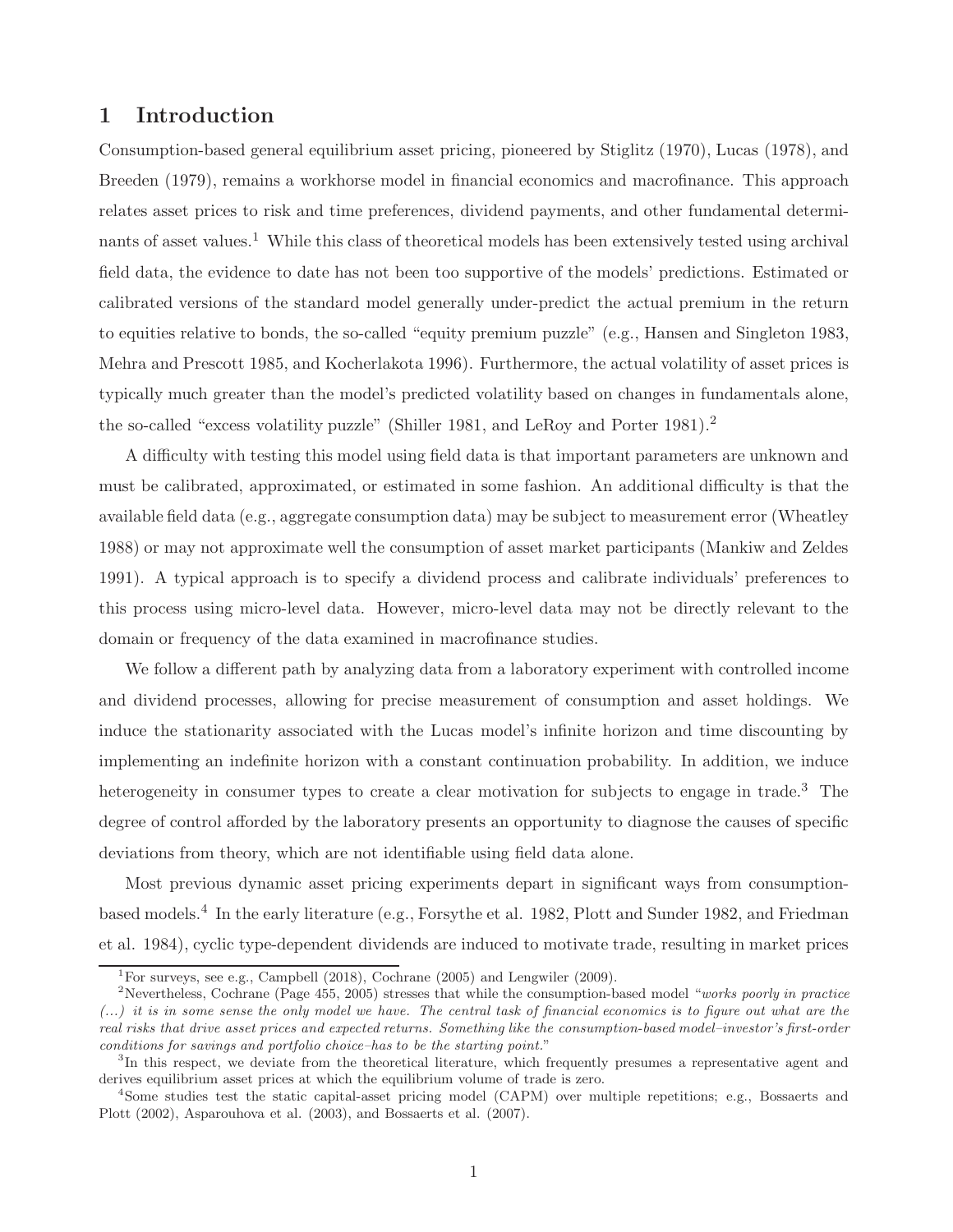that effectively aggregate private dividend information and converge toward rational expectations values. While this result is in line with the efficient markets view, the primary motivation for exchange is not intertemporal consumption-smoothing as in the Lucas model.

In later, highly influential work, Smith et al. (SSW, 1988) implement a simple four-state i.i.d. dividend process common to all subjects. A finite number of trading periods ensures that the expected value of the asset declines over time at a constant rate. Unlike the earlier type-dependent dividend experiments, there is no induced motive for subjects to engage in any trade in the asset. Nevertheless, SSW observe substantial trading, with prices typically starting below the fundamental value then rapidly soaring above for a sustained duration of time before finally collapsing near the known final period of the experiment. This "bubble-crash" pattern has been replicated in many studies under a variety of treatment conditions, and has become the primary focus of a large experimental literature on asset price formation.<sup>5</sup> Much attention has been devoted to exploring the means by which the frequency of bubbles can be reduced or even eliminated by using some variants of the SSW design.<sup>6,7</sup>

Experiments in the SSW tradition share the following features. Subjects are given a large, one-time endowment (or loan) of experimental cash, called "francs." Thereafter, an individual's franc balance varies with her asset purchases, sales, and earned dividends. Francs carry over from one period to the next over the finite horizon of the market. Following the terminal period, franc balances are converted into money earnings using a linear exchange rate. This design differs from the sequence of consumption/savings choices faced by consumers in standard infinite horizon intertemporal models; in essence, it abstracts from the consumption-smoothing rationale for trade in assets.

By contrast, subjects in our experiment receive an exogenous endowment of francs at the start of each period, which we interpret as income, in addition to franc-denominated dividend payments on assets held. Then, an asset market is opened, with each transaction impacting the subject's franc balances. Critically, after the asset market is closed, each subject's end-of-period franc balance is converted to dollars and stored in a private payment account from which the subject cannot withdraw during the experiment, while her asset position carries forward to the next period with a fixed and known probability. Thus, all francs disappear from the system at the end of each period. That is, in the language of Lucas (1978) francs are perishable "fruit" that get consumed each period, while assets

 $5$ Key papers include Porter and Smith (1995), Lei et al. (2001), Dufwenberg, et al. (2005), Haruvy and Noussair (2006), Haruvy et al. (2007), Hussam et al. (2008), Lei and Vesely (2009), Lugovskvy et al. (2011) and Kirchler et al. (2012). For a review of the literature, see Plott and Smith (Chapters 29-30, 2008).

 $6$ These variants include adding short sales or futures markets, computing expected values for subjects, implementing a constant dividend, inserting "insiders" who have previously experienced bubbles, using professional traders in place of students as subjects, framing the problem differently, or using different price determination mechanisms

<sup>7</sup>Hommes et al. (2005, 2008) employ a different intertemporal framework that exploited a no arbitrage condition between risky and risk-free assets. In each period, price forecasts from subjects are elicited and leveraged to calculate optimal individual demands for the risky asset. Equating aggregate demand with a fixed supply yields prices, against which forecasts are evaluated and compensated.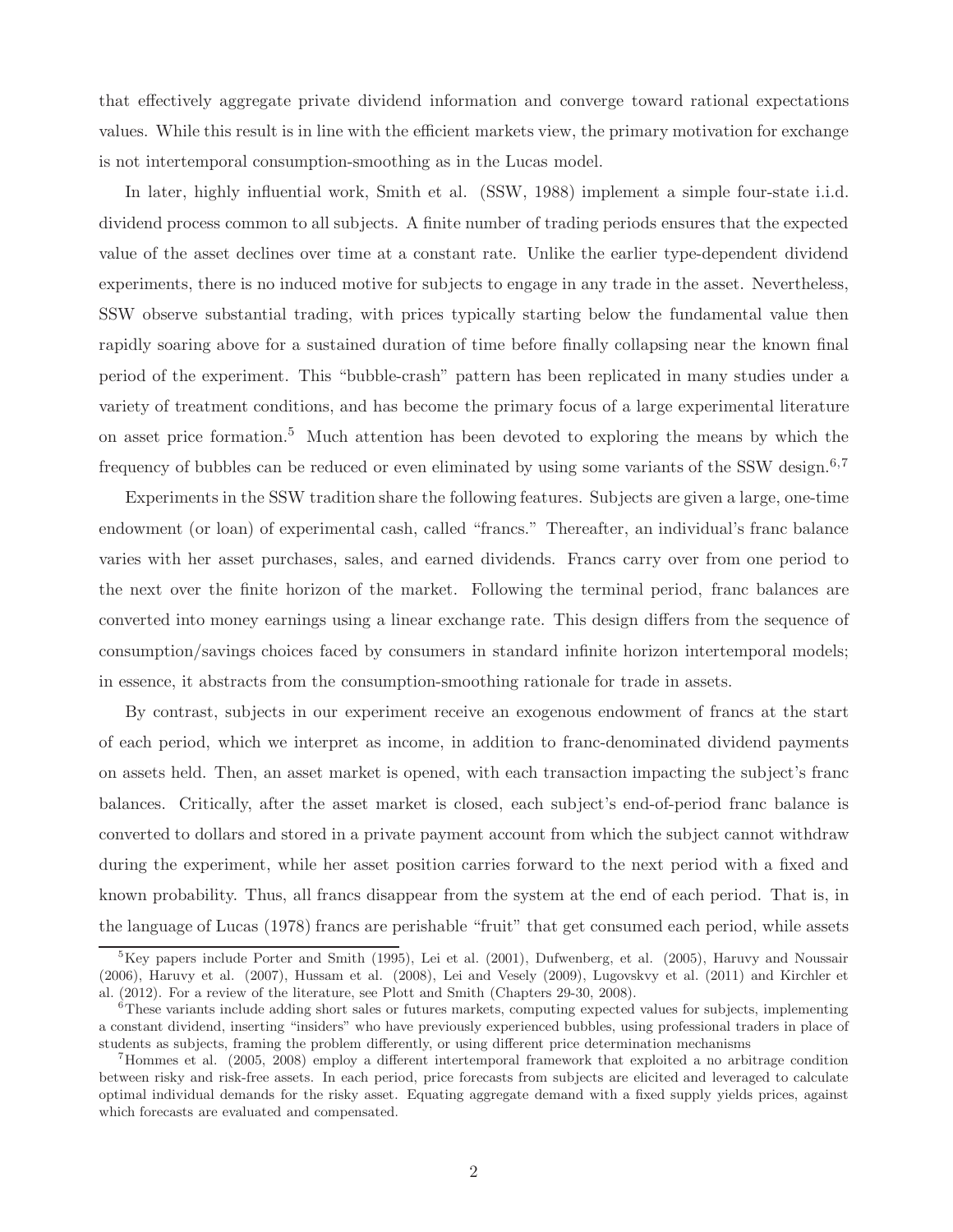are potentially long-lived "trees."<sup>8</sup>

We motivate trade in our baseline ("concave") treatment by introducing a heterogeneous, cyclic income process and a concave franc-to-dollar exchange rate, so that the long-lived asset becomes a vehicle to intertemporally smooth consumption. This is a critical feature of most macrofinance models, which are built around the permanent income model of consumption, but it is absent from the experimental asset pricing literature. In our alternative ("linear") treatment, the franc-to-dollar exchange rate is linear as in SSW-type designs; since the dividend process is common to all subjects, there is no induced reason for subjects to trade the asset, a design that connects our macrofinance economy with the laboratory asset market design of SSW. We show theoretically that if subjects are intrinsically risk neutral with regard to uncertain money earnings, the (constant) equilibrium price (henceforth the "fundamental price") in both our linear and concave exchange rate treatments is the same and is equal to the fundamental price in the analogous infinite horizon economy. Importantly, however, equilibrium consumption is characterized by perfect consumption smoothing in the concave treatment, and is unrestricted in the linear treatment. If subjects are instead intrinsically risk averse with regard to uncertain money earnings, we show theoretically that the equilibrium price in each period will be strictly less than the fundamental price, that prices will converge to a steady state equilibrium price that is weakly less than the fundamental price, and for a given distribution of risk preferences this steady state price will be the same in both the concave and linear treatments. To explore the role of risk aversion in our experiment, we measure subjects' intrinsic risk attitudes using the Holt-Laury (2002) paired lottery choice instrument.

While our experimental design mainly serves as a bridge between the experimental asset pricing and macrofinance literatures, it also has some relevance for laboratory research on intertemporal consumption-smoothing, which typically excludes tradeable assets.<sup>9</sup> A main finding of this literature is that subjects have difficulty intertemporally smoothing their consumption in the manner prescribed by the solution to a dynamic optimization problem. By contrast, in our experimental design, in which intertemporal consumption-smoothing is implemented by buying and selling assets at marketdetermined prices, we find strong evidence that subjects *are* able to smooth consumption in a manner that is qualitatively (if not quantitatively) similar to the dynamic equilibrium solution. This finding may also reflect the considerably simpler and non-stochastic income process that we use in our design.

Our main experimental findings can be summarized as follows. First, in our linear exchange rate treatment (where there is no induced motive for trade), prices are most frequently sustained at

<sup>8</sup>Notice that francs play a dual role as "consumption good" and "medium of exchange" within a period, while assets are the only *intertemporal* store of value.

<sup>9</sup>See, e.g., Hey and Dardanoni (1988), Noussair and Matheny (2000), Ballinger et al. (2003), Carbone and Hey (2004), Carbone and Duffy (2014), and Meissner (2016).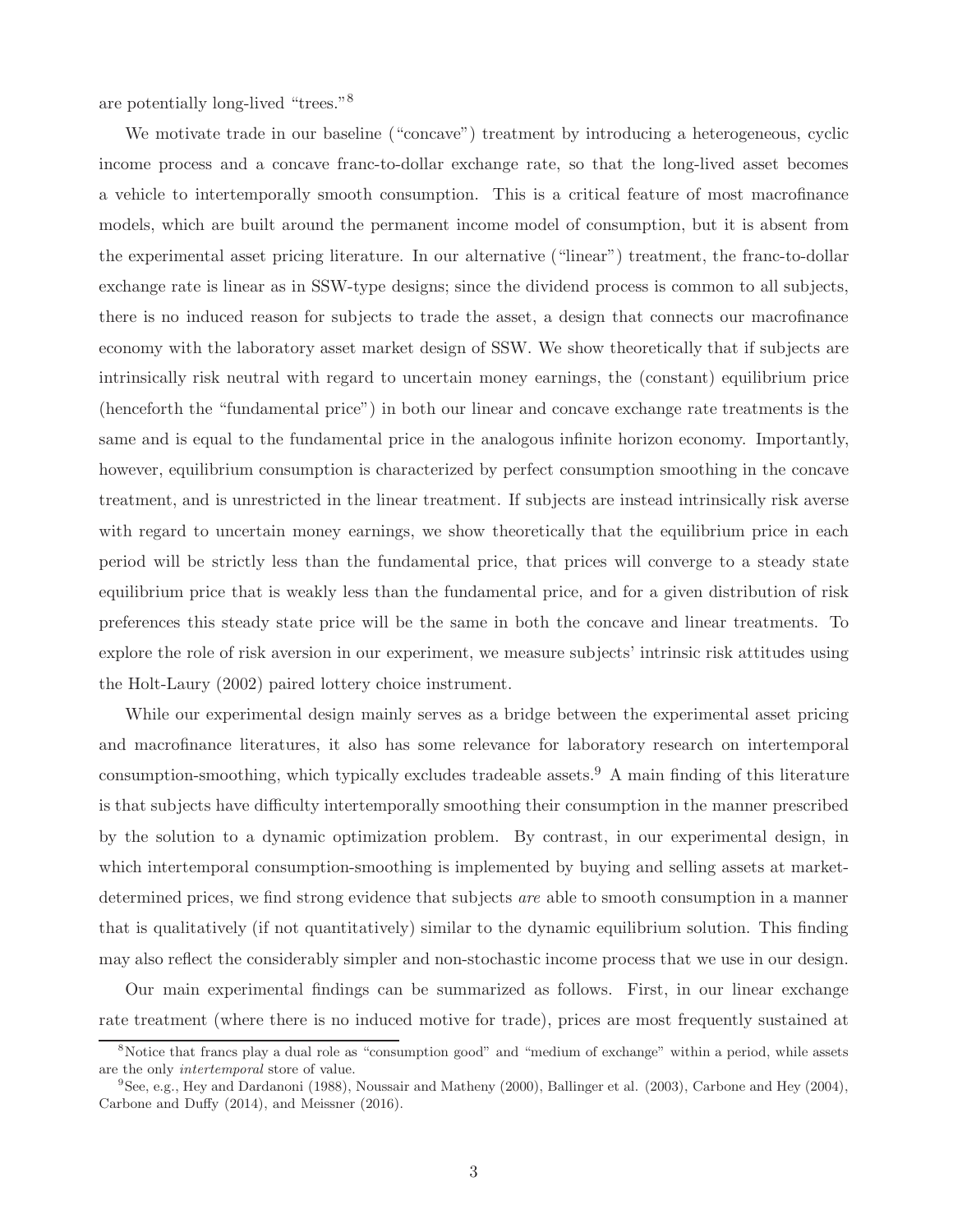levels above the fundamental price (on average, 32% above). However, the frequency, magnitude, and duration of such price bubbles is dramatically reduced in our concave exchange rate treatment, where assets trade at an average discount of 24% relative to the fundamental price. The higher prices in the linear economies are driven by a concentration of shareholdings among the most risk-tolerant subjects in the market, identified by the Holt-Laury elicitation. By contrast, in the concave economies, most subjects actively trade shares in each period to smooth their consumption in the manner predicted by theory. Consequently, shareholdings are much less concentrated. Thus, market thin-ness and high prices appear to be endogenous features of the linear treatment. We conclude that the frequency, magnitude, and duration of asset price bubbles can be reduced by the presence of an incentive to intertemporally smooth consumption, a key feature of most dynamic asset pricing models that is completely absent from the SSW design used in the experimental asset pricing literature.

To better understand individual consumption and savings decisions, we conduct an additional, *individual choice* experiment in which subjects can buy or sell assets with the experimenter at a known, constant price. In this experiment, the only uncertainty each subject faces is the duration of the planning horizon; their endowments and the exchange rates remain the same as in the market experiment. We observe that the removal of price uncertainty strengthens the main findings from our market experiment. Namely, individuals facing a concave exchange rate use the asset to intertemporally smooth their consumption, while those facing a linear exchange rate adopt far more heterogeneous positions. Further, subjects facing high prices in the linear exchange rate condition are less likely to hold large share quantities, relative to the market experiment, suggesting that speculative motives account for the bubbles observed in the linear market experiment.

In related, concurrent research, Asparouhova et al. (2016) implement a Lucas asset experiment in which there are short-lived francs and two long-lived assets: trees yielding stochastic dividends and risk-free (consol) bonds. Rather than induce consumption smoothing through a concave exchange rate, subjects in their experiment are paid only for francs held in the terminal period of the indefinite horizon. Thus, Asparhouhova et al. rely on intrinsic subject risk aversion to smooth consumption; i.e., a risk-averse subject should avoid holding too few francs in any period in case that period is the terminal one. Asparouhova et al. use endogenous consumption-smoothing to investigate important questions in finance like the equity premium puzzle and the co-variation of financial returns with aggregate wealth. By contrast, we focus on the comparative static impact of consumption-smoothing when such incentives are exogenously weak or strong, bridging the gap between the consumptionbased Lucas asset pricing model and the experimental literature initiated by SSW. Like Asparouhova et al., we find some qualified support for the predictions of the Lucas asset pricing model, in that price realizations are consistent with competitive equilibrium levels when there is an induced motive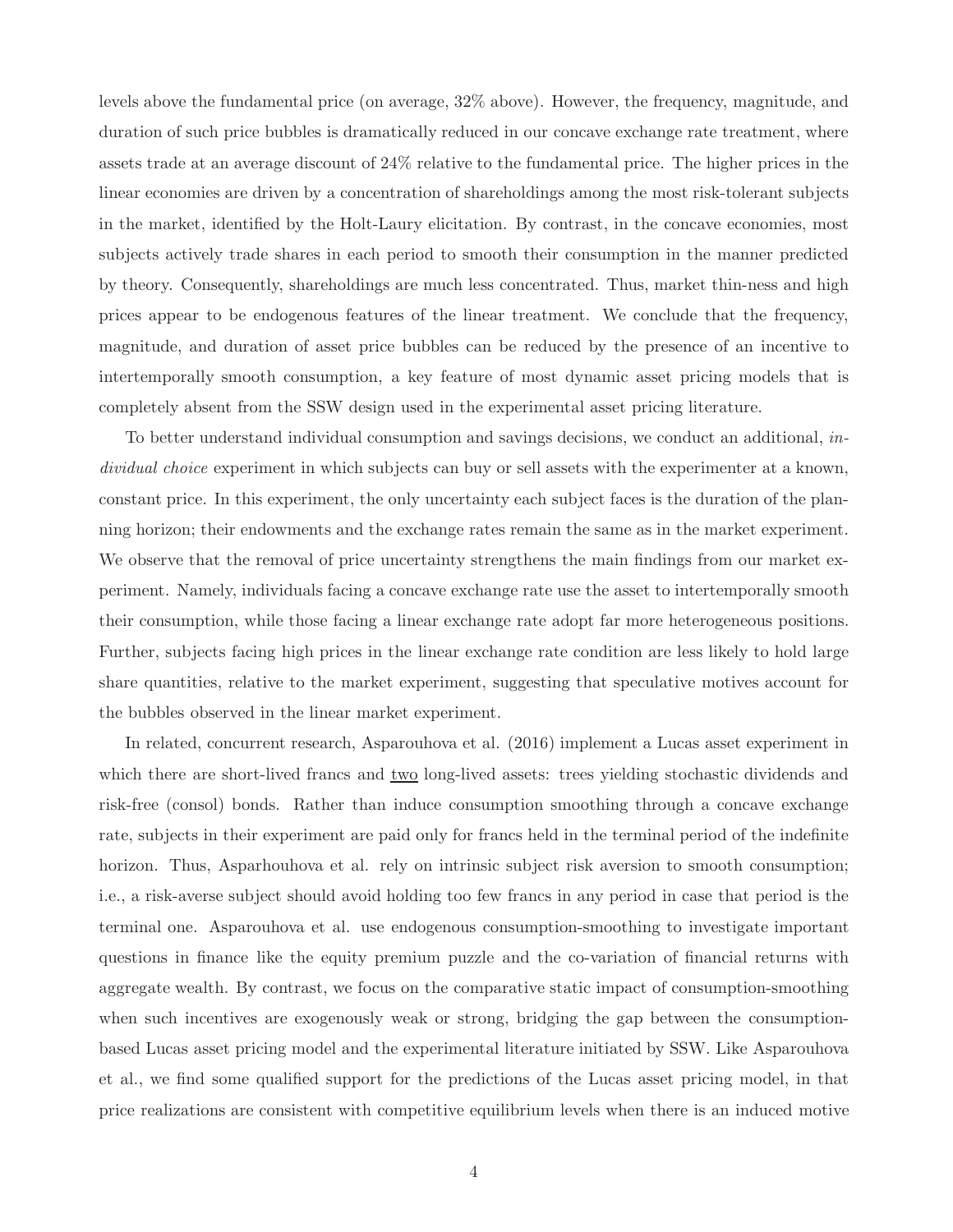to intertemporally smooth consumption and taking into account subject's intrinsic risk aversion.

# **2 The Lucas asset pricing framework**

In this section, we first describe a Lucas (1978) infinite horizon economy. We then consider the indefinite horizon analog that we use in our experiment. Finally, we introduce the special case of constant dividend payments, a fixed aggregate endowment, and deterministic individual income, which are features of our experimental design. For this case, we prove convergence to a steady state equilibrium in which the price is weakly less than the fundamental price of the asset, provided weakly risk-averse intrinsic preferences.

#### **2.1 Infinite horizon model**

Consider a Lucas (1978) pure exchange economy, comprised of a non-storable consumption good  $(f_{\text{crit}})$  and an infinitely-lived asset (tree). At each discrete time, t, there is a fixed, finite and perfectly divisible number of outstanding shares,  $K$ , of the asset. Each share yields an identical but potentially time-dependent dividend,  $D_t$ , in period t. Dividends are paid in units of the consumption good at the beginning of each period. Let  $P_t$  denote the "ex-dividend" price of a share, i.e., if the share is sold, the sale occurs after the existing owner receives that period's dividend  $D_t$ . Neither borrowing nor short selling is permitted. Ownership of shares is determined each period in a competitive market. Denote by  $k_t^i$  the number of shares of the asset that consumer i owns at the beginning of period t, with initial endowment  $k_0^i$ .

In each period the economy has a finite population,  $L$ , of consumers. Each consumer i is characterized by a strictly monotonic, strictly concave, bounded, and twice continuously differentiable instantaneous utility function  $U^i : \mathbb{R}_+ \to \mathbb{R}$  that vanishes at zero.<sup>10</sup> That is,  $U^{i'} c_t^{i} > 0$ ,  $U^{i''} c_t^{i} < 0$ , and  $U^{i}(0) = 0$ , where  $c_{t}^{i}$  is the consumption of perishable goods by consumer i at time t.

In addition to the dividend payment, each consumer receives an exogenous endowment of the consumption good, denoted  $y_t^i$ , at the beginning of each period t. This endowment may vary from period to period and may be different across consumers. Thus, the total resources available to each consumer in a given period are the exogenous endowment, plus the sum of dividends, plus (minus) the sale (purchase) value of assets shares. Formally,

$$
\frac{y_t^i + D_t k_t^i + P_t k_t^i}{\text{Resources}} = c_t^i + P_t k_{t+1}^i,\tag{1}
$$

which implies that

$$
k_{t+1}^i = \left(1 + \frac{\mathcal{D}_t}{\mathcal{P}_t}\right) k_t^i + \frac{1}{\mathcal{P}_t} \left(y_t^i - c_t^i\right). \tag{2}
$$

<sup>10</sup> $\mathbb{R}_+$  stands for the set of nonnegative real numbers, i.e.,  $\mathbb{R}_+ = \{x \mid x \geq 0, x \in \mathbb{R}\}.$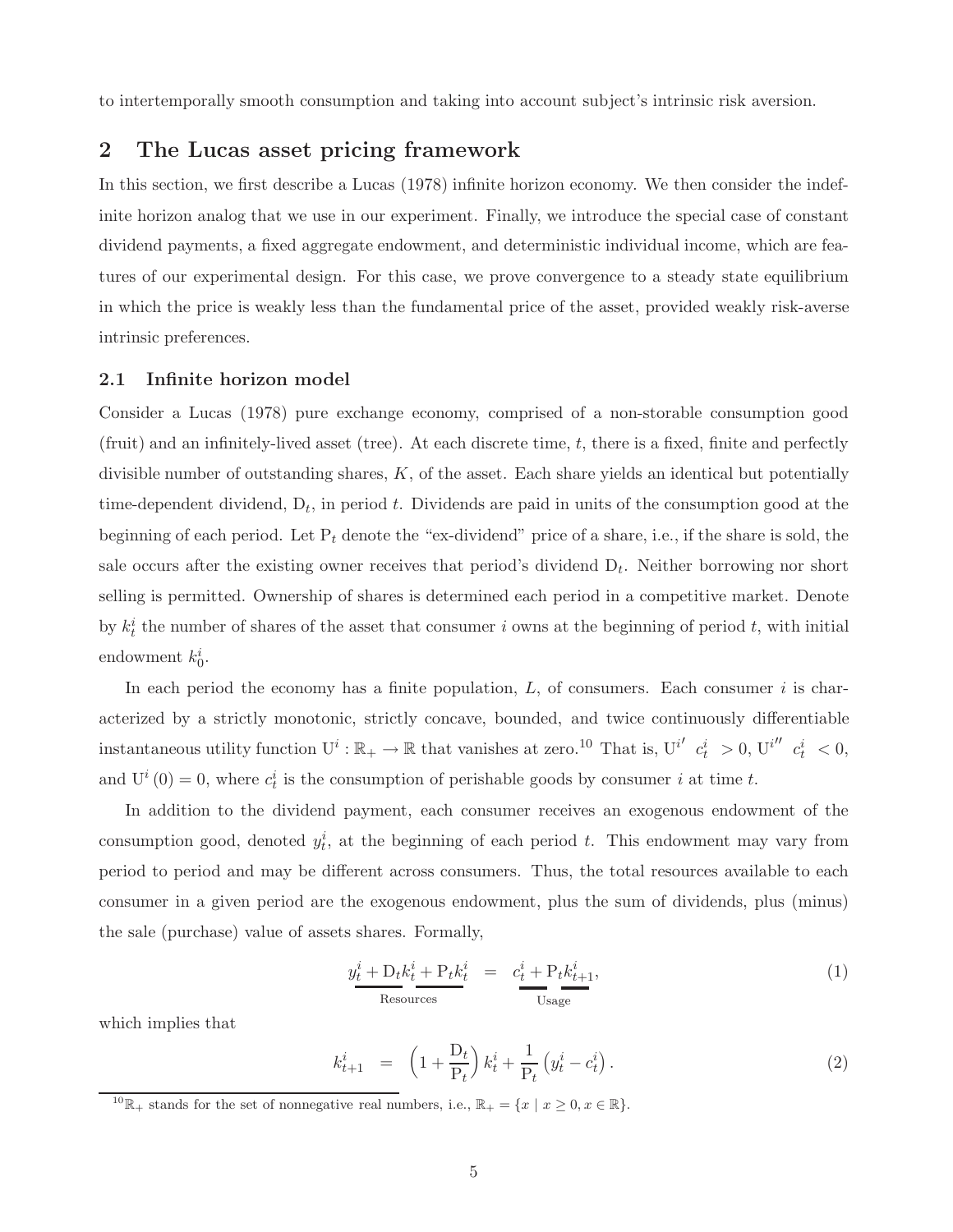Equation (1) also implies the market clearing conditions

$$
K = \begin{array}{ccccc} & k_t^i & \text{and} & & C_t = \begin{array}{ccccc} & c_t^i, & & & & \\ & i & & & i \end{array} \tag{3}
$$

for every t. Since endowment and dividends cannot be stored and the utility function is strictly monotonic, these resources are completely consumed in each period. That is,

$$
C_t = Y_t + D_t K, \t\t(4)
$$

where  $Y_t =$ i  $y_t^i$  is the aggregate endowment in the economy at time t.

Each consumer, i, faces the following objective function,

$$
\mathbf{v}^{i} \ m_{0}^{i} = \max_{\{c_{t}^{i}\}_{t=0}^{\infty}} \mathbb{E}_{0}^{i} \ \beta^{t} \mathbf{U}^{i} \left(c_{t}^{i}\right)
$$
\n
$$
\text{s.t.} \ \ k_{t+1}^{i} = \left(1 + \frac{\mathbf{D}_{t}}{\mathbf{P}_{t}}\right) k_{t}^{i} + \frac{1}{\mathbf{P}_{t}} \left(y_{t}^{i} - c_{t}^{i}\right)
$$
\n
$$
m_{t+1}^{i} = \left(\mathbf{P}_{t+1} + \mathbf{D}_{t+1}\right) k_{t+1}^{i}
$$
\n
$$
(5)
$$

where, to rule out non-fundamental solutions, the transversality condition  $\lim_{\tau \to \infty} \mathbb{E}_t^i \left[ \beta^{\tau} \mathbf{U}^{i'} \left( c_{t+\tau}^i \right) \left( \mathbf{P}_{t+\tau} + \mathbf{D}_{t+\tau} \right) k_{t+\tau}^i \right] = 0$  is assumed to hold.<sup>11</sup> The coefficient  $\beta \in (0,1)$  is the (common) period discount factor, and  $\mathbb{E}_t^i$  [ $\cdot$ ] stands for the expectation conditional upon the information set (beliefs) available to consumer i at time t. The variable  $m_{t+1}^i$  denotes the value of resources consumer i chooses to transfer to time  $t + 1$  via the shareholdings that she adopts at time t. By the strict monotonicity of  $U^i$ , the budget constraint of each consumer i is binding in equilibrium. That is,

$$
c_t^i = y_t^i + (\mathbf{P}_t + \mathbf{D}_t) k_t^i - \mathbf{P}_t k_{t+1}^i.
$$
 (6)

Since neither borrowing nor short selling are permitted, we must have that  $c_t^i \geq 0$  and  $k_t^i \geq 0$ . Hence, when the solution to the maximization problem in Equation (5) implies  $c_t^i < 0$  or  $k_t^i < 0$ , a boundary solution is obtained since utility functions are strictly monotonic. The same holds when the solution implies that  $k_t^i > K$ . Henceforth, we focus on characterizing the unique *interior* equilibrium solution.

The consumer's maximization problem in Equation (5) can be rewritten in the form of Bellman's (recursive) equation

$$
\mathbf{v}^{i}\left(m_{t}^{i}\right) = \max_{\left\{c_{t}^{i}\right\}} \mathbf{U}^{i}\left(c_{t}^{i}\right) + \beta \mathbb{E}_{t}^{i}\left[\mathbf{v}^{i}\left(m_{t+1}^{i}\right)\right],\tag{7}
$$

with the transversality condition  $\lim_{\tau \to \infty} \beta^{\tau} \mathbb{E}_{t}^{i} \left[ v^{i'} \ m_{t+\tau}^{i} \ m_{t+\tau}^{i} \right] = 0$ . Suppose the value function,  $v^{i}$ , is differentiable. The first order condition (FOC) for an interior solution at each time  $t = 1, 2, 3...$  is

$$
0 = U^{i'}(c_t^i) - \beta \mathbb{E}_t^i \left[ v^{i'}(m_{t+1}^i) \frac{P_{t+1} + D_{t+1}}{P_t} \right],
$$
\n(8)

<sup>&</sup>lt;sup>11</sup>When  $U^i$  is linear, the transversality condition need not hold; in that case, non-fundamental bubble solutions are possible.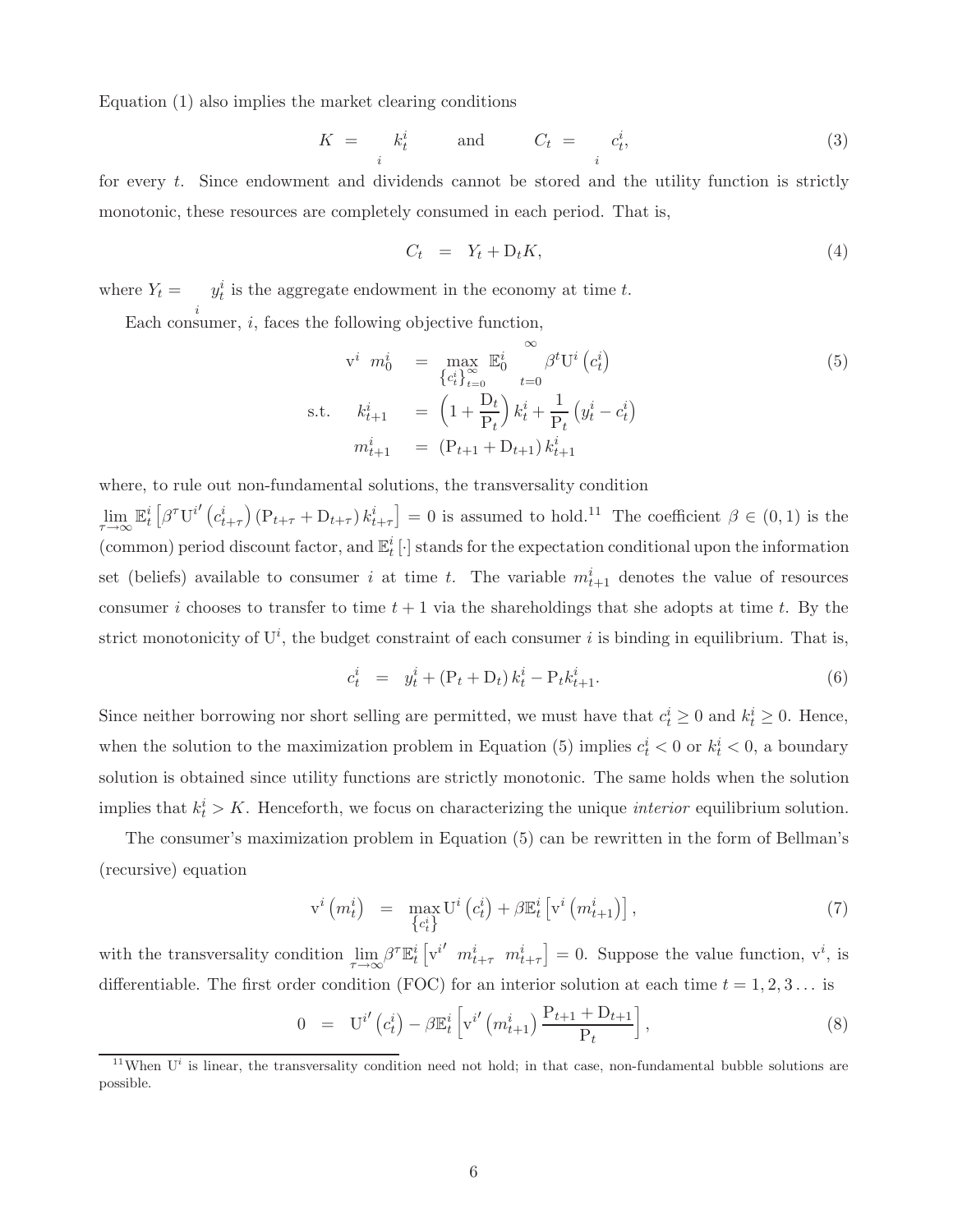for every consumer i. By the Envelope Theorem (e.g., Milgrom and Segal (2002)),

$$
v^{i'}\left(m_{t+1}^i\right) = U^{i'}\left(c_{t+1}^i\right). \tag{9}
$$

Thus, the FOC in Equation (8) becomes

$$
P_t^* = \beta \mathbb{E}_t^i \frac{U^{i'} c_{t+1}^i}{U^{i'} c_t^i} (P_{t+1} + D_{t+1}) , \qquad (10)
$$

which, by applying the law of iterated expectations, can be rewritten as

$$
\mathbf{P}_t^* = \mathbb{E}_t^i \underset{\tau=1}{\overset{\infty}{\longrightarrow}} \beta^{\tau} \frac{\mathbf{U}^{i'} \ c_{t+\tau}^i}{\mathbf{U}^{i'} \ c_t^i} \mathbf{D}_{t+\tau} \quad . \tag{11}
$$

The term  $\beta \frac{\mathrm{U}^{i'}(c_{t+\tau}^i)}{\mathrm{U}^{i'}(c_{t+\tau}^i)}$  $U^{i'}(c_{t+\tau}^i)$  is referred to as the stochastic discount factor, and the term  $\frac{U^{i'}(c_{t+\tau}^i)}{U^{i'}(c_t^i)}$  $\frac{C_{t+\tau}}{\mathrm{U}^{i'}(c_t^i)}$  is referred to as the intertemporal marginal rate of substitution.

Equation (11) does not assume a particular form for the utility function  $U^i$ , and must hold for any equilibrium price function.<sup>12</sup> When all consumers have the same utility function and beliefs, Equation  $(11)$  holds for such a "representative" consumer.<sup>13</sup> Because the utility function is strictly monotonic, markets clear. Finally, by Lucas (Proposition 1, 1978), the pairs  $v(m_t)$  and  $P_t^*$ , which are the solution to the maximization problem in Equation (5), define a unique equilibrium.

#### **2.2 Indefinite horizon model with induced preferences**

Since we cannot study an infinite number of periods in the laboratory, we move to a related *indefinite horizon* setting, where the economy continues to the next period with a known, constant probability,  $\pi$ . The economy remains comprised of perishable "fruit" and a fixed number of asset shares in a potentially long-lived "tree." Fruit (endowment income, dividends, and net income from the sale of shares) is denominated in an experimental currency called "francs." Consumption involves the conversion of these franc balances into real money earnings ("dollars") using the exchange function  $u^i : \mathbb{R}_+ \to \mathbb{R}_+$  at the end of each period. This exchange function is strictly monotonic, strictly concave, bounded, twice continuously differentiable, and vanishes at zero.<sup>14</sup>

The exchange function is applied to control a consumer's objective function and provide incentives to consume. A concave  $u^i$  induces a diminishing marginal utility of consumption and motivates consumption smoothing through trade in the asset market. Thus, henceforth, we refer to  $u^i$  as an "induced utility" function and to the concavity of  $u^i$  as "induced risk aversion." By contrast, we will

<sup>&</sup>lt;sup>12</sup>Recall that, in equilibrium, the price of assets must be such that each consumer does not want to modify her asset holdings at any time  $t$ .

 $^{13}$  d la Constantinides (1982), a representative investor can be defined as an artificial investor whose tastes and beliefs are such that if all investors in the economy had tastes and beliefs identical to his, the equilibrium in the economy remains unchanged. When consumers have heterogeneous beliefs or utility functions, the existence of a representative investor requires either the market be complete (Dybvig and Ingersoll, 1982), or consumers have homogeneous beliefs and time-additive utility functions (Constantinides, 1980).

<sup>&</sup>lt;sup>14</sup>That is,  $u^{i'}(\cdot) > 0$ ,  $u^{i''}(\cdot) < 0$  and  $u^{i}(0) = 0$ .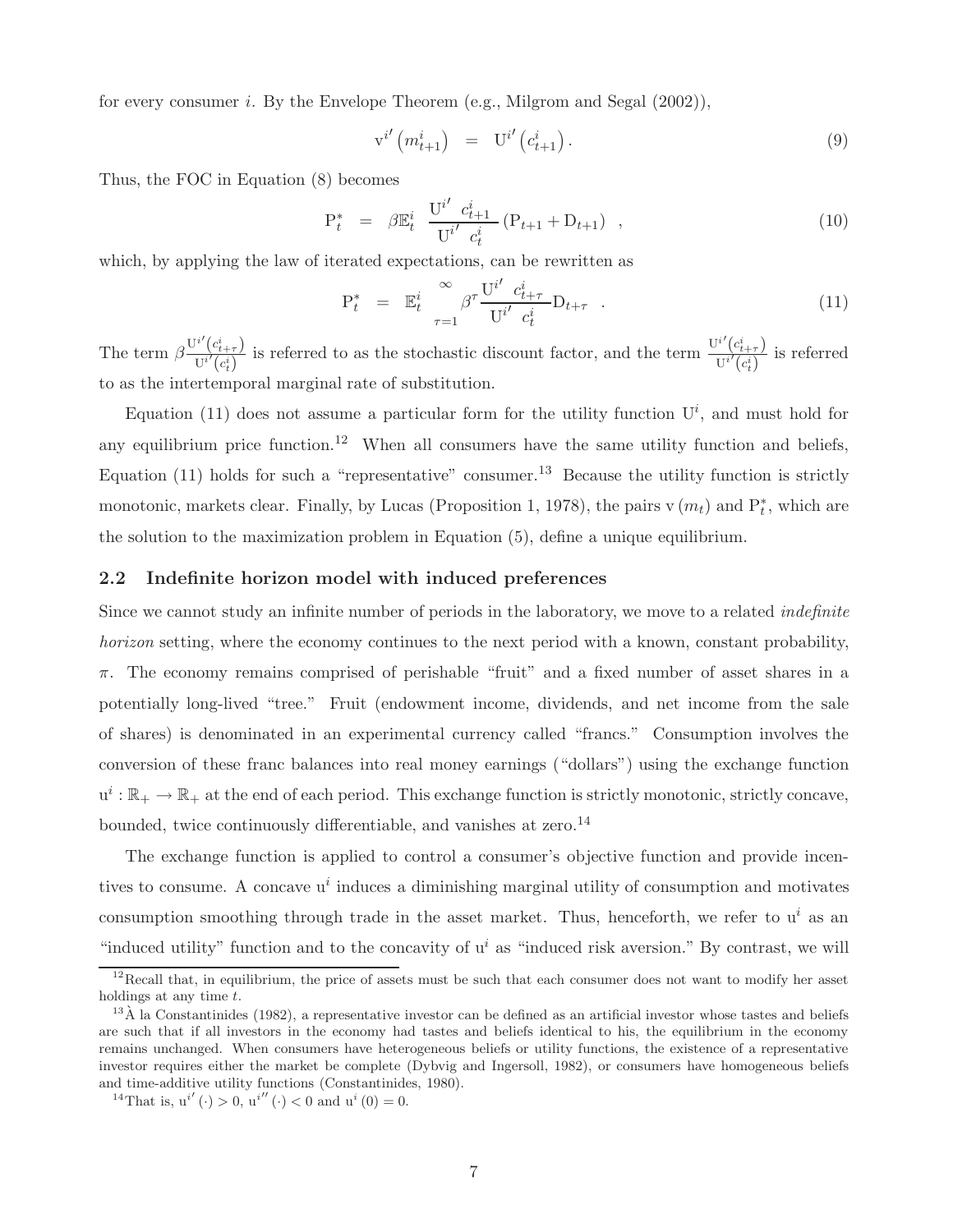henceforth refer to  $U^i$  as the unobserved "intrinsic" (or homegrown) utility function of consumer i. Later, we show that the function  $u^i$  effectively plays a role similar to  $U^i$  in Equation (11) when consumers are intrinsically risk neutral, but we will also consider cases where consumers are intrinsically risk averse.

In each period t, consumer i chooses a quantity,  $s_t^i$ , of francs to convert (save) into dollars,  $c_t^i$  $u^i$   $s_t^i$ , which is added to her accumulated consumption quantity (experimental earnings)  $\zeta_t^i$ t  $\tau = 0$  $c^i_\tau.$ These consumption earnings are not available to use during the experiment (dollars accrue in a virtual lock box); at the end of the experiment a subject's cumulative balance is paid in cash. At the end of each period a lottery determines whether the economy continues to the next period with probability  $\pi$  or ends with probability  $1 - \pi$ . If the economy ends, then all asset shares vanish and consumption of the accumulated dollars takes place.<sup>15</sup> If the economy continues, then shareholdings carry over to the next period.

In this indefinite horizon economy, each consumer  $i$  faces the maximization problem

$$
v^{i} \ m_{0}^{i} = \max_{\{s_{t}^{i}\}_{t=0}^{i}} \mathbb{E}_{0}^{i} \ (1-\pi) \pi^{t} \beta^{t} U^{i} (\zeta_{t}^{i})
$$
\ns.t. 
$$
k_{t+1}^{i} = \left(1 + \frac{D_{t}}{P_{t}}\right) k_{t}^{i} + \frac{1}{P_{t}} \left(y_{t}^{i} - s_{t}^{i}\right)
$$
\n
$$
m_{t+1}^{i} = \left(P_{t+1} + D_{t+1}\right) k_{t+1}^{i}
$$
\n
$$
\zeta_{t}^{i} = c_{\tau}^{i}
$$
\n
$$
c_{t}^{i} = u^{i} \left(y_{t}^{i} + D_{t} k_{t}^{i} + P_{t} \left(k_{t}^{i} - k_{t+1}^{i}\right)\right),
$$
\n(12)

where the transversality condition  $\lim_{\tau \to \infty} \mathbb{E}_t^i \left[ (1-\pi) \pi^{\tau} \beta^{\tau} U^{i'} \left( \zeta_{t+\tau}^i \right) u^{i'} \left( s_{t+\tau}^i \right) (P_{t+\tau} + D_{t+\tau}) k_{t+\tau}^i \right] = 0$  is assumed to hold.<sup>16</sup> The first constraint can be rewritten to define the quantity of francs that consumer  $i$  converts into dollars (saves) at time  $t$ ,

$$
s_t^i = y_t^i + D_t k_t^i + P_t (k_t^i - k_{t+1}^i).
$$
\n(13)

Since both  $u^i$  and  $U^i$  are strictly monotonic, this budget constraint is always binding.

The maximization problem in Equation (12) can be rephrased in the form of the Bellman's (recursive) equation

$$
\mathbf{v}^{i}\left(m_{t}^{i}\right) = \max_{\left\{s_{t}^{i}\right\}}\left(1-\pi\right)\mathbf{U}^{i}\left(\zeta_{t}^{i}\right) + \pi\beta\mathbb{E}_{t}^{i}\left[\mathbf{v}^{i}\left(m_{t+1}^{i}\right)\right] \tag{14}
$$

with the transversality condition  $\lim_{\tau \to \infty} (1 - \pi) \pi^{\tau} \beta^{\tau} \mathbb{E}_{t}^{i} \left[ v^{i'} \ m_{t+\tau}^{i} \ m_{t+\tau}^{i} \right] = 0$ . The FOC of an interior

 $15$ In the experiment, subjects participate in several such indefinite horizon economies (which we call sequences). Thus, they are only paid their accumulated earnings following the last of these sequences.

 $^{16}$ In the case where both U<sup>i</sup> and u<sup>i</sup> are linear–a possibility we allow for in our experiment–the transversality condition need not hold. However, even in that case, since the total resources of our experimental economy are held fixed, the transversality condition must nevertheless hold.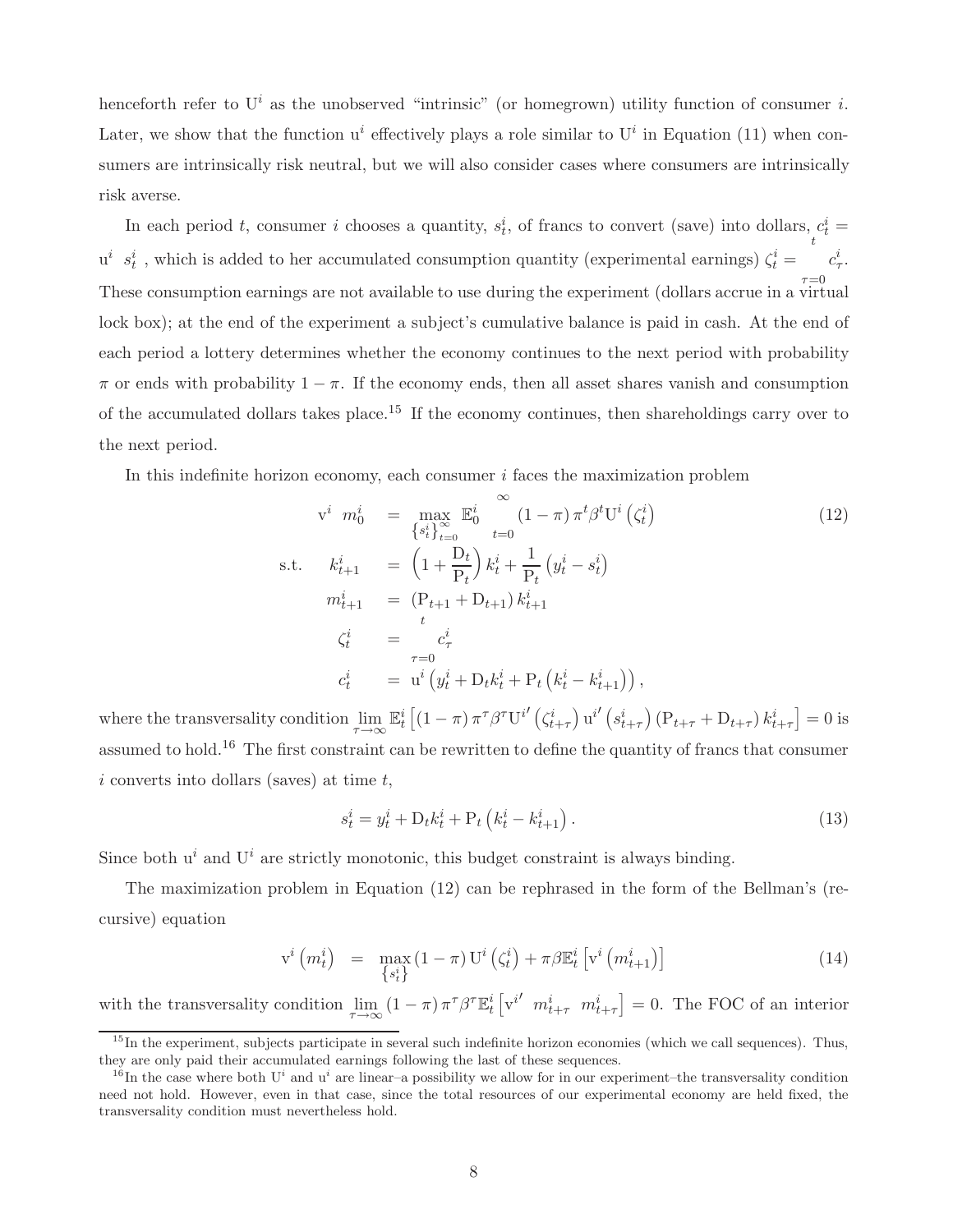solution of this problem is then

$$
0 = (1 - \pi) U^{i'}(\zeta_t^i) u^{i'}(s_t^i) - \pi \beta \mathbb{E}_t^i \left[ v^{i'}(m_{t+1}^i) \frac{P_{t+1} + D_{t+1}}{P_t} \right]. \tag{15}
$$

By Lemma 1 (see Appendix),

$$
v^{i'}(m_{t+1}^i) = (1 - \pi) U^{i'}(\zeta_{t+1}^i) u^{i'}(s_{t+1}^i).
$$
 (16)

Thus, for every time  $t$ , the equilibrium price satisfies

$$
P_t^* = \pi \beta \mathbb{E}_t^i \frac{U^{i'} \zeta_{t+1}^i u^{i'} s_{t+1}^i}{U^{i'} \zeta_t^i u^{i'} s_t^i} (P_{t+1} + D_{t+1}) , \qquad (17)
$$

for all  $i$ , and, by the law of iterated expectations, can be rewritten as

$$
P_t^* = \mathbb{E}_t^i \int_{\tau=1}^{\infty} \pi^{\tau} \beta^{\tau} \frac{U^{i'} \zeta_{t+\tau}^i}{U^{i'} \zeta_t^i} \frac{u^{i'} s_{t+\tau}^i}{u^{i'} s_t^i} D_{t+\tau} . \tag{18}
$$

Notice that when all consumers are intrinsically risk neutral (i.e., when  $U^i$  is linear), and the length of a sequence is sufficiently short so that there is no impatience (i.e.,  $\beta = 1$ ), then Equation (18) simplifies to Equation (11) provided that: (i) The continuation probability,  $\pi$ , equals the (constant) discount factor in the infinite horizon model, and (ii) The induced utility function,  $u^i$ , in the indefinite horizon model matches the intrinsic period utility function,  $U^i$ , in the infinite horizon model of the last subsection. Thus, we may treat our indefinite horizon model as an induced preference implementation of the infinite horizon model of Subsection 2.1 under the assumption that consumers are intrinsically risk neutral with respect to the uncertain amounts of money they earn in our experiment.<sup>17</sup>

### **2.3 The model implemented in the laboratory**

To implement the model described in the previous section in the laboratory, we make four additional assumptions. First, the dividend in every time period, t, is constant,  $D_t = \overline{D}^{18}$  Second, the endowment,  $y_t^i$ , that each consumer i receives is deterministic. Third, the aggregate endowment of income is constant over time, and this is common knowledge. Fourth, we assume that  $\beta = 1$ ; since consumers cannot spend cumulative dollar earnings until the end of the experiment and savings do not earn any interest, there is no reason to treat dollars earned in different periods differently. The first three assumptions, along with the assumption we maintain throughout that aggregate shares are constant over time, imply that aggregate resources available for saving  $S_t =$ i  $s_t^i$  are held constant over time, so that  $S_t = \overline{S}$  for all t. Summarizing these assumptions, we have

<sup>&</sup>lt;sup>17</sup>This distinction between induced and intrinsic risk aversion will prove useful later on in explaining our experimental findings and that is why we introduce it here.

<sup>&</sup>lt;sup>18</sup>When the dividend is stochastic and consumers are strictly risk averse, it is straightforward to show that a steady state equilibrium price does not exist. Instead, the price will depend (at a minimum) upon the current realization of the dividend, which affects current consumption and accordingly the intertemporal marginal rate of substitution. Mehra and Prescott (1985) derive equilibrium pricing in a representative agent version of the infinite horizon model with a finite-state Markov dividend process.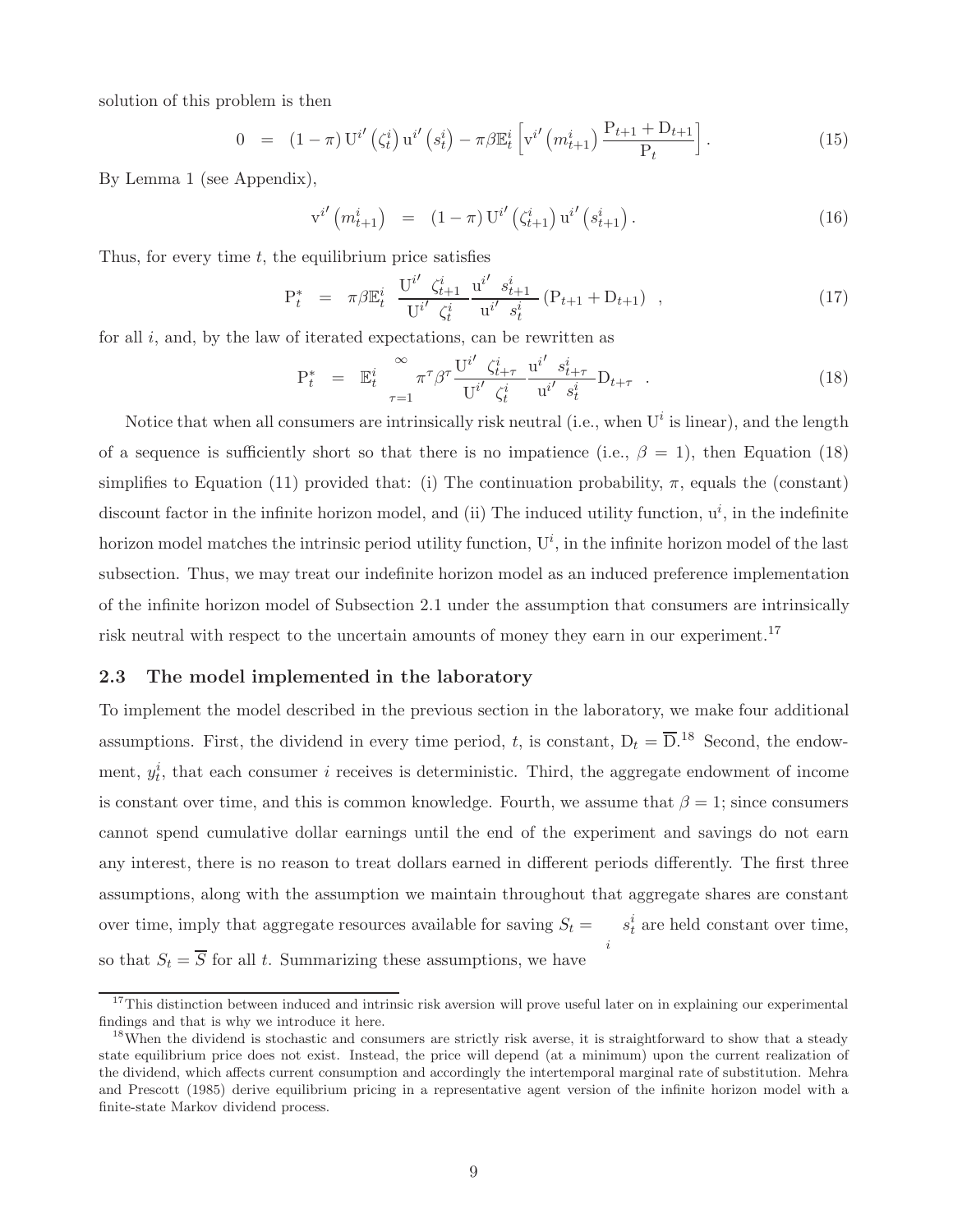**Assumption 1.** *Aggregate income and shares in the economy are constant, dividends are constant, individual endowment income is deterministic, and there is no time discounting.*

Under these design-motivated assumptions, any rational expectations equilibrium sequence of prices and allocations through period  $t$  is deterministic, conditional on reaching period  $t$ . We can thus discard the expectation operator,  $\mathbb{E}_t^i[\cdot]$ , in Equations (17) and (18); the only uncertainty is horizon uncertainty, i.e., whether period  $t + \tau$  will be reached.

When the intrinsic utility function of all consumers is linear (i.e., consumers are intrinsically risk neutral), we next show the price in each period is equal to the **fundamental price**.

**Proposition 1.** Suppose that Assumption 1 holds and the intrinsic utility,  $U^i$ , is linear for each *consumer* i*. Then, the price in each period is constant and equal to the fundamental price*

$$
\mathbf{P}_t^* = \frac{\pi \overline{\mathbf{D}}}{1 - \pi} \equiv \overline{\mathbf{P}}^*.
$$
 (19)

Further, if the induced utility,  $u^i$ , is strictly concave for each consumer *i*, then equilibrium savings *satisfies*

$$
s_t^i \ = \ s_{t+1}^i \ \equiv \ s^{i*}, \tag{20}
$$

*for every time t and every consumer i. If instead*  $u^i$  *is linear, equilibrium savings are restricted only by the budget constraint.*

The proof of Proposition 1 and all subsequent Propositions can be found in Appendix A.

Proposition 1 demonstrates that when  $U^i$  is linear for every consumer i, the equilibrium price is equal to the expected value of the dividend stream and is *independent* of the induced utility function,  $u^{i}$ . Our experimental design exploits this independence result. Under the assumption that consumers are intrinsically risk neutral, we can vary the induced utility function and not alter the equilibrium price prediction. Indeed, as we discuss later in Section 3, our experiment compares and contrasts the case where the induced utility function is linear, as in the SSW experimental approach, with the case where the induced utility function is strictly concave, introducing a consumption-smoothing incentive for exchange which is the core feature of the Lucas model. Thus, our experimental design enables us to make a connection between the SSW design and the Lucas asset pricing model.

We next prove that if each consumer i is intrinsically risk averse, i.e., her intrinsic utility  $U^i$  is strictly concave, and if each consumer's induced utility function  $u^i$  is weakly concave, the equilibrium price in every period is strictly less than the fundamental price given by Equation (19). In this case, the certainty equivalent of the dividend stream flowing from the asset is less than its expected value for intrinsically risk-averse consumers.

**Proposition 2.** Suppose that Assumption 1 holds, the intrinsic utility,  $U^i$ , is strictly concave, and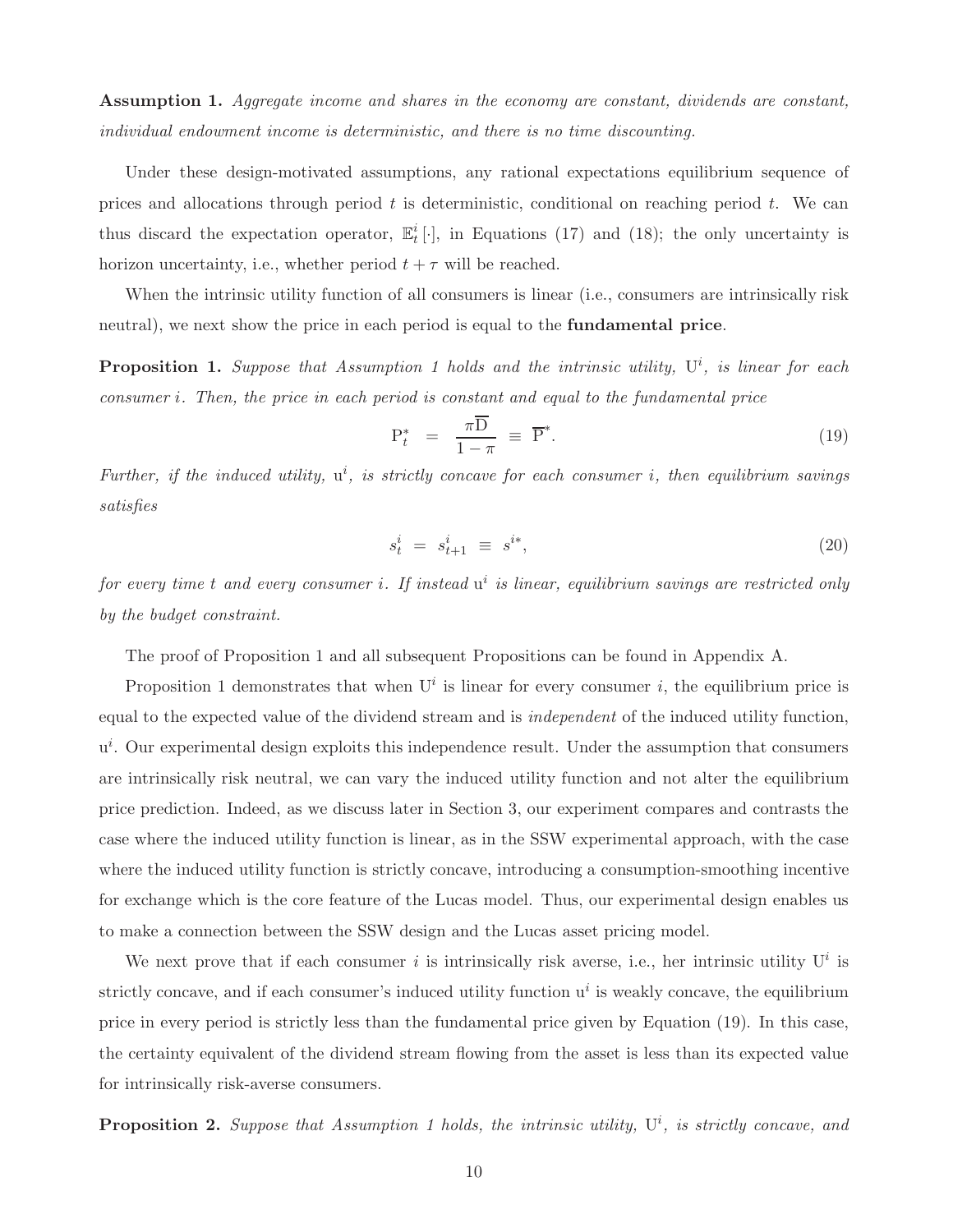*the induced utility,*  $u^i$ *, is weakly concave. Then, the equilibrium price at time t satisfies* 

$$
\mathbf{P}_t^* \quad < \quad \overline{\mathbf{P}}^* \tag{21}
$$

We next focus on a wide class of possible specifications for the intrinsic utility function,  $U^i$ ; specifically, constant absolute risk aversion(CARA) and decreasing absolute risk aversion (DARA). For these specifications, we seek to identify comparative static implications from whether the induced utility function,  $u^i$ , is concave or linear. Specifically, we show that prices necessarily converge to a steady state equilibrium price, in the limit as  $t$  approaches infinity, independent of the induced utility function. Thus, the connection between the SSW experimental asset pricing framework and the Lucas asset pricing model extends to intrinsically risk-averse consumers; we are able to vary an induced incentive to smooth consumption while keeping the underlying steady state fundamentals unchanged.

We begin with the assumption that the intrinsic utility function,  $U^i$ , exhibits CARA, in which case accumulated wealth does not affect the consumer's current portfolio choice.<sup>19</sup> The CARA utility function can be specified as:

$$
U^{i}\left(\zeta_{t}^{i}\right) = \frac{1 - e^{-\gamma^{i}\zeta_{t}^{i}}}{\gamma^{i}}.
$$
\n(22)

Each consumer i's intrinsic risk aversion is summarized by a parameter  $\gamma^i > 0$ , where risk aversion is increasing in  $\gamma^i$ .

**Proposition 3.** *Suppose that Assumption 1 holds and each consumer* i *is strictly risk averse with CARA intrinsic utility,*  $U^i$ . When the induced utility function,  $u^i$ , is weakly concave for every consumer i*,*

$$
\lim_{t \to \infty} \mathcal{P}_t^* = \frac{\pi \mathcal{D}}{e^{\gamma^i c^{i*} - \pi}} \equiv \mathcal{P}^* < \overline{\mathcal{P}}^*,\tag{23}
$$

 $where \ c^{i*} = \lim_{t \to \infty} c_t^i$ , for each consumer *i*. Further, when  $u^i$  *is linear for every consumer i, the constant price and consumption specified in Equation* (23) *characterize a unique equilibrium at every time*  $t > 1$ *.* 

This proposition implies that, when all intrinsic utility functions are strictly CARA, the economy converges to a unique steady state equilibrium in which the price,  $P^*$ , and consumption,  $c^{i*}$  (and thus savings,  $s^{i*}$ ), of every consumer are constant over time. The steady state price is strictly less than the fundamental price and is implemented in the second and all subsequent periods if the induced utility function is linear.

**Corollary 1.** *Suppose that Assumption 1 holds, each consumer* i *is strictly risk averse with CARA intrinsic utility,*  $U^i$ *, and the induced utility function,*  $u^i$ *, is weakly concave for each i. Then, in a steady state equilibrium, consumer* i*'s savings,* si∗*, is strictly decreasing in the risk aversion parameter*  $\gamma^i$ . Further, the steady state equilibrium price is decreasing in  $\gamma^i$ .

 $19$ Indeed, Sherstyuk et al. (2013) find no evidence of wealth effects for cumulative payment procedures such as the one we implement, which suggests that CARA may be a reasonable approximation for  $U^i$ .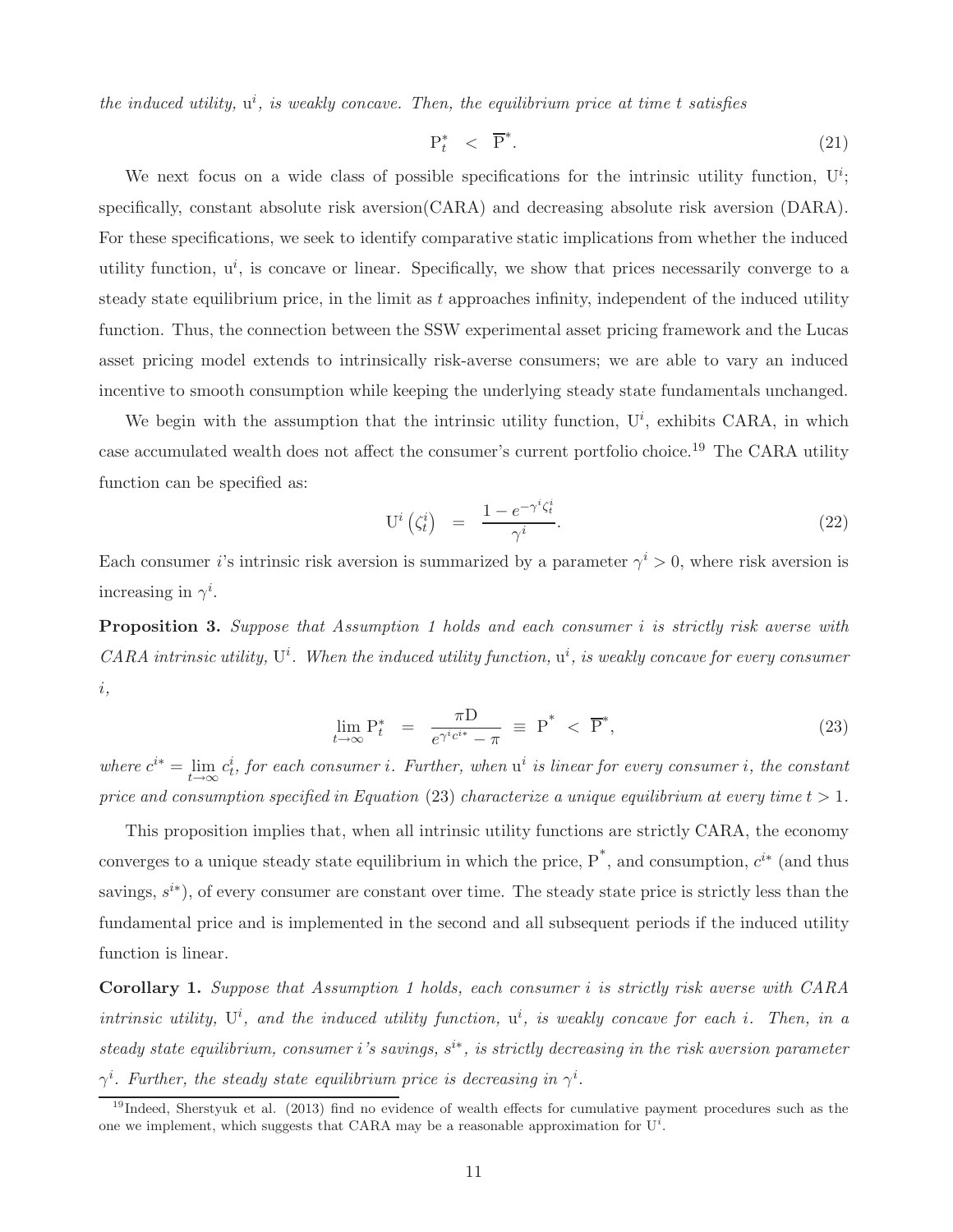Suppose now that all consumers have intrinsic DARA utility. That is, the consumers' risk aversion decreases as wealth increases. In this case, the equilibrium price sequence converges to the fundamental price from below, as the following proposition shows.

**Proposition 4.** *Suppose that Assumption 1 holds, each consumer* i *is strictly risk averse with DARA intrinsic utility*,  $U^i$ *, and the induced utility,*  $u^i$ *, is weakly concave for each i. Then, as time t tends to infinity, the economy converges to the fundamental price* P<sup>∗</sup> *. Further, when* u<sup>i</sup> *is strictly concave, there exists a unique limiting saving allocation*  $s<sup>i∗</sup>$  *for every consumer i*, while *if instead* u<sup>*i*</sup> *is linear*, *equilibrium savings are restricted only by the budget constraint.*

The recursive Equation (17) is typically under-determined. Yet, it is instructive to consider an example with an analytical solution. For that purpose, we assume that both the induced utility function, u, and the intrinsic utility function, U, exhibit homogeneous constant relative risk aversion  $(CRRA).^{20}$  The CRRA utility function is specified by

$$
U(C_t^i) = \frac{\frac{(\zeta_t^i)^{1-\gamma}}{1-\gamma}}, \text{ if } \gamma \neq 1;
$$
  

$$
\ln \zeta_t^i \text{ if } \gamma = 1.
$$

**Proposition 5.** Suppose that Assumption 1 holds, the intrinsic utility,  $U^i$ , for each consumer i is *CRRA with risk aversion parameter*  $\gamma > 0$ , and the induced utility,  $u^i$ , for each consumer i is CRRA *with curvature parameter*  $\delta \geq 0$ . In addition, suppose there are an equal number of two types of *consumers, who differ only in their endowments. Then the equilibrium price in period t is* 

$$
P_t^* = \overline{D}_{\tau=t}^{\infty} \pi^{\tau-t+1} \left(\frac{\tau}{\tau+1}\right)^{\gamma}
$$
 (24)

*Further, each consumer's consumption is constant across all periods.*

This proposition implies that, when the intrinsic utility function is homogeneous and CRRA, each consumer perfectly smoothes her consumption over time. Further, neither the equilibrium price nor the savings allocation depends on the induced utility function. The equilibrium price sequence is monotonically increasing over time and converges to the fundamental price from below (consistent with Propositions 2 and 4) in the limit as  $t$  approaches infinity.

In summary, when consumers are intrinsically risk neutral, the equilibrium price in each period is equal to the fundamental price. When consumers are intrinsically risk averse, the equilibrium price in each period is strictly less than the fundamental price, and converges to a unique steady state equilibrium price and savings allocation. Concerning DARA intrinsic utility, the emergent price is equal to the fundamental price. Concerning CARA intrinsic utility, the emergent price is strictly less than the fundamental price. Concerning homogeneous CRRA utility, the equilibrium price can be characterized

 $^{20}$ CRRA is a special case of DARA, which we use for our induced utility function in the experiment.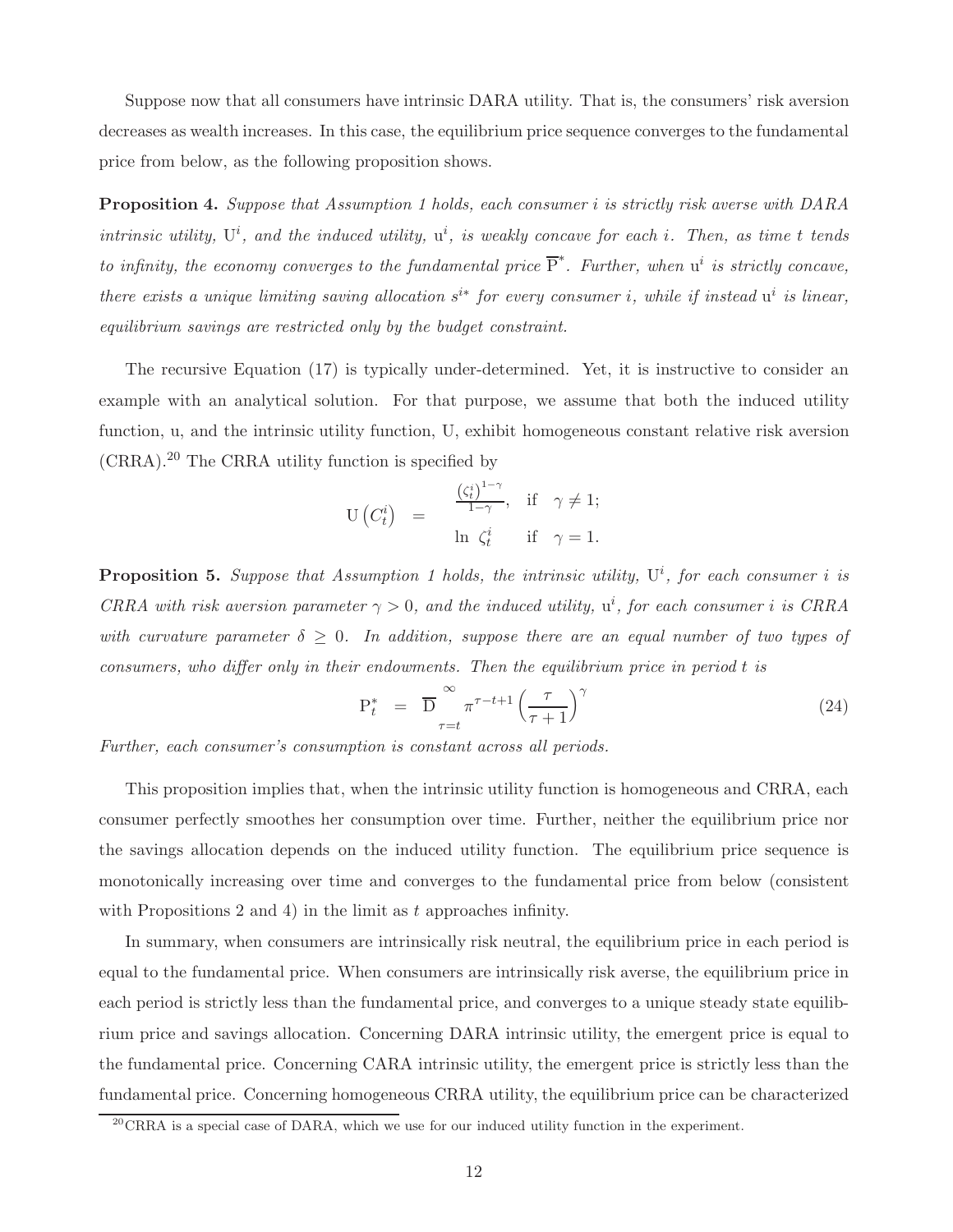analytically for each period  $t$ , is strictly increasing over time, converges to the fundamental price (since CRRA utility is within the DARA class of utility functions), and does not depend on induced utility u.

### **2.4 Hypotheses**

Based on the theory developed in Section 2.3, we present the following hypotheses, which we test in our experiment:

**Hypothesis 1.** *Prices in both the linear and concave induced utility treatments are weakly less than the fundamental price,*  $\overline{P}^*$ *.* 

An alternative hypothesis, inconsistent with the theoretical results of Section 2.3 but consistent with the large literature on asset price "bubbles" beginning with SSW, is the following:

**Hypothesis 2.** Prices in the linear induced utility treatment exceed the fundamental price  $\overline{P}^*$ , while *prices in the concave induced utility treatment are weakly less than*  $\overline{P}^*$ .

This alternative hypothesis can be motivated by belief heterogeneity. Consumer i's subjective beliefs, as reflected in the probabilities used to assess  $\mathbb{E}_t^i[\cdot]$ , impact the equilibrium price and allocation described by Equation (17). Scheinkman and Xiong (2003) and Hong et al. (2006) explore how heterogeneous beliefs about realized dividends can generate equilibrium prices exceeding an asset's fundamental value. An overconfident or optimistic buyer may consume less to buy more assets, to the point of holding the entire asset supply. While dividends are fixed in our experiment, optimism or overconfidence with respect to expected future prices may play a related role out of equilibrium. Alternatively, it is possible for consumers to subjectively and differently weight the continuation probability,  $\pi$ , (e.g., Kahneman and Tversky, 1979), which may also impact prices. Finally, there is the possibility that risk-seeking behavior drives prices above fundamentals.

We do not attempt to model these "bubble mechanisms." However, there are good reasons to think that heterogeneous beliefs may disproportionately impact choices when the induced utility function is linear as opposed to when it is concave, which are the two main treatments of our experiment (as described in the next section). Suppose that a subject's induced and intrinsic utility functions are both linear, and the subject holds the (rigid) belief in period t that  $P_{t+1} > P_t > P^*$ . If this subject buys at date t and sells at date  $t+1$ , his expected gain is  $\pi(P_{t+1} + \overline{D}) - P_t$  per share. If this expected gain is positive, the subject would want to buy as many shares as possible in period  $t$ , and may choose to sell shares in the next period at  $P_{t+1}$  to other subjects who believe that prices will continue to appreciate beyond that period. Of course, given fixed franc resources, such bubbly expectations cannot be sustained indefinitely, but there can be a fairly long sequence of positive expected value draws, one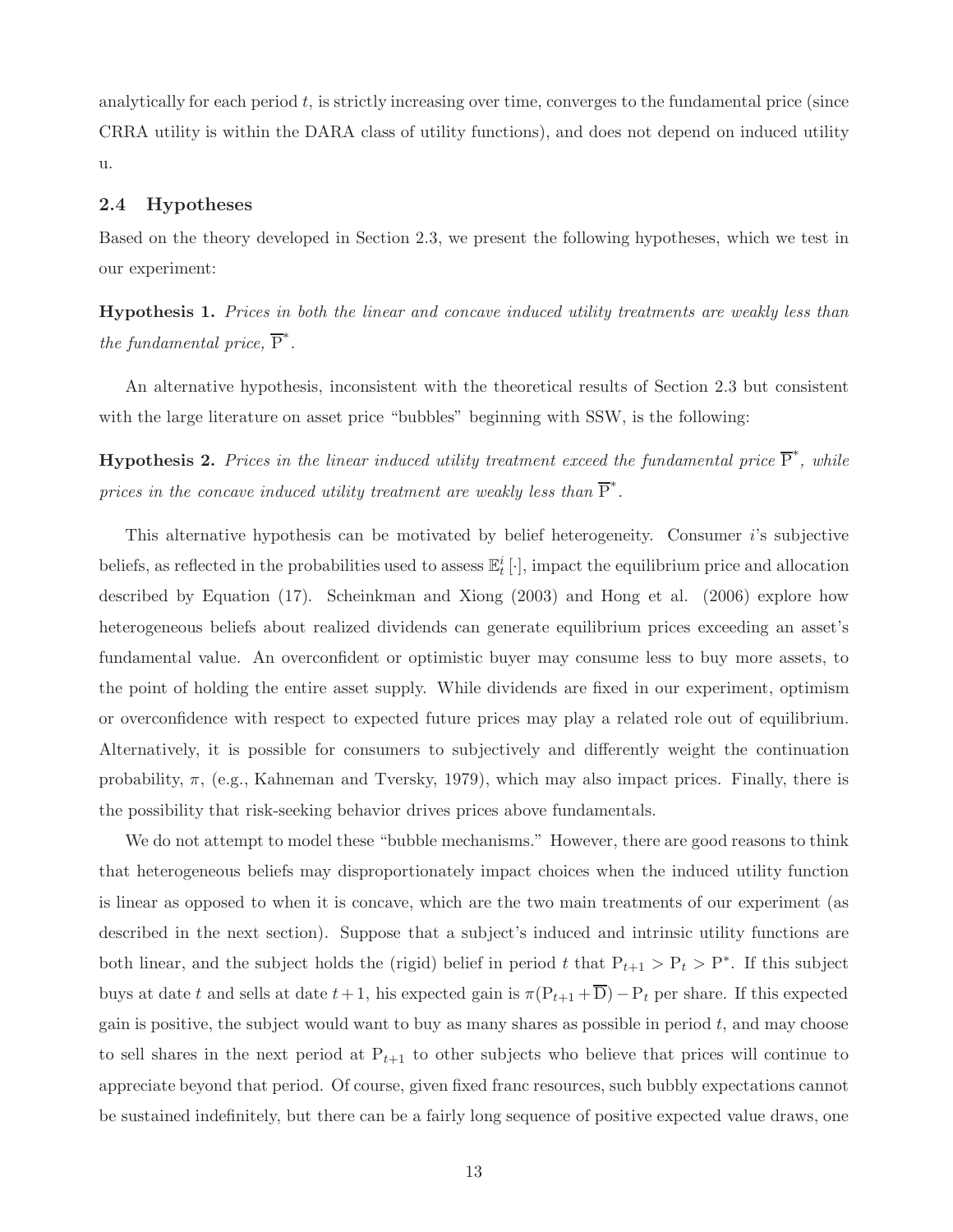of which will result in termination with high probability.<sup>21</sup> Alternatively, a subject with these same beliefs pursuing the same speculative strategy would, under a concave induced utility function, be heavily penalized for the high variance in his period-by-period consumption levels that resulted from such speculation. Thus, the logic for Hypothesis 2 is that under a linear induced utility function we are more likely to see bubbly prices arising from heterogeneous beliefs while under a concave induced utility function, the individual's need to smooth consumption should dampen the extent of mispricing of the asset, so that prices should be more in line with our theoretical predictions.

When the induced utility function  $u^i$  is concave, consumers perfectly smooth their consumption provided that their intrinsic utility function is linear (risk neural) or in the DARA steady state equilibrium, while consumption is unrestricted for induced linear utility. However, in Proposition 5 we show that for intrinsically risk averse consumers there exist economies in which consumers perfectly smooth their consumption regardless of whether  $u^i$  is concave or linear. Consideration of these results leads us to the following hypothesis.

**Hypothesis 3.** When the induced utility,  $u^i$ , is concave, subjects use the asset to intertemporally *smooth their consumption to the same or to a greater extent than when*  $u^i$  *is linear.* 

In addition, we consider two further hypotheses that follow from the previous section:

**Hypothesis 4.** *For a given induced utility function* u<sup>i</sup> *, prices are higher in sessions with a higher dividend payment*  $\overline{D}$ *.* 

**Hypothesis 5.** *For a given induced utility function* u<sup>i</sup> *and dividend, prices are lower in sessions with higher degrees of risk aversion as measured by Holt-Laury scores.*

### **3 Experimental design**

We seek to determine the extent to which the price and shareholding predictions of the Lucas asset pricing model are supported in a laboratory experiment. Valuing shares in our indefinite horizon implementation is more complicated than in SSW, and in fact no participant possesses sufficient information to calculate the equilibrium price. Therefore, we assess the extent to which observed prices can be rationalized by knowledge of fundamentals alone, namely the asset's dividend, the continuation probability, the subject's induced utility function, and the subject's income process. Our experiment was designed with the intent of testing Hypotheses 1-5, as presented in the previous section.

 $21$ This scenario shares some features with the centipede game, in which backward induction and finite resources should induce "fundamental" behavior, yet experimental evidence (e.g., McKelvey and Palfrey, 1992) confirms a lack of backward induction reasoning relative to the complete information Nash equilibrium. It also shares some features of the "winner's curse," wherein the subject who believes the bubble will last the longest gets stuck holding the asset during the crash.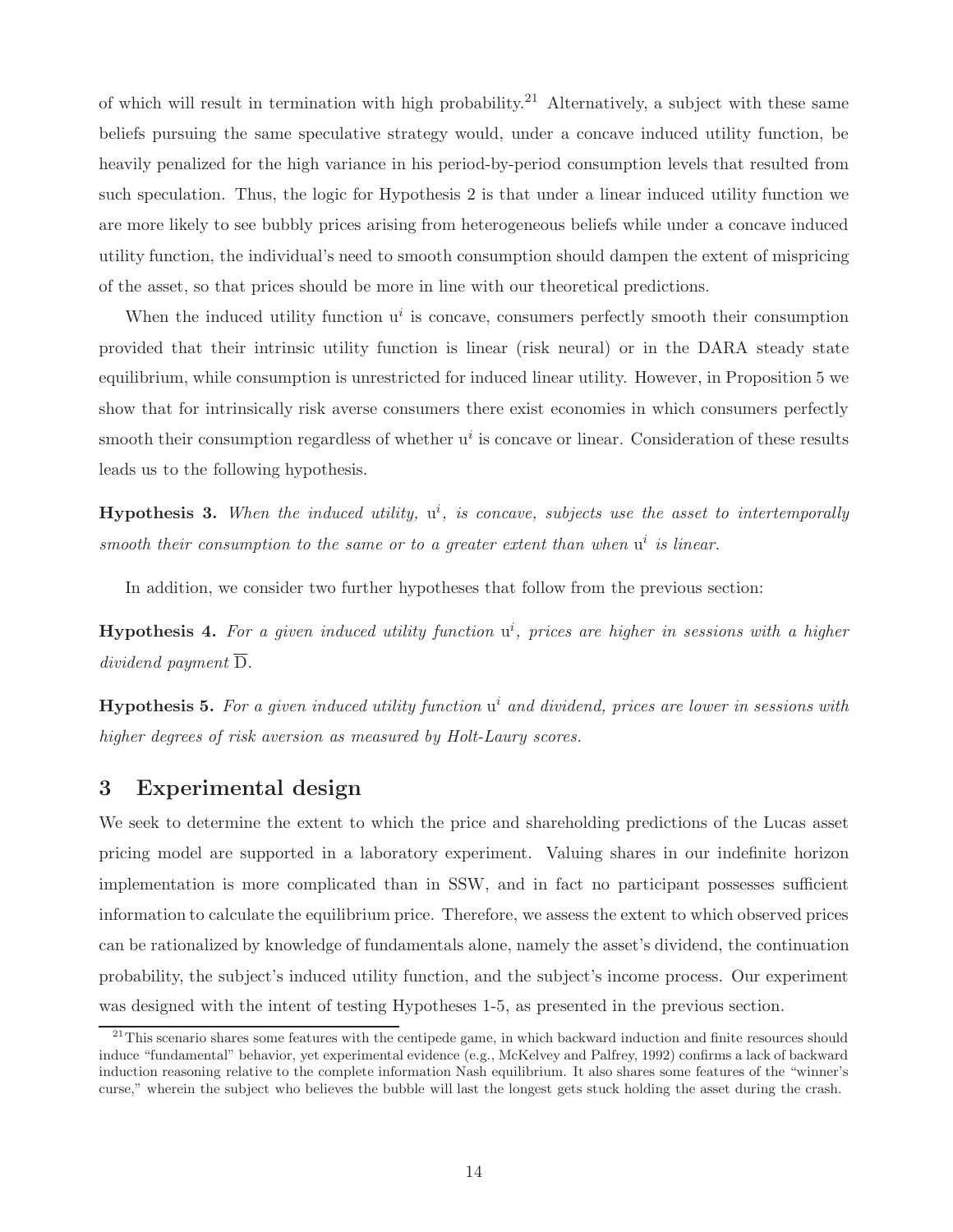### **3.1 Income, dividends, and induced utility**

We focus on two variations in model parameters. First, we examine whether changes in the value of the fixed dividend payment,  $\overline{D}$ , affect the price of the asset, as theory asserts that a larger dividend payment—a fundamental factor—induces a higher steady state equilibrium price. Changing the dividend payment provides a simple test of a comparative statics prediction of the theory, as stated in Hypothesis 4.<sup>22</sup> Second, we examine whether the strength of the consumption-smoothing objective matters, by varying the curvature of the subjects' induced utility functions,  $u^i$ , over consumption. This latter treatment variation is novel to our design, and enables us to connect and differentiate our Lucas asset pricing model findings with results from SSW-inspired experiments. Changes in  $u^i$  are used to address Hypotheses 1-3.

We use a  $2 \times 2$  design where the treatment variables are: 1) the induced utility function  $u^i$ , which is either strictly concave as in the Lucas model (page 1431, 1978) or linear as in SSW's approach; and 2) the dividend,  $\overline{D}$ , which is either high or low. We conduct twenty laboratory sessions (five per treatment) of the indefinite horizon economy introduced in Sections 2.2 and 2.3. In each session, there are twelve subjects, six of each induced utility type, for a total of 240 subjects. The endowments and induced utility functions of the two subject types in all treatments are given in Table 1.

| $#$ Subjects | $k_0^i$        | $\{y_i^i\}$                            | $u^i(s^i)$                         |
|--------------|----------------|----------------------------------------|------------------------------------|
|              |                | 110 if $t$ is odd<br>44 if $t$ is even | $\delta^1 + \alpha^1 s^{\eta^1}$   |
|              | $\overline{4}$ | 24 if $t$ is odd<br>90 if $t$ is even  | $\delta^2 + \alpha^2 s_t^{\eta^2}$ |

Table 1: **Induced Utility and Endowment Parameters**

In each session, the franc endowment,  $y_t^i$ , for each type  $i \in \{1,2\}$  follows the same deterministic two-cycle. Subjects are informed that the aggregate endowment of income and shares will remain constant throughout the session, but otherwise are only privy to information regarding their own income, shareholdings, and induced utility function. In each session, dividends take a constant value of either  $\overline{D} = 2$  or  $\overline{D} = 3$ , and the induced utility function  $u^i$  is either linear or concave for both subject types. Thus, our four treatments are C2 (concave induced utility,  $\overline{D} = 2$ ), C3 (concave induced utility,  $\overline{D} = 3$ , L2 (linear induced utility,  $\overline{D} = 2$ ), and L3 (linear induced utility,  $\overline{D} = 3$ ). We adopt a constant dividend framework since our primary motivation is to induce an economic incentive for trade in a standard macrofinance setting. Porter and Smith (1995) show that implementing constant dividends in the SSW design does not substantially reduce the incidence or magnitude of asset price bubbles.

<sup>&</sup>lt;sup>22</sup>Alternatively, we could have changed other fundamental factors, such as the continuation probability,  $\pi$ . We chose to vary the dividend, as changes in the dividend process is a common treatment variation in the experimental asset pricing literature.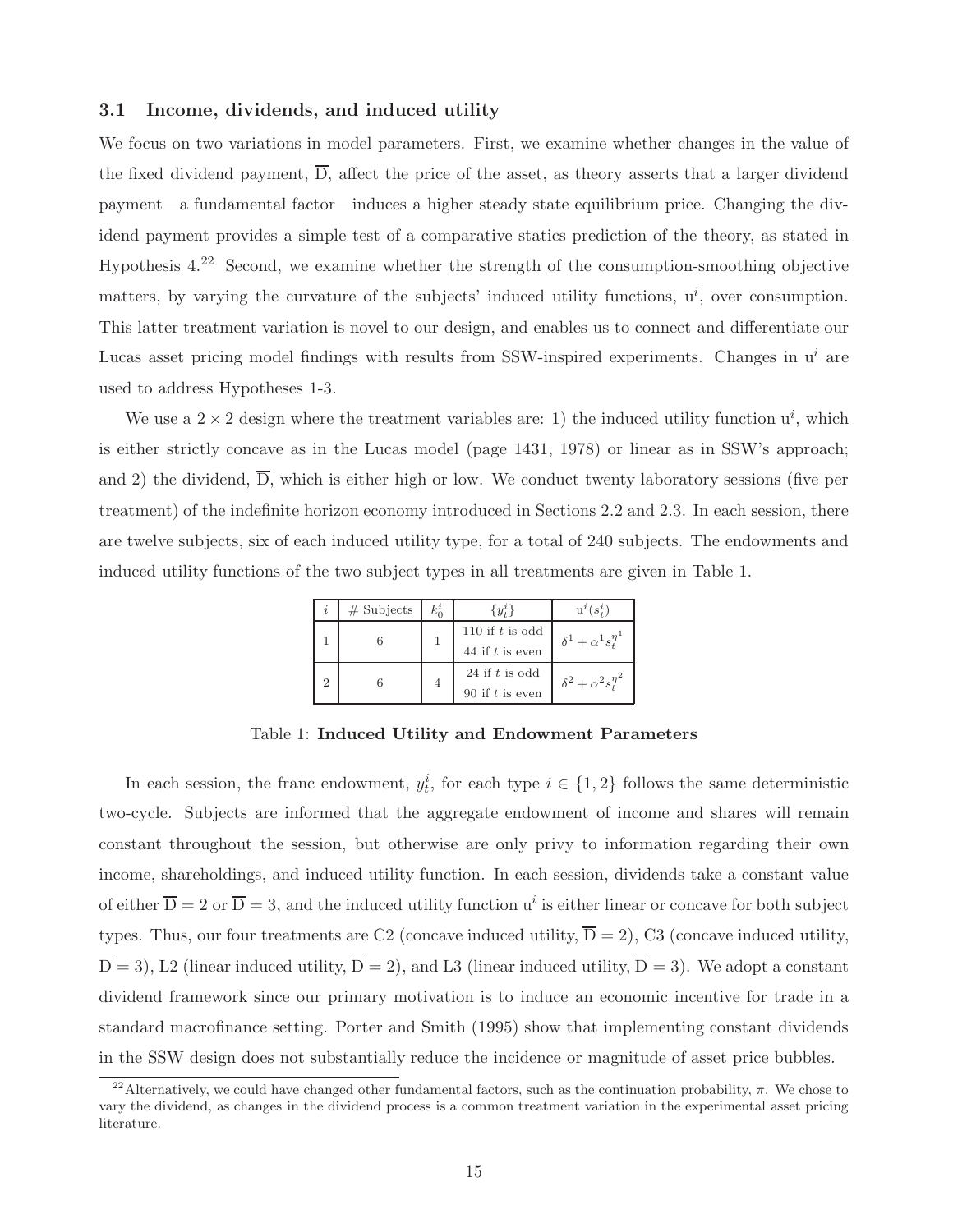The induced utility parameters are chosen so that subjects earn \$1 per period at the (intrinsic) risk neutral competitive equilibrium in C2 and L2. By contrast, C2 subjects can earn, on average, \$0.45 per period in autarky (no trade). In L2, expected earnings in autarky equal the competitive equilibrium earnings due to the linear exchange rate. A higher dividend results in modestly higher benchmark payments. In L3 and C3, subjects earn on average \$1.06 per period in the risk neutral competitive equilibrium, while the autarkic payoff in C3 is on average \$0.58 per period. This doubling of payoffs between competitive equilibrium and autarky is chosen to make the differences salient to subjects, in line with prior research (Gneezy and Rustichini, 2000). The induced utility function used in each treatment is presented to the subjects both as a table and a graph (see Online Appendix).

In our baseline treatments C2 and C3, we set  $\eta^{i} < 1$  and  $\alpha^{i} \eta^{i} > 0$ .<sup>23</sup> Given our cyclic income process, Equation (17) and the budget constraint can be used to show that risk neutral or DARA steady-state shareholdings follow a two-cycle between the initial share endowment,  $k_{\text{Even}[t]}^i = k_0^i$ , and

$$
k_{\text{Odd}[t]}^i = k_{\text{Even}[t]}^i + \frac{y_{\text{Odd}[t]}^i - y_{\text{Even}[t]}^i}{2\overline{P}^* + \overline{D}}.
$$
\n(25)

Notably, in the steady state, subjects smooth consumption by buying asset shares during high income periods and selling shares during low income periods. When  $\overline{D} = 2$  by Equation (19), the fundamental price is  $\overline{P}^* = 10$ . In turn, Equation (25) implies that, at the fundamental price equilibrium, a type 1 subject in our C2 treatment holds 1 share in odd periods and 4 shares in even periods, and a type 2 subject holds 4 shares in odd periods and 1 share in even periods. When  $\overline{D} = 3$ , the fundamental price is  $\overline{P}^* = 15$ , and in equilibrium, a type 1 subject in our C3 treatment cycles between 1 and 3 shares, while a type 2 subject cycles between 4 and 2 shares.

Our primary variation on the baseline concave treatments is to set  $\eta^i = 1$  for both agent types so that there is no longer an incentive to smooth consumption.<sup>24</sup> The linear treatments aim to examine an environment that is closer to the SSW framework. In SSW's design, the dividend process is common to all subjects and dollar payoffs are linear in francs, so intrinsic risk-neutral subjects have no induced motivation to engage in trade. Under (alternative) Hypothesis 2, in L2 and L3 assets will trade at prices greater than the fundamental price,  $\overline{P}^*$ , in line with SSW's bubble findings. This, however, contradicts our theoretical prediction (Hypothesis 1) that the curvature of induced utility has no impact on the steady state equilibrium price for subjects regardless of their induced utility treatment.

As is standard in asset market experiments, neither borrowing nor short selling is permitted; i.e.,  $s_t^i \geq 0$  and  $k_t^i \geq 0$ . In particular, we impose the following trading constraints:

$$
y_t^i + \overline{\mathcal{D}}_t k_t^i + \overline{\mathcal{P}}_t \left( k_t^i - k_{t+1}^i \right) \ge 0, \qquad \text{and} \qquad k_t^i \ge 0.
$$

<sup>&</sup>lt;sup>23</sup>Specifically,  $\eta^1 = -1.195$ ,  $\alpha^1 = -311.34$ ,  $\delta^1 = 2.6074$ , and  $\eta^2 = -1.3888$ ,  $\alpha^2 = -327.81$ ,  $\delta^2 = 2.0627$ .

<sup>&</sup>lt;sup>24</sup>In these linear induced utility treatments,  $\alpha^1 = 0.0122$ ,  $\alpha^2 = 0.0161$ , and  $\delta^1 = \delta^2 = 0$ .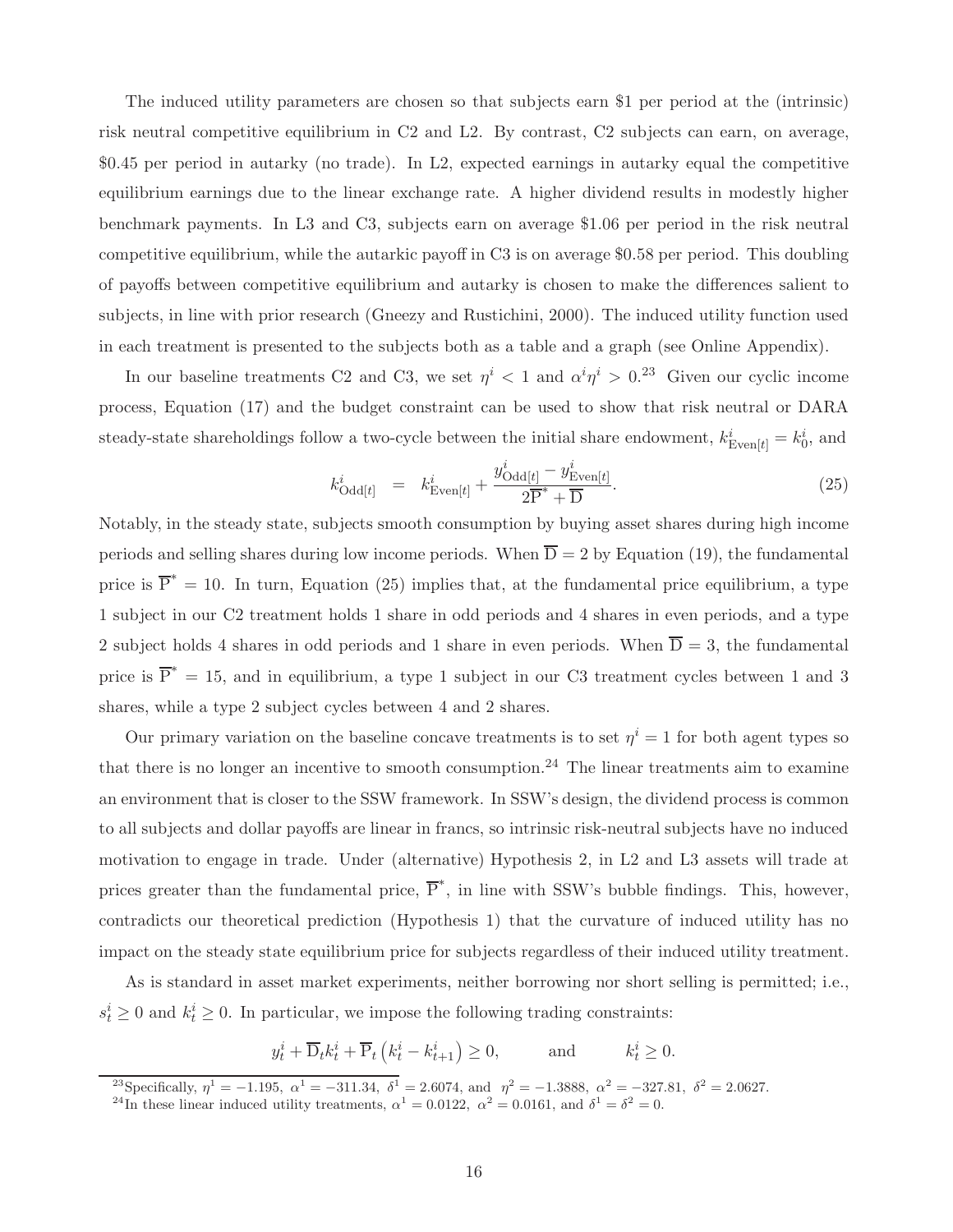The experiment is designed in such a way that these restrictions only bind out of equilibrium.

#### **3.2 The continuation probability** π

As noted earlier, we seek to induce the stationarity associated with an infinite horizon and constant time discounting by implementing an indefinite horizon with a stochastic number of trading periods.<sup>25</sup> Thus, from a subject's perspective, a share of the asset today is worth more than a share tomorrow not because she is impatient, but because the asset may cease to have value in the next period. In each period, trade takes place for three minutes in a centralized marketplace. At the end of each period, one subject in rotation takes a turn rolling a six-sided die in public view of the other participants. If the die roll in period  $t$  is between 1 and 5 inclusive, the economy continues for another period. In this case, each individual's asset position is carried over to the start of period  $t + 1$ . If the die roll is 6, the economy terminates and all subjects' asset positions are declared worthless. Thus, the probability that assets continue to have value in future trading periods is  $\pi = 5/6$ .

Subjects are recruited for a three-hour session, during which they participate in several "sequences," each consisting of an indefinite number of three-minute "trading periods." Each sequence of trading periods ends upon a die roll of 6. We choose to have subjects participate in several indefinite sequences to better familiarize them with the role played by the continuation probability  $\pi$ . We instruct subjects that after one hour of play (following the reading of the instructions) the current sequence being played will be the final one; i.e., the next time a 6 is rolled the session will come to a close. This design ensures a reasonable number of trading periods, while at the same time limits the possibility that sessions last longer than the 3-hour recruitment window. Indeed, we never failed to complete the final sequence within the three hour time window for each session.<sup>26</sup> The expected mean (median) number of trading periods per sequence in this design is 6 (4), respectively. The realized mean (median) is 5.2 (4) in our sessions. On average there are 3.4 sequences per session.

Given  $\pi$  and our adopted values of  $\overline{D}$ , the fundamental price of the asset in treatments C2 and L2 is 10, while the fundamental price of the asset in treatments C3 and L3 is 15. When subjects are intrinsically risk neutral, Proposition 1 implies that the price across all treatments should equal the fundamental price. When all subjects exhibit intrinsic CARA utility, Proposition 3 implies that prices should converge to a value less than 10 in C2 and L2, and to a value less than 15 in C3 and L3. When

 $25$ We follow the dynamic asset pricing experiment of Camerer and Weigelt (1993) in this regard. This technique for implementing infinite horizon environments in a laboratory setting is quite standard in game theory experiments (e.g., B<sup>o</sup> and Fréechette, 2011 and has a rich history, beginning with Roth and Murnighan (1978).

 $^{26}$ In the instructions, subjects are informed that if the final sequence is not completed within one hour, they would be invited back to the lab as quickly as mutually possible to complete the final sequence. In this event, subjects would be paid immediately for the previous (completed) sequences, but would be paid for the entirety of the final sequence at the conclusion of the follow-up session. Their financial stake in that final sequence is derived from at least 20 periods of play (trading periods are three minutes long), which made the event an unlikely ( $\frac{5}{6}^{20} \approx 2.6\%$ ) but compelling motivator to get subjects back to the lab. As it turns out, we did not have to bring subjects back for any continuation session.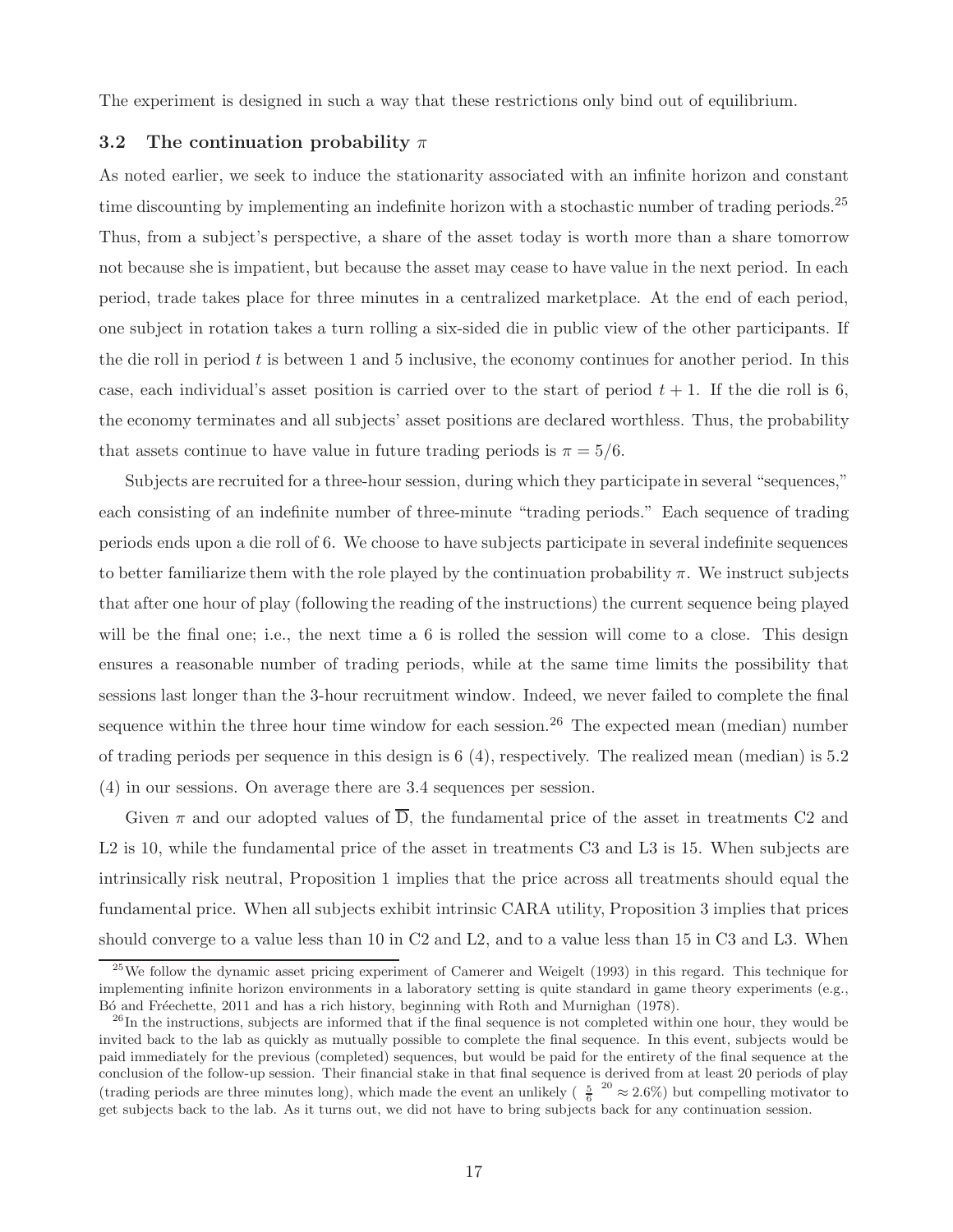all subjects exhibit intrinsic DARA utility, Proposition 4 implies that prices should converge to the fundamental price in all treatments. To get some sense of the expected speed of convergence, consider homogeneous intrinsic logarithmic utility (the limiting utility as the CRRA preference parameter tends to 1) and homogeneous CRRA induced utility parameter 2.3 (approximately the value used in the experiment).<sup>27</sup> Then the price equation in Proposition 5 implies an equilibrium price equal to 77% of the fundamental price in the first period and 96% of the fundamental price by period 18 (the mean session length in our experiment). So it is not implausible to expect convergence to the fundamental price by the end of the experiment.

#### **3.3 The trading mechanism**

General equilibrium models do not specify the actual mechanism by which prices are determined and assets are exchanged. We adopt the double auction mechanism for trade, since it is well known to reliably converge to competitive equilibrium in a wide range of experimental markets. To this end, we use the double auction module in Fischbacher's (2007) z-Tree software.

Prior to the start of each three-minute trading period  $t$ , each subject  $i$  is informed of her current asset position,  $k_t^i$ , and the number of francs she has available for trade,  $y_t^i + \overline{D}k_t^i$ . After all subjects click a button confirming they understand their asset and franc allocations, trading begins. Subjects can post buy or sell orders for one unit of the asset at a time. They can sell as many assets as they have available, or buy as many assets as they wish, provided they maintain a balance of at least 11 francs.<sup>28</sup> We institute a standard bid-ask improvement rule: buy offers have to improve on (exceed) existing buy offers and sell offers have to improve on (undercut) existing sell offers to be posted in the (open) limit order book. Subjects can agree to buy or sell at a currently posted price (i.e., submit a market order) by clicking on the Bid/Ask, immediately after which the transaction is executed and the price publicly posted. After a trade, the order book is cleared, but subjects can (and do) immediately begin reposting buy and sell orders. A history of transaction prices and trading volume is always present on subjects' screens. In addition to this information, each subject's franc and asset balances are adjusted in real time in response to any transactions.

### **3.4 Subjects, payments and timing**

Subjects are undergraduate students from the University of Pittsburgh, 18 years of age or older. Subjects could participate in no more than one session of our experiment. There are no other exclusions

 $27$  For one subject endowment type we induce a value of about 2.2 and for the other type we induce a value of about 2.4

<sup>&</sup>lt;sup>28</sup>A minimum positive franc balance is implemented because the induced utility of zero francs in the concave treatments is minus infinity. The payoff associated with 11 francs in the concave treatments is  $-$9.67 (-$15.13)$  for type 1 (2) subjects. Only 2 out of 120 subjects reached this boundary (once each) in the concave treatments, the boundary was reached 31 times (out of more than 2,000 subject-periods) in the linear treatments.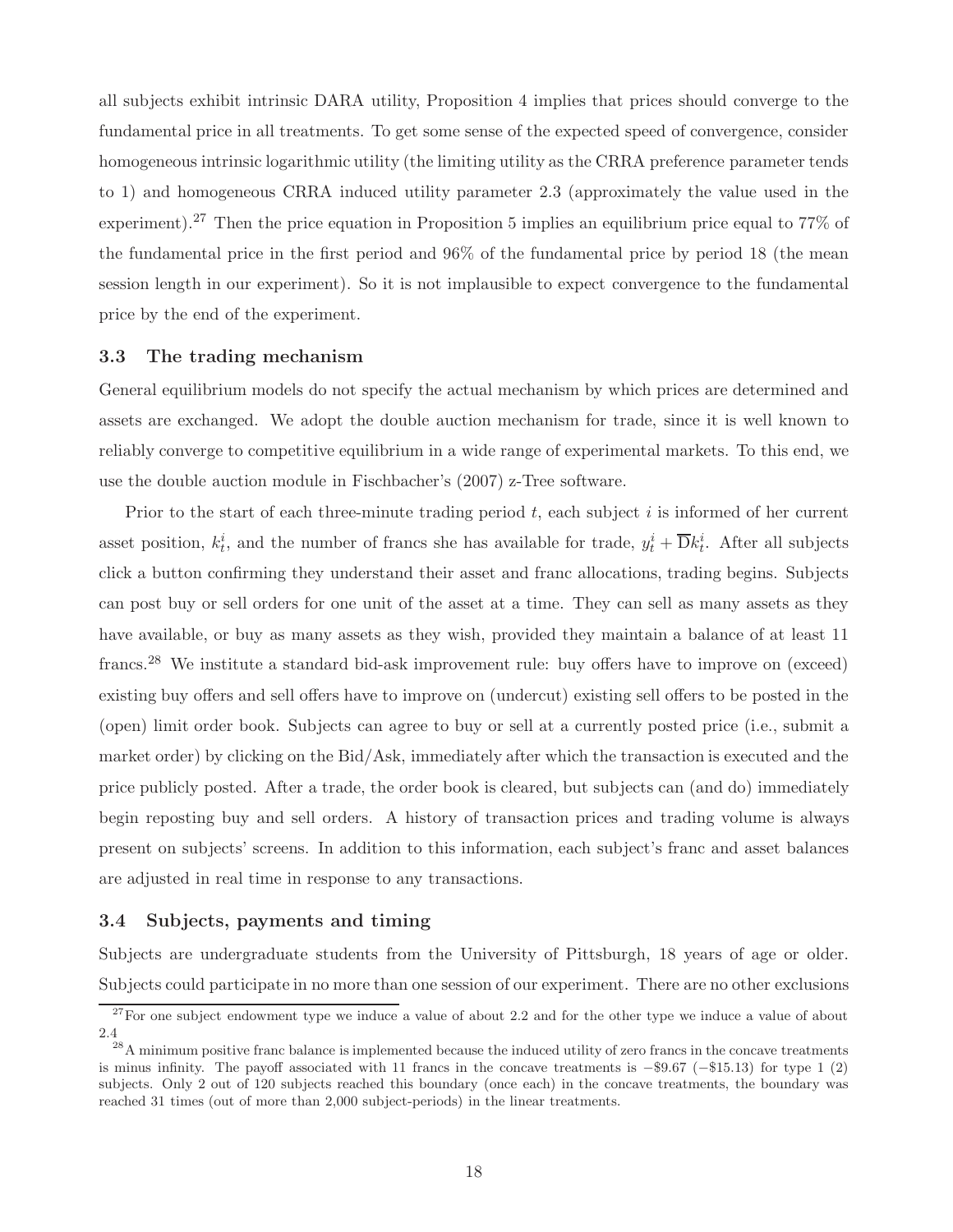on subject participation. At the beginning of each session, 12 subjects are randomly assigned a role as either a type 1 or type 2 agent, with 6 subjects of each type. Subjects remain in the same role for the duration of the session. They are seated at visually isolated computer workstations and are given written instructions that are also read aloud prior to the start of play in an effort to make the instructions public knowledge. As part of the instructions, each subject is required to complete two quizzes to test comprehension of the induced utility function, the asset market trading rules and other features of the environment. The session does not proceed until all subjects have answered these quiz questions correctly. Instructions (including quizzes, payoff tables, charts and endowment sheets) are reproduced in the Online Appendix. <sup>29</sup> Subjects are recruited for a three hour session, but a typical market ends after a little more than two hours, including instructions (instructions take about 35 minutes). An additional 15 minutes is devoted to the Holt-Laury elicitation task, which is conducted at the end of each session and not announced in advance.

Payoffs are earned from every period of every sequence in the session. Mean (median) payoffs are \$22.65 (\$22.41) per subject in the linear sessions and \$18.75 (\$19.48) in the concave sessions, including a \$5 show-up payment but excluding the payment for the Holt-Laury individual choice experiment.<sup>30</sup> Mean payments are higher in the linear sessions because the sum of individual subject payments are constant across periods. Whereas social welfare is uniquely optimized at the fundamental price equilibrium in the concave sessions.

Following the end of each trading period, t, subject i's franc balance,  $s_t^i$ , is determined for that period. The dollar amount of this franc-consumption holding,  $u^{i}(s_t^i)$ , accrues to subject *i*'s cumulative cash earnings from all prior trading periods. This dollar amount is paid at the completion of the session. The timing of events in our experimental design is summarized below:

| dividends paid;                       | 3-minute trading period     | consumption takes place:                    | die roll:<br>$t+1$ |
|---------------------------------------|-----------------------------|---------------------------------------------|--------------------|
| francs= $\overline{D}k_t^i + y_t^i$ , | using a double auction      | $s_t^i = \overline{D}k_t^i + y_t^i$         | continue           |
| assets= $k_t^i$ .                     | to trade assets and francs. | $P_{t,j}$ $k_{t,j}^{i}$ $- k_{t,i-1}^{i}$ . | to $t+1$           |
|                                       |                             |                                             | w.p. $5/6$ ,       |
|                                       |                             |                                             | else end.          |

In this timeline, j indexes the transaction completed by subject i in period t.  $P_{t,j}$  is the price governing the jth transaction for i in t.  $k_{t,j}^i$  is the number of shares held by i after her j<sup>th</sup> transaction in period t. In the "autarkic" case where a subject does not transact,  $s_t^i = \overline{D}k_t^i + y_t^i$ . In equilibrium, prices faced by all subjects within a period are identical. Under the double auction mechanism, however, they can differ within and across periods and subjects.

<sup>29</sup>Copies of the instructions and materials are available at http://www.socsci.uci.edu/<sup>∼</sup>duffy/assetpricing/.

<sup>30</sup>Subjects earned an average of \$7.22 for the subsequent Holt-Laury experiment and this amount was added to subjects' total from the asset pricing experiment.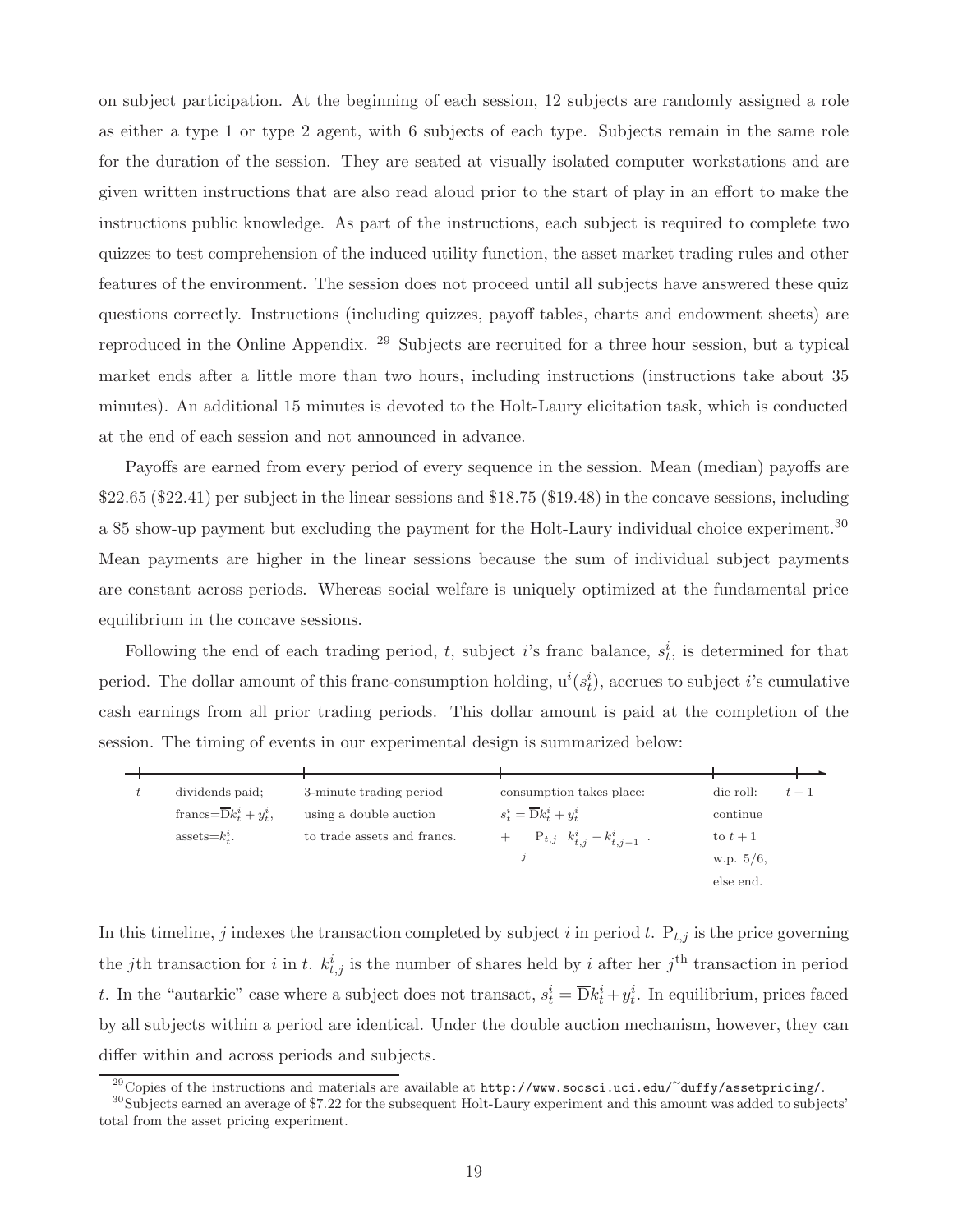### **3.5 Subject risk preferences**

Following completion of the last sequence of trading periods, beginning with Session 7 we invite subjects to participate in a further brief experiment involving a single play of the Holt-Laury (2002) paired-lottery choice instrument. This task is commonly used to measure individual risk attitudes, and we collected this data in order to test Hypothesis 5. After the market experiment, subjects are informed that, if they are willing, they can participate in a second experiment that will last an additional 10-15 minutes for which they can earn an additional monetary payment from the set  $\{\$0.30, \$4.80, \$6.00, \$11.55\}$ <sup>31</sup> All subjects agreed to participate in this second experiment. The online appendix includes the instructions for the Holt-Laury task.<sup>32</sup>

#### **3.6 Experimental Sessions**

We conduct 20 sessions of our market experiment.<sup>33</sup> Each session involves 12 subjects with no prior experience in this design (240 subjects total). The treatments used are summarized in Table 2.

| Session        | $u^i(s^i)$ | $\overline{\rm D}$ | Holt-Laury test | Session | $u^i(s^i)$ | $\overline{\rm D}$ | Holt-Laury test |
|----------------|------------|--------------------|-----------------|---------|------------|--------------------|-----------------|
| $\mathbf{1}$   | Concave    | $\overline{2}$     | $\rm No$        | 11      | Concave    | 3                  | Yes             |
| $\overline{2}$ | Concave    | 3                  | $\rm No$        | 12      | Linear     | 3                  | Yes             |
| 3              | Linear     | $\overline{2}$     | $\rm No$        | 13      | Linear     | 3                  | Yes             |
| $\overline{4}$ | Linear     | 3                  | $\rm No$        | 14      | Concave    | 3                  | Yes             |
| 5              | Linear     | $\overline{2}$     | $\rm No$        | 15      | Concave    | $\overline{2}$     | Yes             |
| 6              | Concave    | $\overline{2}$     | $\rm No$        | 16      | Linear     | $\overline{2}$     | Yes             |
| $\overline{7}$ | Linear     | 3                  | Yes             | 17      | Concave    | 3                  | Yes             |
| 8              | Concave    | 3                  | Yes             | 18      | Linear     | 3                  | Yes             |
| 9              | Concave    | $\overline{2}$     | Yes             | 19      | Concave    | $\overline{2}$     | Yes             |
| 10             | Linear     | $\overline{2}$     | Yes             | 20      | Linear     | $\overline{2}$     | Yes             |

Table 2: **Assignment of Sessions to Treatment**

We began to administer the Holt-Laury task following completion of the asset pricing experiment in sessions 7 through 20, after it became apparent to us that it might help us to explain the substantial variation in individual behavior that we observed in the linear treatments. Thus, in 14 of our 20 sessions, we have Holt-Laury measures of individual subject's tolerance for risk (168 of our 240 subjects, or 70%).

 $31$ These payoff amounts are three times those offered by Holt and Laury (2002) in their "low-payoff" treatment. We scale up the possible payoffs to make the amounts comparable to the steady state earnings over an average sequence of trading periods.

 $32$ The Java script used to carry out the Holt-Laury test may be found at

http://www.socsci.uci.edu/<sup>∼</sup>duffy/assetpricing/.

<sup>33</sup>We also conduct a follow-up individual choice experiment, as described in Section 5.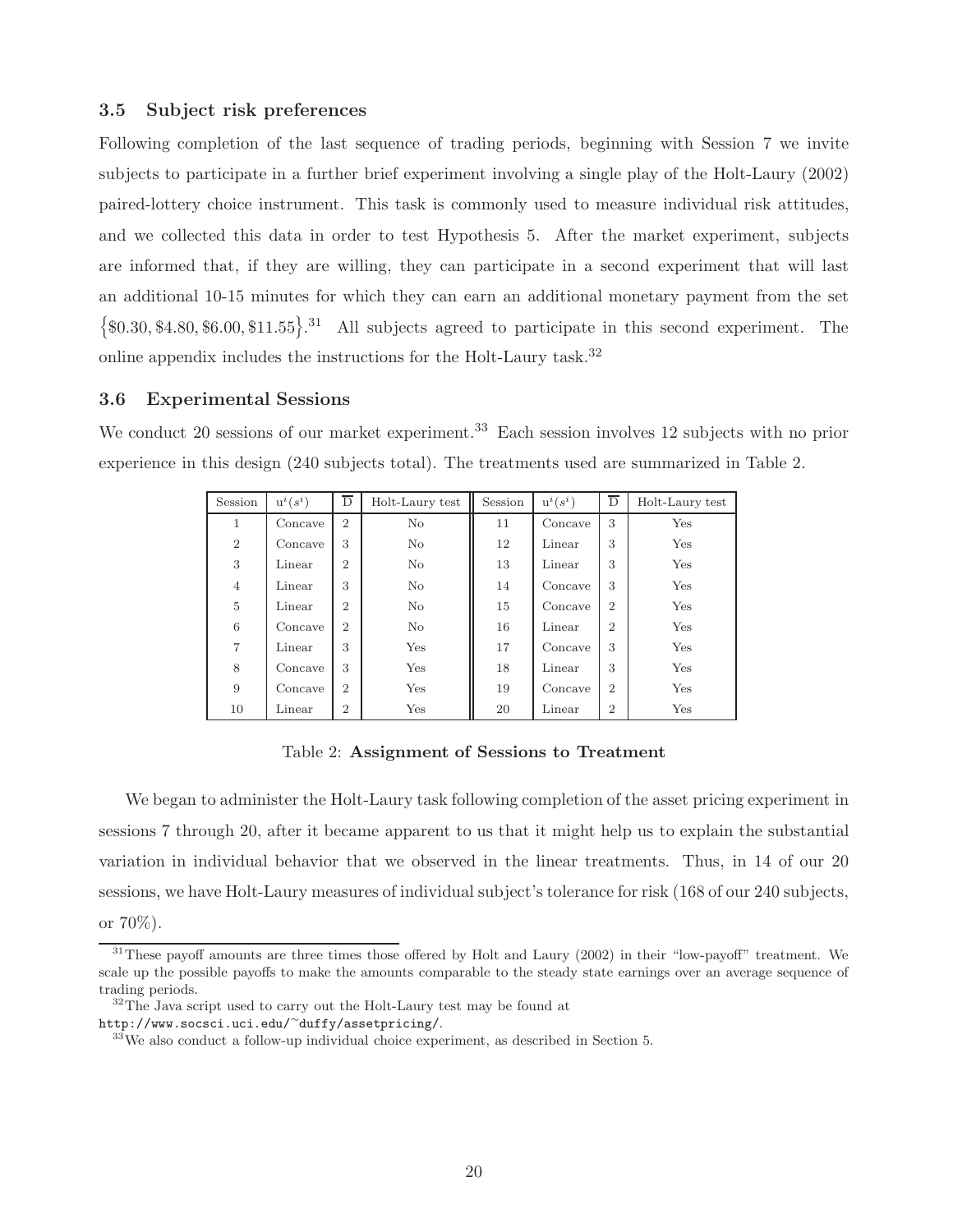## **4 Experimental findings**

We begin by reporting a couple of findings regarding trading volume and market efficiency. First, trading volume is similar across treatments, with mean volume per period around 25 shares in C3 and 23 shares in the other three treatments (the Wilcoxon two-tailed p-value is .529 for pooled linear vs. concave treatments, .222 for C3 vs. C2, and .691 for C3 vs. L3).<sup>34</sup> Second, mean (median) allocative efficiency—earnings as a fraction of the maximum expected payoff at the fundamental price—is 0.73 (0.80) for the concave treatment economies with no difference by dividend payment, while the linear treatment economies are fully efficient by construction. In the next two subsections we report findings related to economies with concave or linear induced utility

### **4.1 Findings for induced concave utility**

Consistent with Hypothesis 1, we have:

**Finding 1.** In the concave utility treatment  $(\eta^{i} < 1)$ , observed transaction prices at the end of the *session are less than or equal to*  $\overline{P}^*$  *in 9 of 10 sessions.* 

To depict this visually, Figure 1 displays median transaction prices by period for the concave sessions,  $\overline{D} = 2$  in Panel A and  $\overline{D} = 3$  in Panel B. Solid dots represent the first period of a new indefinite trading sequence. To facilitate comparisons across sessions, prices are transformed into percentage deviations from the fundamental price  $\overline{P}^*$ . For example, a price of -40% in Panel A, where  $\overline{D} = 2$ , reflects a price of 6, whereas a price of -40% in Panel B, where  $\overline{D} = 3$ , reflects a price of 9.



Figure 1: Equilibrium-normalized Prices, Concave Sessions

Of the ten concave utility sessions depicted in Panels A and B of Figure 1, half end relatively close to the asset's fundamental price, with a deviation from this price between -15% and 7%. The other

 $34$ There is considerably more between-session variation in trading volume in the linear sessions; the standard deviation of volume between linear sessions is 8.0 shares, vs. 2.9 shares in the concave sessions.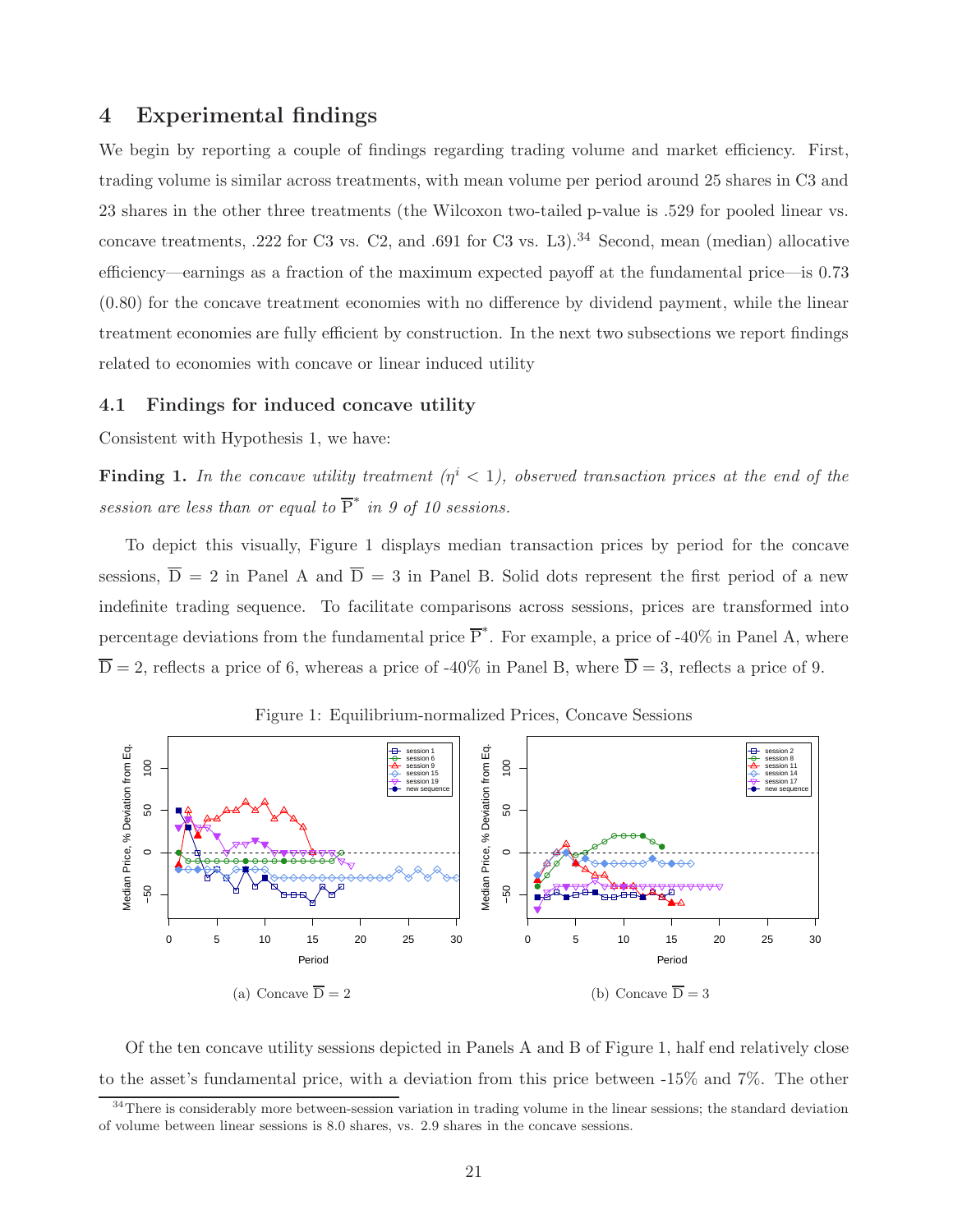half end well below it, with a deviation between -30% and -60%. Several sessions do experience upward pressure on prices above the fundamental price (most notably, sessions 8 and 9), but these "bubbles" are self-correcting by the end of the session.<sup>35</sup> Importantly, these corrections are wholly endogenous, rather than being triggered by a known finite horizon as in SSW. We emphasize that, while prices in the concave treatment lie at or below  $\overline{P}^*$ , subjects are never informed of this fundamental trading price, as *is* done in some of the SSW-type asset market experiments.

A main implication of consumption-based asset pricing models, as conjectured in Hypothesis 3, is addressed in the next finding.

**Finding 2.** *In the concave utility treatments, there is strong evidence that subjects use the asset to intertemporally smooth their consumption.*



Figure 2 depicts the per capita shareholdings of type 1 subjects by period (per capita shares of type

<sup>&</sup>lt;sup>35</sup> Formal evidence supporting this statement is presented in the discussion related to Finding 3.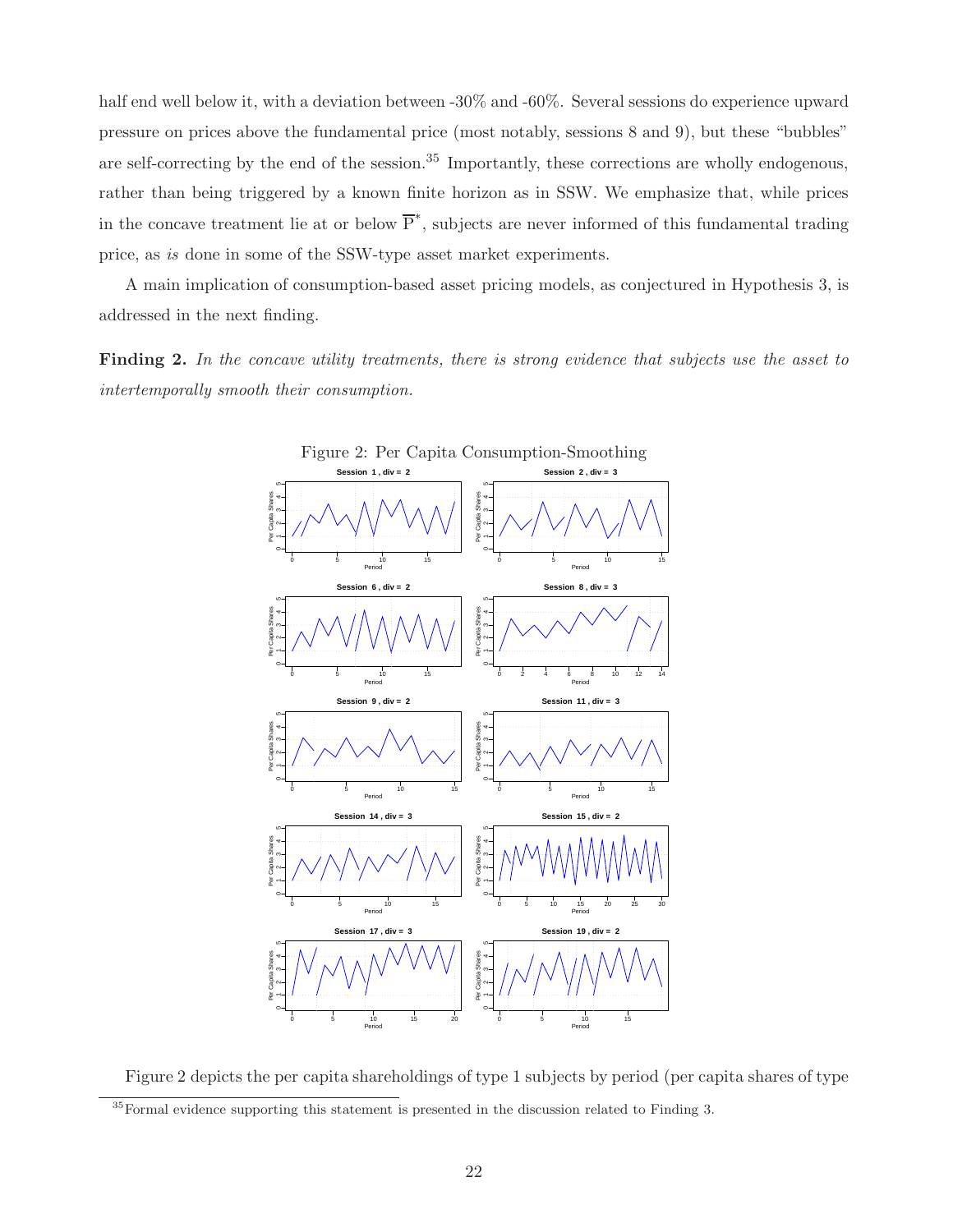2 subjects is five minus this number). Dashed vertical lines denote the final period of a sequence, <sup>36</sup> and dashed horizontal lines mark fundamental price equilibrium shareholdings (the bottom line for odd periods of a sequence, and the top line for even periods). Recall that equilibrium shareholdings are cyclic, increasing in high income periods and decreasing in low income periods. As Figure 2 indicates, this pattern is precisely what occurred in each and every period on a per capita basis.<sup>37</sup>

Pooling across all concave sessions, on average type 1 subjects (on net) buy 1.94 shares in odd periods (when they have a large endowment of francs) and sell 1.75 shares in even periods (when they have a small endowment). By contrast, in the linear sessions subjects buy only 0.53 mean shares in odd periods and sell 0.25 shares in even periods. Thus, while there is a modest degree of consumption-smoothing in the linear sessions, consumption-smoothing is nearly four times as large in the concave sessions. This indicates that consumption-smoothing observed in Figure 2 is attributed to the concavity of the induced utility function  $u^i$ , and *not* to the cyclic income process alone.



Consumption-smoothing in the concave induced utility sessions is prevalent across individuals. Figure 3 presents the cumulative distribution, across subjects, of the proportion of periods in which a subject actively smoothes consumption, pooled by induced utility. Half of the subjects in the concave sessions strictly smooth consumption in more than 80% of all trading periods, while less than 2% of subjects in the linear sessions smooth consumption so frequently. Well over 90% of the subjects in the concave sessions smooth consumption in at least half of the periods, whereas only 35% of subjects in the linear sessions smooth consumption so frequently. The difference between these distributions is significant to many digits using a Wilcoxon rank-sum test. Note that the comparative absence of

<sup>&</sup>lt;sup>36</sup>Thus, there are two allocations associated with each vertical line (except the final line): One for the final allocation of the sequence, and the other for the re-initialized share endowment of the following sequence (always one unit).

 $37$ In this figure, the period numbers shown are aggregated over all sequences played. From a subject's perspective, each sequence starts with period 1.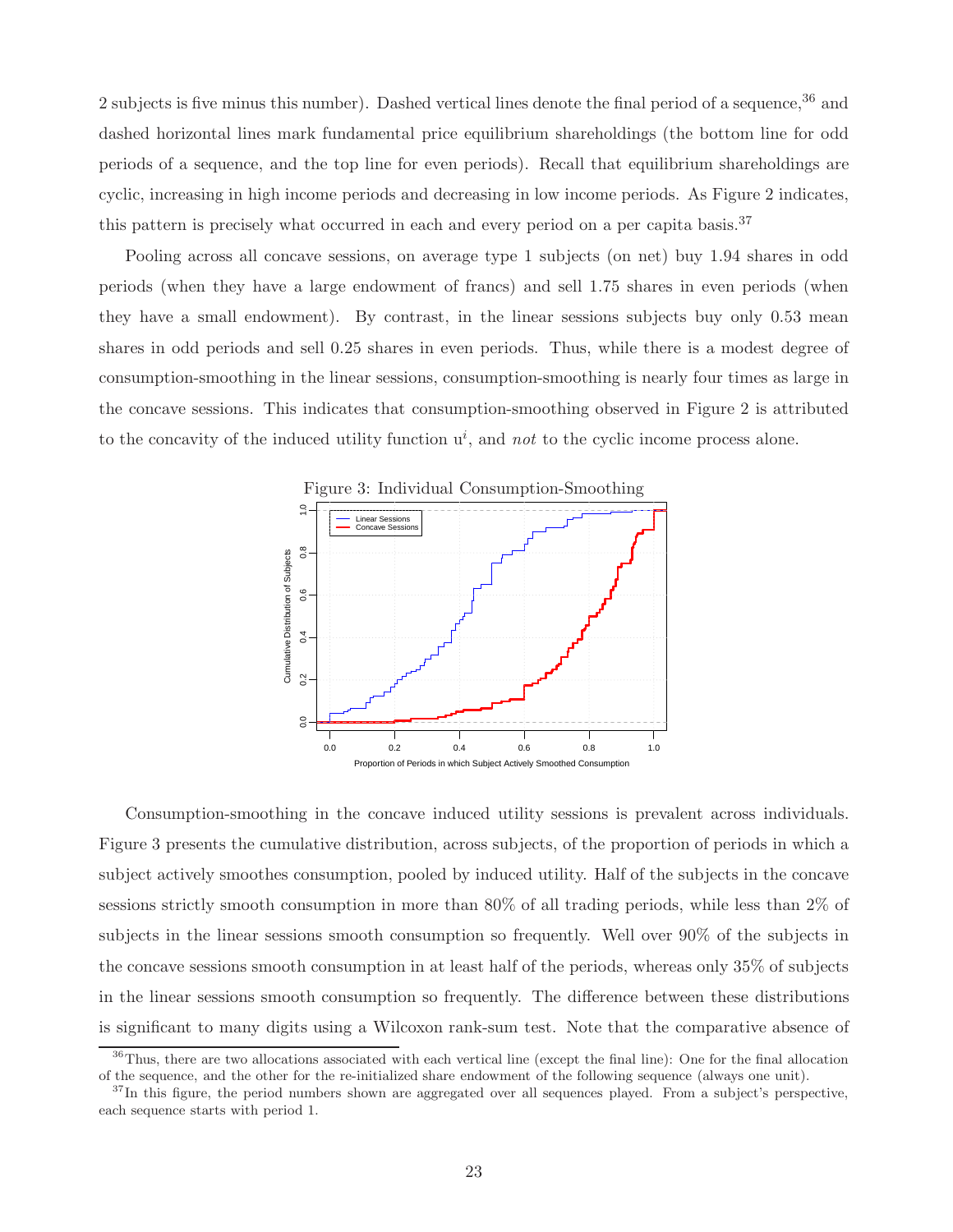consumption-smoothing in the linear sessions is not indicative of anti-consumption smoothing behavior. Rather, it results from the fact that many subjects in the linear treatment do not actively trade any shares in many periods.

Previous experimental evidence on whether subjects can learn to smooth consumption in an optimal manner without tradeable assets has not been encouraging. By contrast, in our simpler setting, where subjects must engage in trade in the asset in order to smooth consumption, and can observe the transaction prices for that asset in real time, we find strong evidence for consumption-smoothing behavior.

#### **4.2 Findings for induced linear utility**

**Finding 3.** *Transaction prices in the linear utility sessions are significantly higher than transaction prices in the concave utility sessions.*

Figure 4 displays median transaction prices by period for the linear sessions,  $\overline{D} = 2$  in Panel A and  $\overline{D} = 3$  in Panel B. As in Figure 1, solid dots represent the first period of a new indefinite trading sequence, and prices are transformed into percentage deviations from the fundamental price.



Figure 4: Equilibrium-normalized Prices, Linear Sessions

Table 3 displays median transaction prices over several frequencies by session, as well as an average of these median prices by treatment (first row, boldface type). Notice that for a given dividend value  $\overline{D} = 2$  or 3, inconsistent with Hypothesis 1 but consistent with the alternative Hypothesis 2, the average treatment price at each frequency is higher in the induced linear utility treatment than in the corresponding induced concave utility treatment. Further, Table 3 reveals the price difference between linear and concave treatments involving the same value of  $\overline{D}$  generally diverges over time: The mean treatment price is monotonically *increasing* in the linear treatments and *decreasing* in the concave treatments. These trends at the session level can be identified using the Mann-Kendall  $\tau$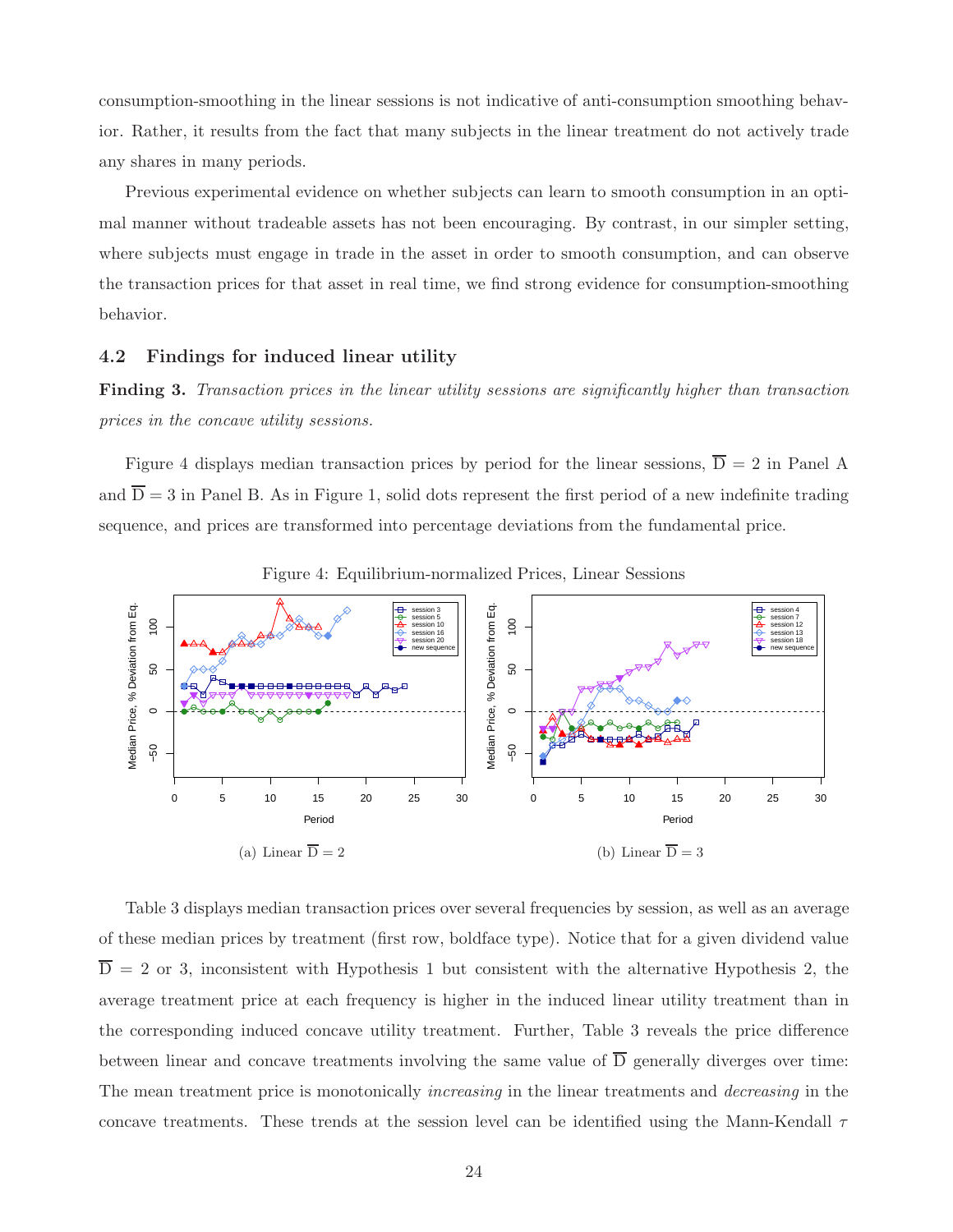|                 | Median         | First Pd       | <b>Final Half</b> | Final 5 Pds    | Final Pd       | $\tau$           | $p$ -value |
|-----------------|----------------|----------------|-------------------|----------------|----------------|------------------|------------|
| $C2$ -Mean      | 9.6            | 10.9           | 9.4               | 9.0            | 8.3            |                  |            |
| S1              | $\overline{7}$ | 15             | 6                 | $5\,$          | 6              | $-0.67$          | 0.0002     |
| S6              | 9              | 10             | 9                 | $9\phantom{.}$ | 10             | $\boldsymbol{0}$ | $\,1\,$    |
| $\mathbf{S9}$   | 14             | 8.5            | 15                | 14             | 10             | 0.02             | 0.9592     |
| <b>S15</b>      | $\overline{7}$ | $8\,$          | $\overline{7}$    | $\overline{7}$ | $\overline{7}$ | $-0.39$          | 0.0132     |
| S <sub>19</sub> | 11             | 13             | 10                | 10             | 8.5            | $-0.80$          | < 0.0001   |
| $L2$ -Mean      | 14.2           | 13.0           | 15.0              | 15.0           | 15.6           |                  |            |
| S3              | 13             | 13             | 13                | 13             | 13             | $-0.32$          | 0.0609     |
| S <sub>5</sub>  | 10             | 10             | 10                | 10             | 11             | $-0.06$          | 0.8248     |
| <b>S10</b>      | 18             | 18             | 20                | 20             | 20             | 0.63             | 0.0027     |
| <b>S16</b>      | 18             | 13             | 20                | 20             | 22             | 0.81             | < 0.0001   |
| <b>S20</b>      | 12             | 11             | 12                | 12             | 12             | 0.27             | 0.1946     |
| $C3$ -Mean      | 10.8           | 8.4            | 10.8              | 10.6           | 10.4           |                  |            |
| S <sub>2</sub>  | $\overline{7}$ | $\overline{7}$ | $\overline{7}$    | $\overline{7}$ | 8              | 0.15             | 0.5174     |
| S8              | 15             | 9              | 17                | 17             | 16             | 0.70             | 0.0010     |
| ${\bf S11}$     | 10             | 10             | 8                 | $\overline{7}$ | 6              | $-0.78$          | < 0.0001   |
| S <sub>14</sub> | 13             | 11             | 13                | 13             | 13             | $-0.13$          | 0.5698     |
| S <sub>17</sub> | 9              | $\mathbf 5$    | 9                 | 9              | 9              | 0.28             | 0.1551     |
| $L3$ -Mean      | 13.8           | 9.4            | 15.0              | 15.4           | 16.0           |                  |            |
| S4              | 10             | $6\phantom{1}$ | 11                | 12             | 13             | 0.72             | 0.0002     |
| S7              | 13             | 10.5           | 13                | 13             | 13             | 0.33             | 0.1282     |
| S <sub>12</sub> | 10             | 11.5           | 10                | 10             | 10             | $-0.46$          | 0.0228     |
| <b>S13</b>      | 16             | $\overline{7}$ | 17                | 16             | 17             | 0.41             | 0.0356     |
| S <sub>18</sub> | 20             | 12             | 24                | 26             | 27             | 0.95             | < 0.0001   |

Table 3: **Median Transaction Prices By Session and Treatment**

statistic, a non-parametric measure of monotonic trend.<sup>38</sup> The  $\tau$  values and significance levels are reported in the last two columns of Table 3. Five of ten linear sessions have a significantly positive trends, while only one has a significantly negative trend  $(p < .05)$ . Four of ten concave sessions have a significantly negative trend, while only one has a significantly positive trend  $(p < .05)$ . Thus, of 11 significant trends, 9 are diverging by treatment, increasing the price difference between concave and linear sessions over time. We reject the null hypothesis that the sign of significant trends is drawn from the same binomial distribution in the two induced utility treatments (chi-squared test p-value is .036). This evidence suggests that price differences between the concave and linear sessions would likely have been greater if our experimental sessions had involved more periods of play. We thus look for treatment differences in median prices during the *final* period of each session, as such prices best reflect learning and the long-term trends in these markets, and further, provide the nearest observation to steady state convergence in the event that intrinsic (unobserved) utility is DARA (Proposition 4).

To begin our analysis of price differences by treatment, we first note that, using a Wilcoxon sign-

<sup>&</sup>lt;sup>38</sup>Here  $\tau \in [-1,1]$ , where  $\tau = -1$  indicates a strictly monotonic negative trend,  $\tau = 1$  a strictly monotonic positive trend, and  $\tau = 0$  implies no trend.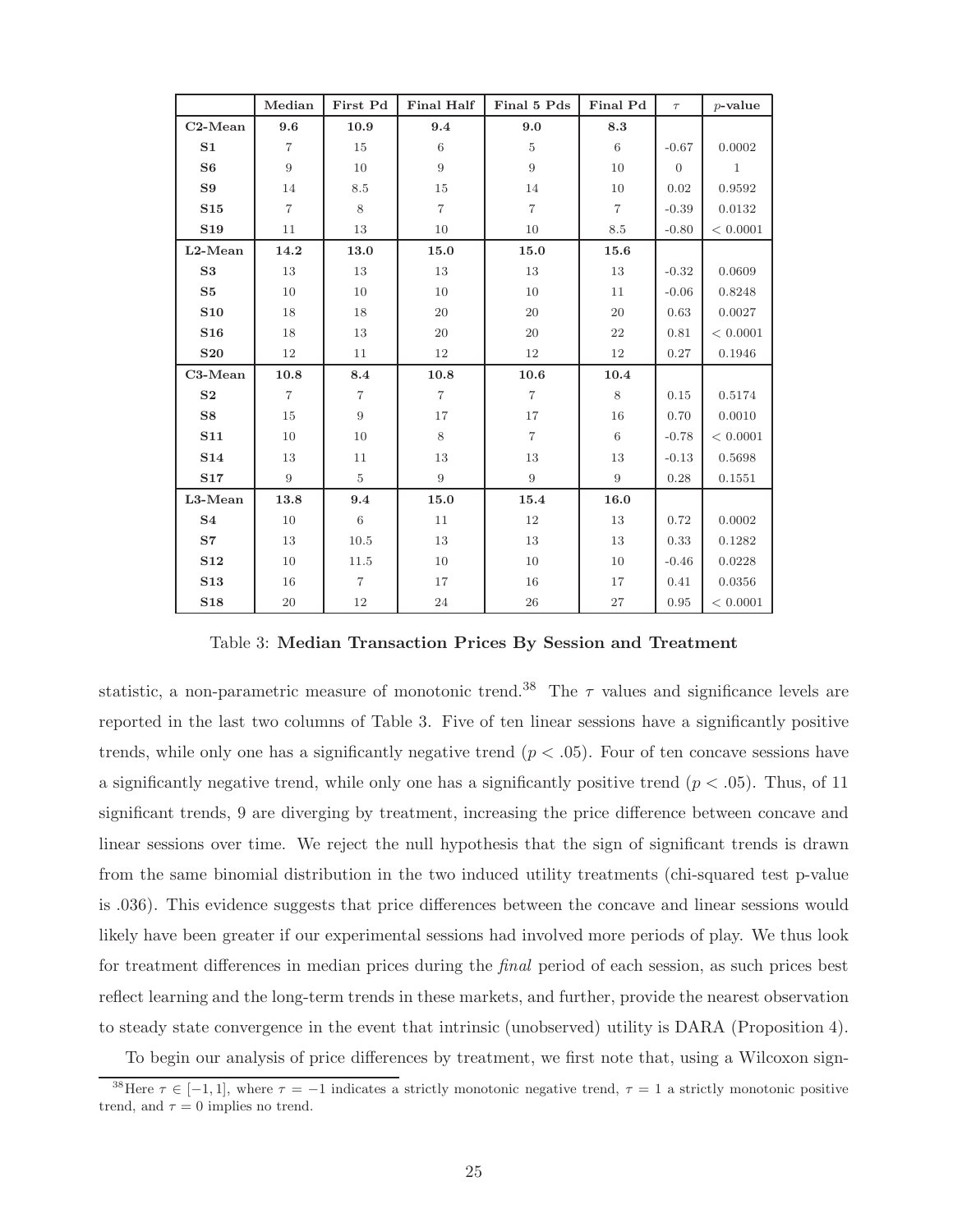rank test, we cannot reject the null hypothesis that final period prices in treatments C2, C3, and L3 are less than or equal to the fundamental price,  $\overline{P}^*$ , which was 10, 15 and 15, respectively. However, we can reject the null hypothesis that final period prices in treatment L2 are less than or equal to the fundamental price  $(p=.031)$ .

Next, comparing induced utility treatments for a fixed dividend level, the distribution of final period prices between L2 and C2 is significantly different (Wilcoxon two-tailed  $p$ -value is 0.019) but the distribution of final period prices between L3 and C3 is not  $(p$ -value is 0.139). Nevertheless, mean differences are quite large in both cases: Pooling data according to the two induced utility treatments alone (for both dividend values) we find that on average, the median final-period price in the induced linear sessions is 32% above the fundamental price, while in the induced concave sessions it is 24% below the fundamental price.<sup>39</sup> The associated pooled Wilcoxon p-value is 0.011, so we reject the null hypothesis that equilibrium-normalized final period prices in the pooled linear sessions are drawn from the same distribution as the concave sessions. Thus, there is strong evidence that the difference in induced utilities caused a strong impact on prices by the end of the session. Prices are considerably greater than the fundamental value in the linear sessions, and considerably lower than the fundamental value in the concave sessions.

Surprisingly, the treatment variation in the dividend value did not induce the predicted impact on prices in the initial periods of our experiment, although it has some impact by the final period, as summarized in Finding 4 and the discussion below.

**Finding 4.** For a given induced utility function  $u^i$ , by the final period, mean prices are higher in *sessions with higher dividend payments,*  $\overline{D}$ *.* 

Consistent with Hypothesis 4, Table 3 reveals that the mean of final period prices across the five sessions of C2 is 8.3, relative to 10.4 in C3. The mean final price in L2 is 15.6 relative to a mean final price of 16 in L3. Thus, by the end of the experiment, prices indeed tended to be greater when  $\overline{D}=3$ than when  $\overline{D} = 2$  (though smaller when normalized as a percentage change from the fundamental price). However, this result is not statistically significant.

We note that this result is initially reversed. As Table 3 reveals, the mean first period price in C2 is 10.9 relative to 8.4 in C3, and the mean first period price in L2 is 13.0 relative to 9.4 in L3. In fact, normalizing prices to be expressed as a fraction of the fundamental price, every session in C2 (L2) initializes at a higher normalized price than every session in C3 (L3), which is statistically significant. This difference in initial conditions may be a consequence of higher (lower) franc balances relative to the fundamental value of the asset in the low (high) dividend treatments<sup>40</sup> or it could simply take

 $39\,\text{We justify pooling by the two induced utility treatments because the distributions of final period prices in C2 vs. C3.}$ and L2 vs. L3 are not significantly different from each other at the  $5\%$  level (p-values of 0.172 and 0.094, respectively).

<sup>&</sup>lt;sup>40</sup>The total value of the fixed stock of 30 shares at the fundamental price when  $\overline{D} = 3$  is  $30 \times 15 = 450$  francs per period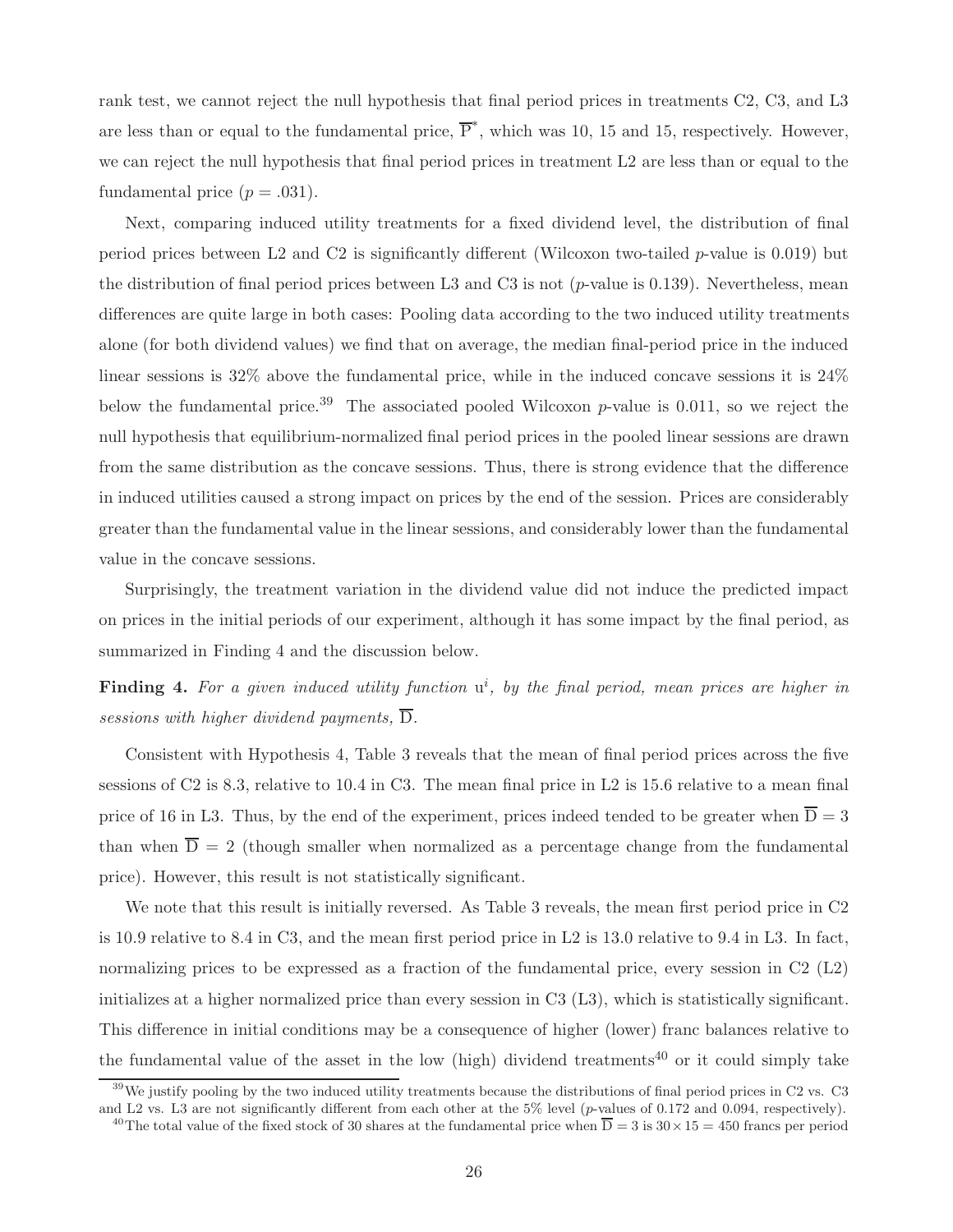

Figure 5: Distribution (by Treatment) of Mean Shareholdings During the Final Two Periods

some time for subjects to develop an appreciation for the relationship between the dividend and asset values.

Thus, dividend has an unexpectedly negative (though relatively small) impact on prices in the first period, when the induced utility function  $u^i$  appears to have little impact on prices. However, by the end of the session, mean (non-normalized) prices are higher for  $\overline{D} = 3$  than for  $\overline{D} = 2$ , within each induced utility condition. Therefore, by the end of the experiment, induced utility is the main determinant of price differences, and on average, variation in the dividend level has the expected comparative static impact.

### **Finding 5.** *In the linear induced utility treatment, the asset is "hoarded" by just a few subjects.*

In the linear utility sessions, where there is no clear motivation to engage in trade in the asset, markets are nevertheless active. Nearly half of the subjects ultimately sell all of their shares, and a small number of subjects accumulate most of the shares. Figure 5 displays the cumulative distribution of mean individual shareholdings during the final two periods of the final sequence of each session, pooled according to the induced utility function. <sup>41</sup> We average across two periods to account for consumption-smoothing. We focus on final shareholdings because it can take several periods within a sequence for a subject to achieve a targeted position due to the budget constraint. Forty-two percent of subjects in the linear sessions hold an average of 0.5 shares or less during the final two periods. By contrast, just 8% of subjects in the concave sessions hold so few shares. At the other extreme, 17% of

<sup>(</sup>number of shares times the value of each share at the fundamental price), while the total value of the 30 shares when  $\overline{D} = 2$  is  $30 \times 10 = 300$  francs. The total quantity of francs available per period when  $\overline{D} = 3$  is  $134 \times 6 + 30 \times 3 = 894$ francs (income per subject pair times 6 pairs plus total shares times dividend), while the quantity when  $\overline{D} = 2$  is  $134 \times 6 + 30 \times 2 = 864$ . So the value of shares as a percentage of total resources per period is about  $50\%$  when  $\overline{D}=3$ but only 34% when  $\overline{D} = 2$ . Caginalp, Porter, and Smith (1998), among others, report that increasing francs relative to a fixed total (fundamental) value increases asset prices in the SSW setting. Thus, it is possible than an analogous effect happens in our design, resulting in the initial miss-pricing.

 $41$ We use the final sequence with a duration of at least two periods.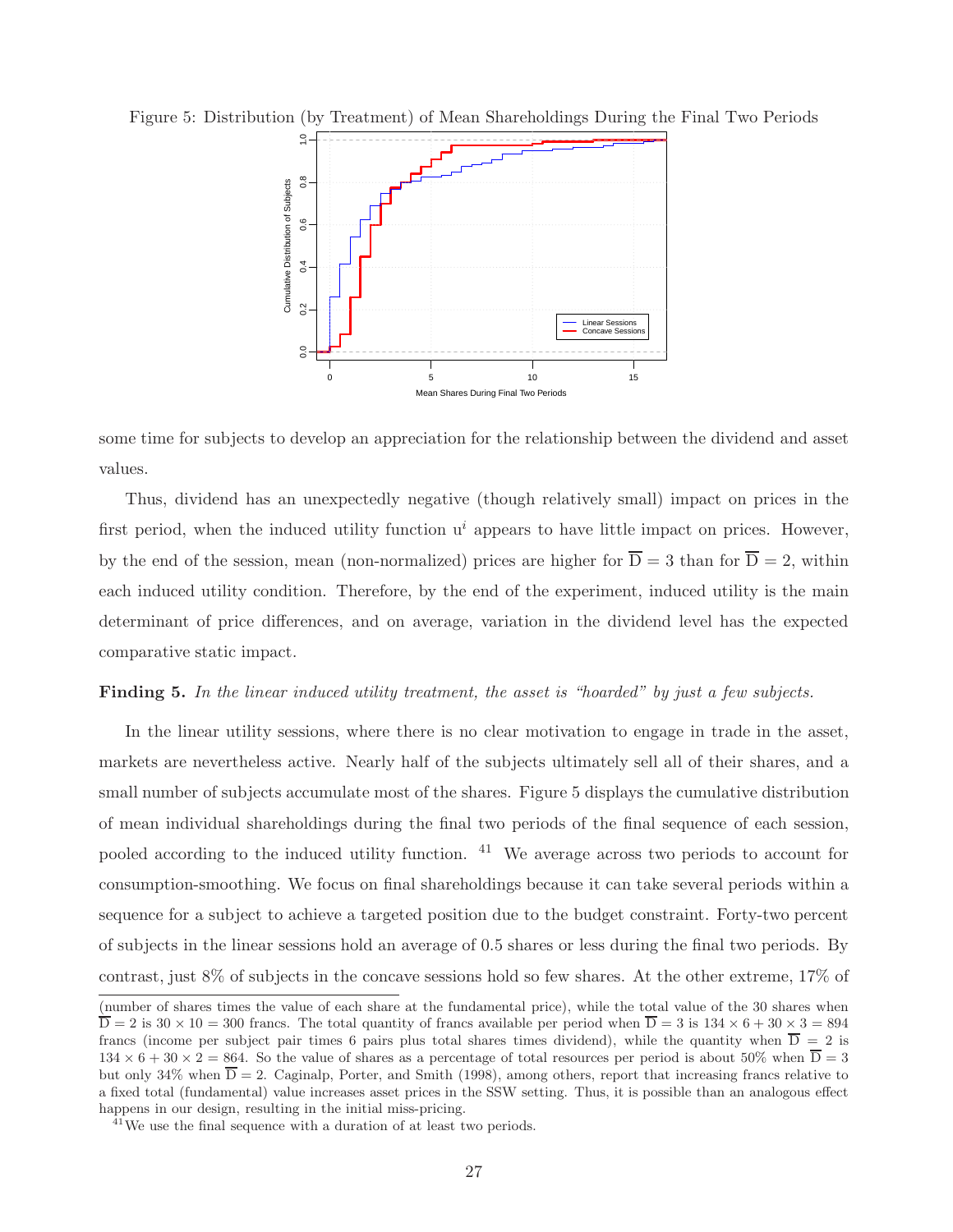subjects in the linear sessions average at least 6 shares during the final two periods, while only 6% of subjects in the concave sessions hold so many.

The inequality in the distribution of shareholdings can be measured by the Gini coefficient, which is equal to zero when each subject holds an identical quantity of shares and is equal to one when a single subject owns all shares. Across all treatments, in autarky the Gini coefficient is 0.3. This is also the value of the Gini coefficient over the final two periods of the fundamental price equilibrium in treatment C2. In C3, the Gini coefficient is slightly lower (0.25). The mean Gini coefficient for mean shareholdings in the final two periods of all concave sessions is 0.37, not so far from the equilibrium values. By contrast, the Gini coefficient in the pooled linear sessions is significantly larger, at 0.64 (statistically significant to many significant digits). This difference reflects the "hoarding" of a large number of shares by just a few subjects in the linear sessions, behavior that is absent in the concave sessions.<sup>42</sup>

### **4.3 Findings for intrinsic risk preferences**

Our hypotheses imply that, when subjects are intrinsically risk neutral, the observed price should be  $\overline{P}^*$ in all treatments. Further, when subjects are characterized by strict DARA intrinsic utility, observed prices should converge to  $\overline{P}^*$  in all treatments. Finally, when subjects are characterized by CARA intrinsic utility, observed prices should be less than  $\overline{P}^*$ . Beginning with our seventh experimental session, we ask subjects to participate in a second experiment involving the Holt and Laury (2002) paired lottery choice risk elicitation task. This second experiment takes place *after* the conclusion of the asset market experiment, and is *not* announced in advance to minimize any potential influence on decisions in the asset market.

In this second experiment, which takes about 5 minutes to complete, subjects face a series of 10 choices between binary lotteries A and B. The payments of lottery A are \$6 and \$4.80, and those of lottery B are \$11.55 and \$0.30. For each choice  $j \in \{1, 2, ...10\}$ , the probability of getting the high payoff in either lottery is  $\frac{1}{10}j$ . One of the ten choices is selected at random, with the chosen lottery played for payment. As detailed in Holt and Laury, a risk-neutral expected utility maximizer should choose B—the high-variance lottery—6 times. We define a subject's *HL score* as the number of times the subject selects the riskier lottery B. HL scores lower (greater) than 6 indicate risk averse (risk seeking) behavior. In our sessions, the mean HL score is 3.87 with a standard deviation of 1.81, indicating moderate overall risk aversion; indeed, 83.3 percent of subjects are classified as risk averse, 10.1 percent as risk neutral and the remaining 6.6 percent as risk-seeking, a fairly typical distribution.

<sup>&</sup>lt;sup>42</sup>Interestingly, exactly two of twelve subjects in each of the ten linear sessions hold an average of at least 6 shares of the asset during the final two trading periods. Recall that the aggregate endowment in all sessions is 30 shares. Thus, the subjects in the right tail of the distribution in Figure 5 are divided up evenly across the ten linear sessions.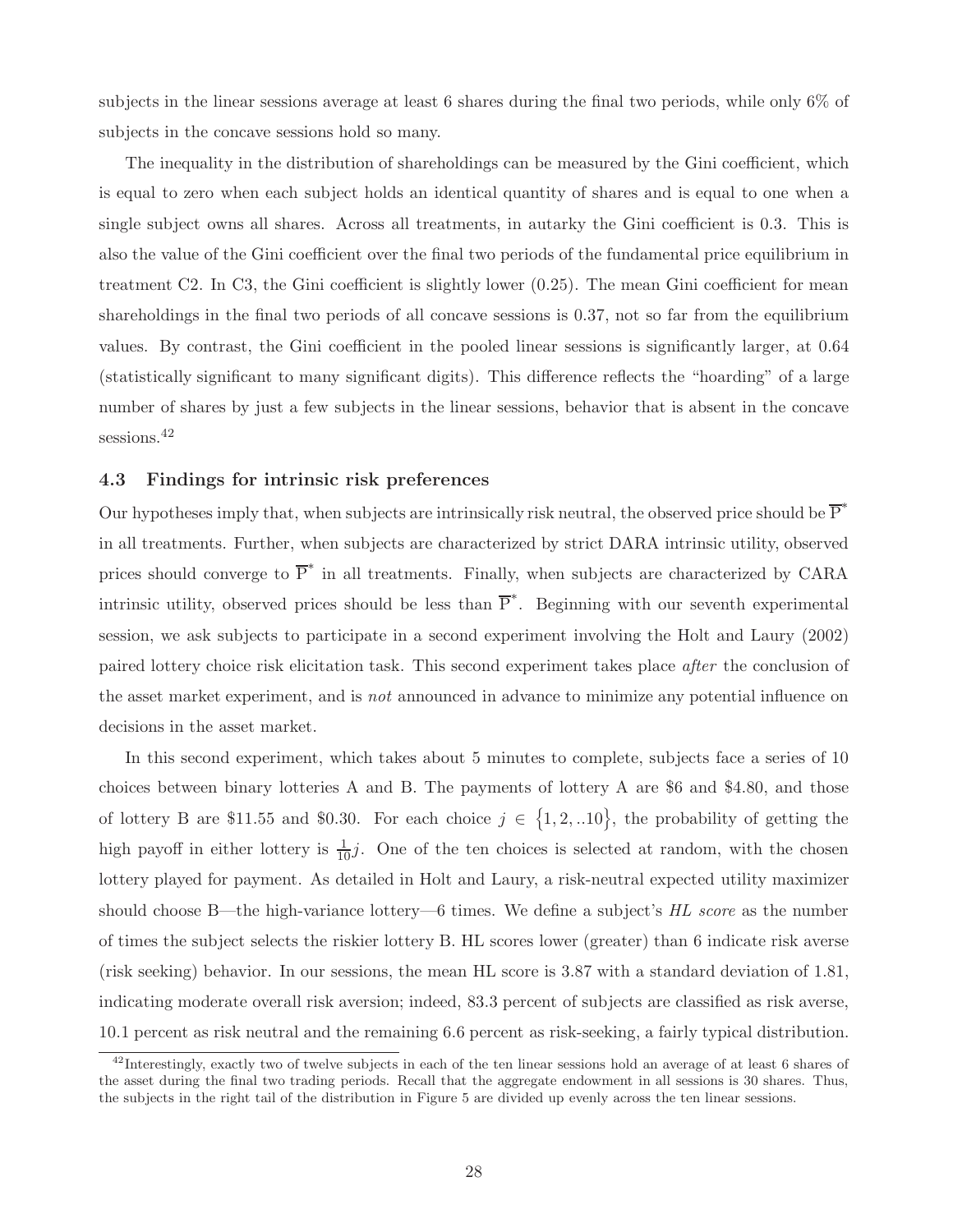To compare behavior in linear versus concave induced utility treatments, we regress (using OLS) a subject's mean shareholdings during the final two periods on the subject's HL score, with session fixed effects and robust standard errors clustered on session-level observations. In the linear case, the estimated coefficient on the HL score is 0.65 with p-value 0.0181 (Table B.1). Thus, a one standard deviation increase in the HL score (equal to 1.8 additional high-variance choices) implies a subject is expected to hold nearly 1.2 additional shares of the asset by the end of the session. This is a large impact, as there are only 2.5 shares per capita in these economies.<sup>43</sup> We further note that the median HL score of the largest shareholder per linear session is 6, and the median HL score of the two largest shareholders per session is 5. The mean HL score of these 14 subjects (7 sessions) is 5.125, relative to a mean of 3.869 across all subjects.

On the other hand, in the concave case, the estimated coefficient is -0.16 with (cluster-robust) p-value 0.137 (Table B.3), a statistically insignificant and small impact. Thus, the HL score is a far more useful predictor of final shareholdings in the linear sessions. This result for linear induced utility is consistent with Breaban and Noussair (2015), who report that subjects with higher HL scores tend to hold more assets in a SSW-related experiment.

**Finding 6.** *Risk-tolerant subjects tend to hold significantly more shares of the asset in the linear treatment sessions, but not in the concave treatment sessions.*

Finally, we test Hypothesis 5, that sessions with higher HL scores trade at higher prices in both the concave and linear treatments. We report the relation between the mean HL score and median final period price at the session level. What follows is robust to many other summary statistics for the distribution of HL scores, such as the median, upper quartile, etc. Following Taylor (1987), we use treatment as a blocking variable and calculate the weighted average Spearman's Rho—a nonparametric measure of correlation—across treatments, assuming that  $\rho_i$  and  $\rho_j$  are independent for any pair of treatments i and j. Letting  $n_i$  be the number of sessions in treatment i, the weighted average  $\rho = \frac{\rho_i(n_i-1)}{(n_i-1)} = -0.12$ . The statistic  $\rho \sqrt{(n_i-1)} = -0.3795$  is a draw from a standard normal distribution, with associated  $p$ -value of 0.7044. Thus, the null hypothesis of a significant relation between HL scores and price is rejected. Similarly, the test statistics are also quite small for both the linear and concave treatments alone.

# **Finding 7.** *We do not identify a significant statistical relation between mean HL score and final period median price at the session level.*

<sup>&</sup>lt;sup>43</sup>Since the distribution of HL scores within-session is endogenous, for additional robustness, we also regress each subject's share of the sum of HL scores within-session on her average final shareholdings. The coefficient is 39.81 with p-value 0.0001 (Table B.2). Playing against the observed frequency of HL scores (across all sessions) for the other eleven subjects in each session, a risk-neutral subject with an HL score of 6 is predicted to hold 0.74 shares more than a subject with a score of 5, even larger than the prediction obtained using the raw score approach.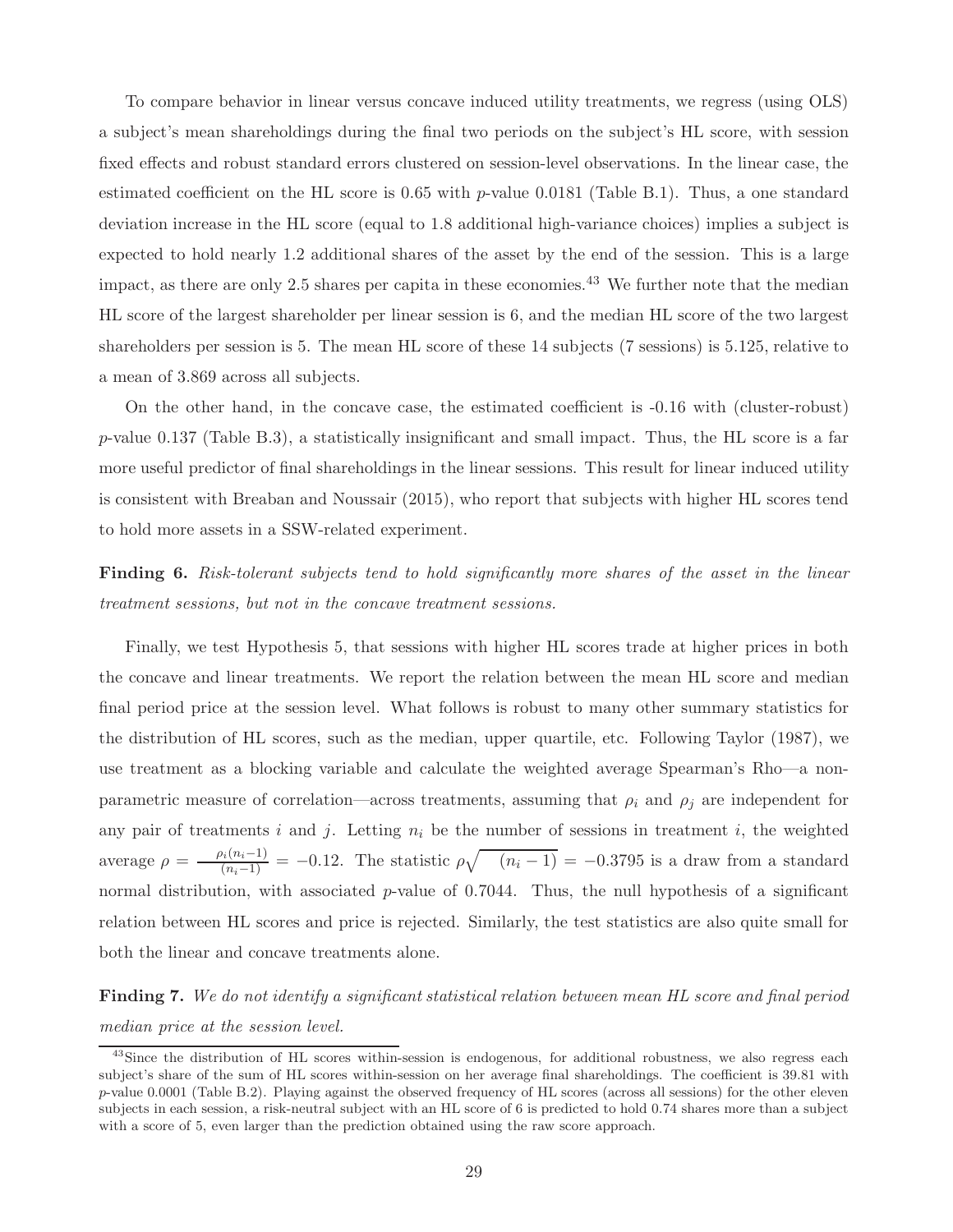Ex-post, this finding is not so surprising. Prices in the linear treatment sessions are typically greater than the equilibrium price bounds identified in Section 2.3, and Hypothesis 5 is derived under the assumption of equilibrium behavior. Further, concentrated asset holdings in the linear treatment (Finding 5) weakens the likelihood that a central measure of HL scores correlates with prices. In the concave treatment sessions, the strength of the induced preference parameters implies that the difference between the optimal savings path and perfect consumption-smoothing (under which the market mechanically clears when everyone smoothes) is relatively small for a wide range of prices. Consider, for example, an intrinsically risk-neutral subject in treatment C3 who faces a constant price of 6 (relative to a fundamental price of 15). By Equation (17), she should increase her savings by about 10% per period. In this treatment, an intrinsically risk-averse subject should increase their savings by less (or not at all). Thus, the salience of Hypothesis 5 is modest, as excess demand off the equilibrium path is expected to be small.

As noted above, we conduct the Holt-Laury test only *after* the market experiment concludes, as the market is the main focus of our study. However, this order of tasks may affect outcomes in the Holt-Laury risk elicitation. To rule this out, we regress individuals' HL scores on treatment dummy variables ('linear' or 'D3'), and on the individuals' earnings from the first part of our experiment (asset market). The OLS regression findings, with robust standard errors clustered on session-level observations as reported in Table B.4, indicate that neither treatment variables nor subjects' earnings are statistically significant factors in explaining HL scores across sessions. This is reassuring evidence that the HL scores, elicited following the asset pricing part of the experiment, are not affected by asset market conditions or payoff outcomes.

#### **4.4 Discussion of high prices in the induced linear utility sessions**

Market behavior for the induced concave utility treatment is consistent with our hypotheses: Final prices are at or below  $\overline{P}^*$ , there is widespread consumption-smoothing, and a higher dividend leads to higher final prices. By contrast, in the induced linear utility treatment, we observe final prices that are greater than  $\overline{P}^*$  in 7 out of 10 sessions, contradicting Hypothesis 1 but consistent with the bubble prices reported by SSW (Hypothesis 2) that motivated our experiment. We briefly consider several rationalizations for these differences, before turning to an explicating experiment.

**Risk-seeking behavior.** Since more risk-tolerant subjects tend to hold more shares in the induced linear utility sessions (Finding 6), a possible explanation for the high prices in that treatment is that risk-seeking subjects drive prices above  $\overline{P}^*$ . In total, we conduct seven induced linear utility sessions for which we have HL scores. Three of these sessions have no risk-seeking subjects present, yet each of these sessions end at a median price above  $\overline{P}^*$ . One of the seven sessions has three risk-seeking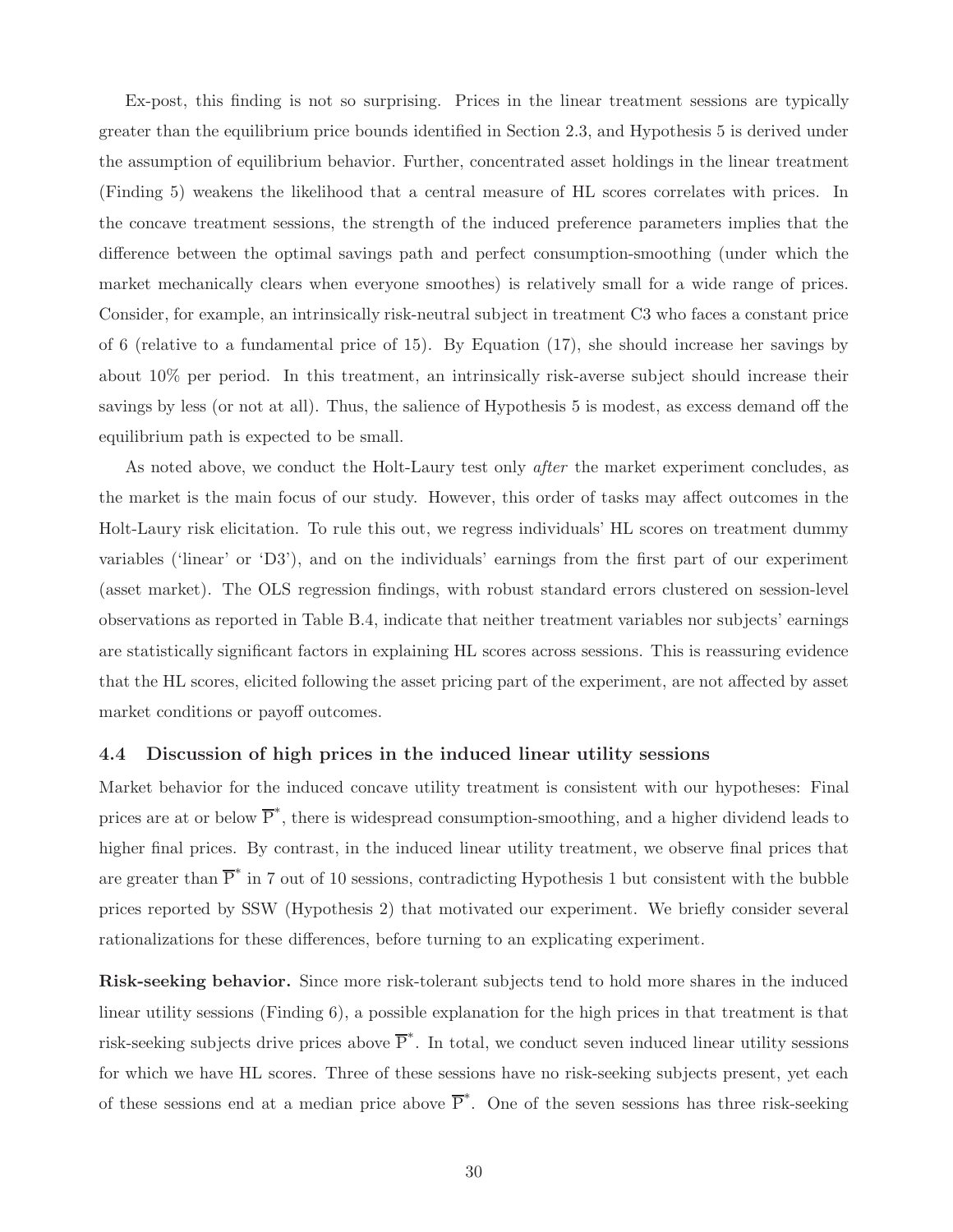subjects, yet the price in this session remains considerably lower than  $\overline{P}^*$  in every period of the session. Of the remaining three sessions, with one risk-seeking subject each, two conclude at a median final period price above  $\overline{P}^*$ , and one ends below. Of the two high-price sessions, in one of them the riskseeking subject ends the session with 3 shares, and averages holding 1.4 shares per period. In the other, the risk-seeking subject ends the session holding 15 shares, and averages holding 7.8 shares per period. Thus, we observe high prices being driven by a subject identified as risk-seeking in only 1 of 7 sessions. It would appear that risk-seeking preferences alone, as identified by the HL score, is insufficient to explain the high prices we observe in the linear induced utility sessions.

**Probability weighting.** Kahneman and Tversky (1979) propose that, while making decisions, individuals tend to act as if they distort probabilities through a probability weighting function. Subsequent studies (e.g., Tversky and Kahneman (1992), Camerer and Ho (1994)) show that the median individual tends to underweight high probabilities and overweight low probabilities. In our experiment, such distortions would tend to lower prices rather than raise them, as the continuation (termination) probability would tend to be perceived as less than (greater than)  $5/6$  ( $1/6$ ). Other studies (e.g., Birnbaum and McIntosh (1996), Etchart (2009), and Kemel and Travers (2016)) have shown that individuals tend to overweight the probabilities of low outcomes (low future prices) and underweight the probabilities of high outcomes (high future prices). Again, such distortions (pessimism) would tend to lower prices rather than raise them.

However, as emphasized by Gonzalez and Wu (1999), there is substantial heterogeneity in these distortions. For simplicity, consider a subject i with both linear  $u^i$  and  $U^i$ , but a probability weighting function  $w^{i}(\pi)$ . Clearly, the subject should buy as many shares of the asset as possible for a constant price less than  $\frac{\overline{D}w^{i}(\pi)}{1-w^{i}(\pi)}$ , and sell for a constant price greater than  $\frac{\overline{D}w^{i}(\pi)}{1-w^{i}(\pi)}$ . Thus, it only takes one of twelve subjects with  $w^i\left(\frac{5}{6}\right) > \frac{5}{6}$  (i.e., subject i overweights  $\pi$ ) to support prices greater than  $\overline{P}^*$ . While we might expect some relation between subject *i*'s HL score and  $w^i\left(\frac{5}{6}\right)$ , this relation need not be monotonic across subjects.

**Speculative trading.** If a subject believes prices will increase over time, a strategy of purchasing shares in the current period and selling them in a future period may be rationalizable even if the current price is greater than  $\overline{P}^*$ . As previously mentioned in section 2.4, Scheinkman and Xiong (2003) and Hong et al. (2006) develop models in which optimistic or overconfident investors can push equilibrium prices beyond fundamentals. As we did not elicit beliefs, we do not bring evidence to bear on this hypothesis, but we do note Haruvy et al. (2007) provide evidence of overly optimistic beliefs about prices in the standard SSW design.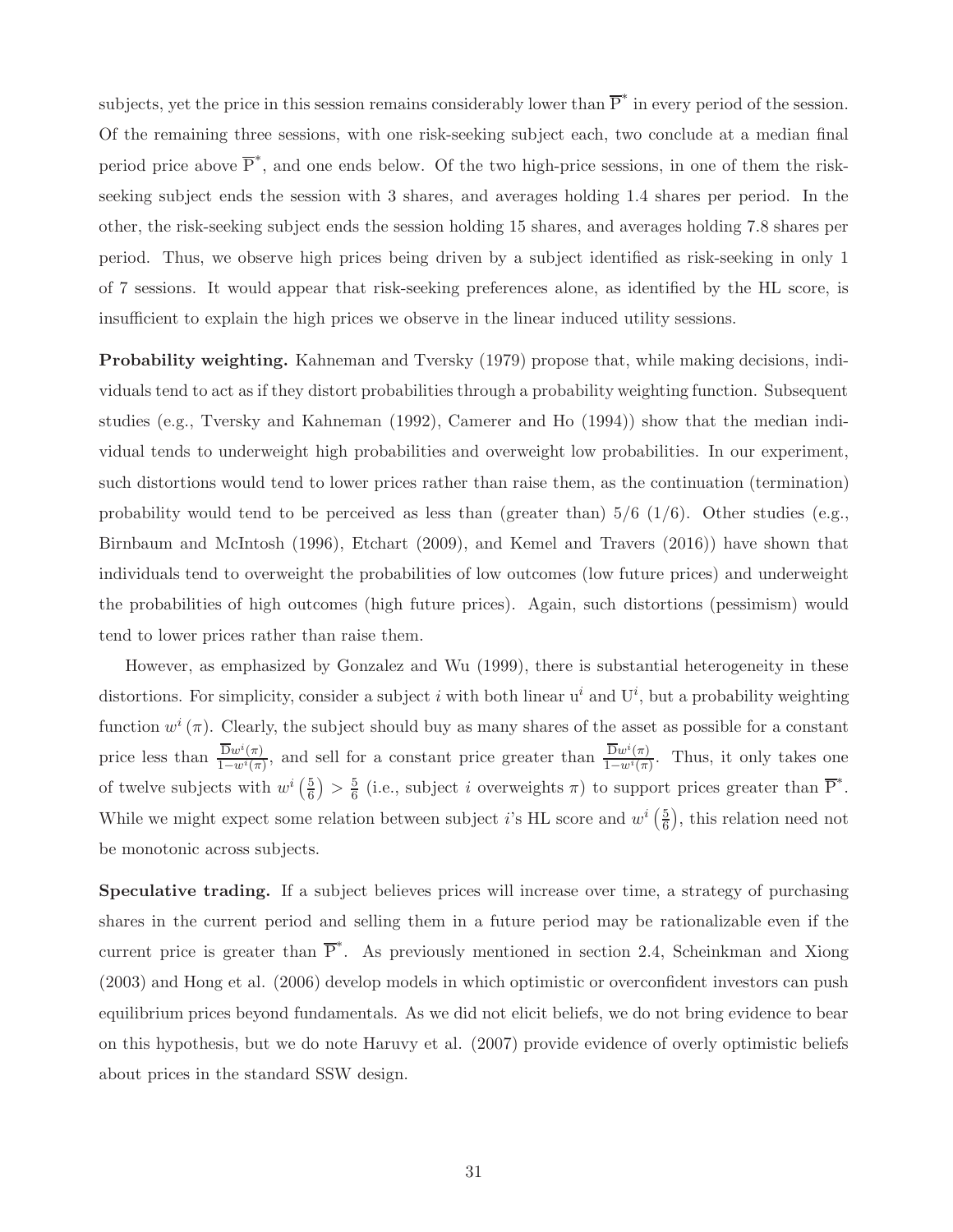## **5 Eliminating trading uncertainty**

Individuals in our market experiment face two sources of uncertainty: (i) about the horizon length and (ii) about trading opportunities (i.e., prices and liquidity). To focus on the former, we conduct an additional set of experimental sessions in which we eliminate trading uncertainty by allowing individual subjects to buy and sell an unlimited number of shares of the asset at an exogenously fixed price.<sup>44</sup> We refer to this experiment as the *individual choice* experiment, and to the previous experiment as the *market choice* experiment.

In this new individual choice experiment, we adhere to our market choice framework as closely as possible. We again set  $\pi = \frac{5}{6}$  and assign all subjects the Type 1 endowments and 2-cycle income process. <sup>45</sup> We induce the Type 1 utility functions, concave or linear u, from the market experiment as one treatment variable. Each subject's decisions have no spillover effects onto other subjects, and are restricted only by her own budget constraint. We fixed the dividend on the asset to  $\overline{D} = 2$ , so the risk-neutral fundamental price of the asset in *all* of these individual choice sessions is  $\overline{P}^* = 10$ . A second treatment variable is the fixed price at which subjects can buy or sell the asset,  $\overline{P} \in \{7, 10, 13\}$ . Subjects with induced concave utility either face a price of 7 or 10 for the entire experiment, which we refer to as treatments C2-7 and C2-10, respectively. Subjects with induced linear utility either face a price of 10 or 13 for the entire experiment, which we refer to as treatments L2-10 and L2- 13.<sup>46</sup> Both risk preferences and probability weighting may impact on behavior in this individual choice experiment. $47$  However, there is no scope for speculation to play a role in the individual choice experiment, as subjects face no uncertainty with respect to price or liquidity in these experiments.

In the individual choice sessions, subjects are asked to enter a desired quantity of shares in a text box and choose whether to "Buy" or "Sell" that number of shares. Subjects who wish to maintain their share position in the current period are instructed to enter "0" in the text entry box and click either "Buy" or "Sell." Thus, the effort to hold a position was equal to the effort to buy or sell shares.

Table 4 summarizes the treatments of this individual choice experiment, which involves six experimental sessions with 12 subjects per session split equally between two treatments. (72 subjects in total).<sup>48</sup> We have thus have 18 independent observations for each of the four individual choice

<sup>44</sup>We thank an anonymous referee for suggesting this treatment.

<sup>&</sup>lt;sup>45</sup>As prices are exogenous in our individual choice experiment, there is no longer any need to have two player types.

<sup>&</sup>lt;sup>46</sup>Recall that mean prices in the concave market choice sessions average 24% below  $\overline{P}^*$ , while mean prices in the linear market choice experiments average  $32\%$  above  $\overline{P}^*$ . The two non-fundamental price treatments, (prices of 7 in the concave treatment (C2-7) or 13 in the linear treatment (L2-13) thus reflect the mean deviations we found in the market choice experiment.

<sup>&</sup>lt;sup>47</sup>Regarding the impact of probability weighting, consider a risk-neutral subject for whom  $w^{i} (\pi = 5/6) = \frac{7}{8}$ . This subject will value one unit of the asset at 14 francs when  $\overline{D} = 2$  (as opposed to the unweighted price of 10 francs). Thus, when facing a fixed price of 13 francs, this subject should optimally purchase as many shares as her budget constraint allows.

<sup>&</sup>lt;sup>48</sup>The subjects in these individual choice sessions are University of Pittsburgh undergraduates who did not previously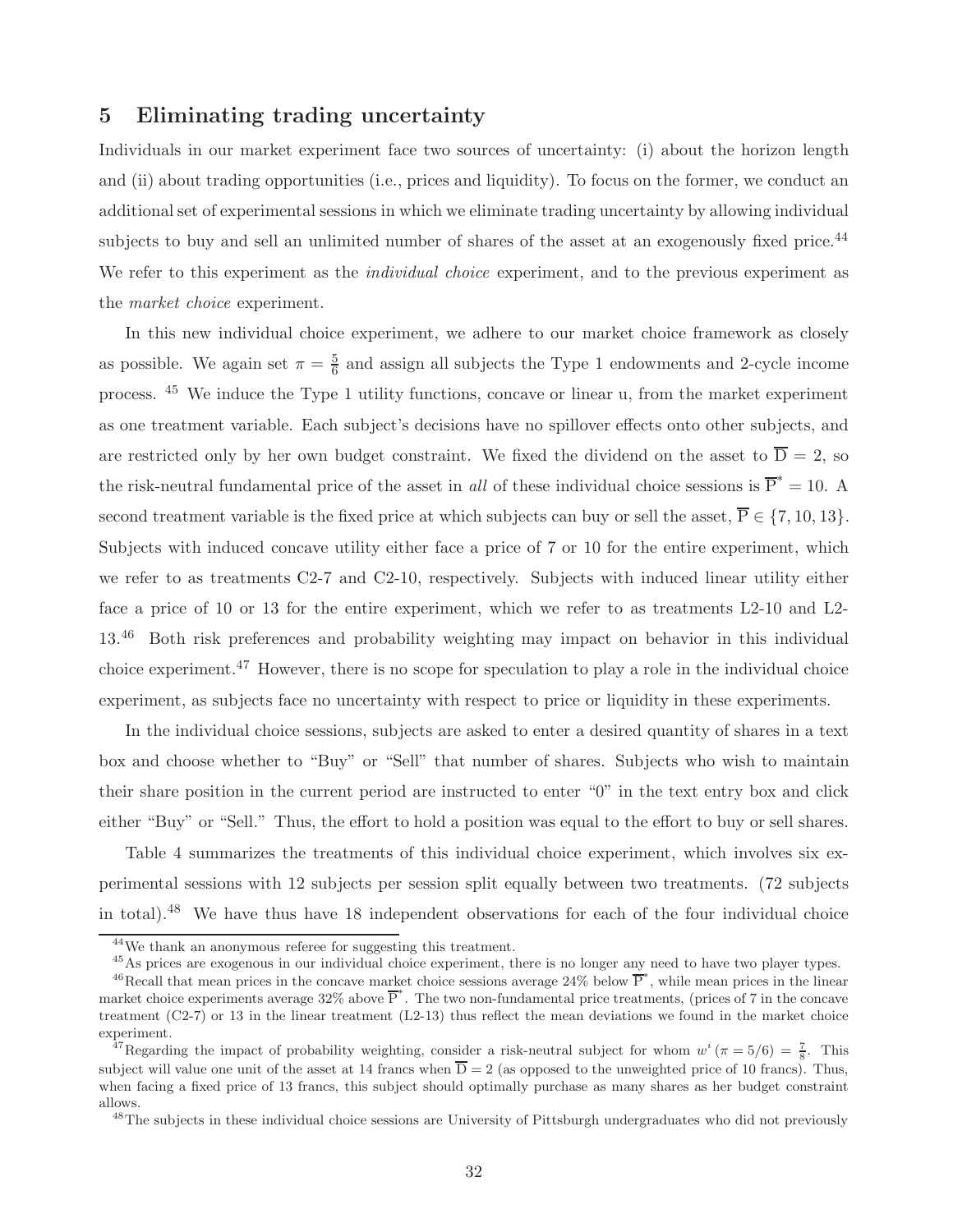| Session   | u(s)    | $\overline{D}$              | Prices $(\# \text{ Subjects})$ |        |
|-----------|---------|-----------------------------|--------------------------------|--------|
| 17        | Concave | $\mathcal{D}_{\mathcal{L}}$ | 7(6)                           | 10(6)  |
| 18        | Concave | $\overline{2}$              | 7(6)                           | 10(6)  |
| 19        | Concave | $\overline{2}$              | 7(6)                           | 10(6)  |
| 17-19     | Concave | $\overline{2}$              | 7(18)                          | 10(18) |
| 20        | Linear  | $\mathcal{D}_{\mathcal{L}}$ | 10(6)                          | 13(6)  |
| 21        | Linear  | $\mathfrak{D}$              | 10(6)                          | 13(6)  |
| 22        | Linear  | $\overline{2}$              | 10(6)                          | 13(6)  |
| $20 - 22$ | Linear  | $\overline{2}$              | 10(18)                         | 13(18) |

Table 4: **Individual choice sessions**

treatments C2-7, C2-10, L2-10 and L2-13. At the end of these sessions, subjects are again asked to complete a Holt-Laury risk preference elicitation.<sup>49</sup>

### **5.1 Consumption smoothing**

We first consider the proportion of periods that a subject buys (sells) shares in high (low) income periods. The distributions of these proportions across subjects are significantly different (to many significant digits) between the pooled linear and concave individual choice treatments. The difference in consumption-smoothing between the linear individual choice and linear market treatments is insignificant  $(p$ -value 0.88), while the difference between the concave individual choice and concave market treatments is significant  $(p$ -value 0.001); subjects smooth consumption even more frequently in the concave individual choice treatments. In fact, nearly half of subjects smooth their consumption in every period.

The standard deviation of consumption relative to autarky across periods provides additional evidence for strong consumption smoothing in the concave individual choice treatment.<sup>50</sup> Pooling subjects into linear and concave treatments, this statistic is significantly different from autarky in both cases, but in *opposite* directions. In fact, only 3 of 36 subjects have a standard deviation of consumption greater than autarky in the concave treatments, while only 5 of 36 subjects have a standard deviation of consumption less than autarky in the linear treatments.

**Finding 8.** *The extent of consumption smoothing is significantly greater in the concave individual choice setting than in the concave market choice setting, which we attribute to the price certainty of the individual choice setting. Eliminating price uncertainty has no effect on the extent of consumption smoothing in the linear utility setting, where it continues to be far less than in the concave treatment.*

participate in any of our market choice experiments.

<sup>&</sup>lt;sup>49</sup>The instructions we use in these sessions are reported in the Online Appendix.

 $50$ The means of these ratios are 1.58 and 1.33 in L2-10 and L2-13, and 0.52 and 0.57 in C2-10 and C2-7, respectively.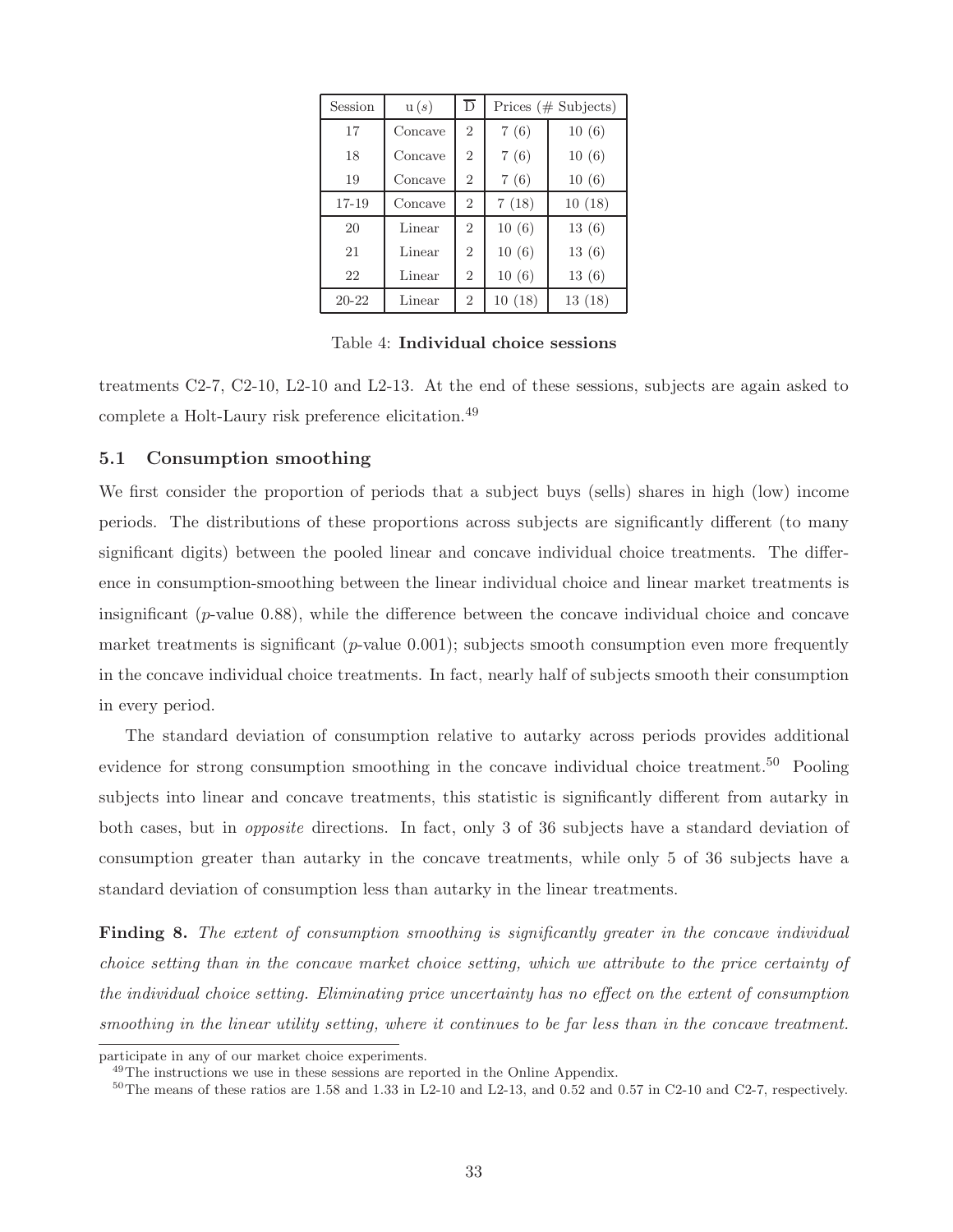### **5.2 Trading volume**

In the concave individual choice treatment with a fixed price of  $10$ ,  $(C2-10)$ , the mean decision is to sell 2 shares in even (low-income) periods and to buy 2.5 shares in odd (high-income) periods. In the concave treatment with a fixed price of 7, (C2-7), the mean decision in even periods is to sell 2.7 shares, and the mean decision in odd periods is to buy 3.4 shares. Perfect consumption smoothing requires buying (selling) 3 shares in high (low) income periods of treatment C2-10 and 4 shares in treatment C2-7. Thus, mean trading volume is within one share of perfect consumption-smoothing in both treatments. Consistent with Equation (25), while the overwhelming tendency in both concave treatments is to smooth consumption, the volume of trade is substantially larger when the price is 7 rather than 10. In both odd and even periods, the distribution of choices in C2-10 vs. C2-7 are significantly different from each other, with Wilcoxon p-values less than 0.01.

**Finding 9.** *Trading volume is significantly larger with a fixed price of 7 as compared with a fixed price of 10 in the concave treatments, with the mean extent of consumption smoothing between treatments roughly constant.*

In the linear sessions,  $\frac{u^{i'}(s_{t+1})}{u^{i'}(s)}$  $\frac{(\mathcal{S}_{t+1})}{\mathbf{u}^{i'}(\mathcal{S}_t)} = 1$ . Given a constant price P, dividend D, and our maintained assumption that  $\beta = 1$ , Equation (17) can be rearranged as  $\frac{U^{i'}(\zeta_{t+1})}{U^{i'}(\zeta_{t+1})}$  $\frac{U^{i'}(\zeta_{t+1})}{U^{i'}(\zeta_t)} = \frac{P}{\pi(\overline{P} + \overline{D})}$ . For an intrinsically risk-averse subject facing  $\overline{P} \geq \overline{P}^*$  as in our treatments L2-10 and L2-13, this expression implies that  $U^{i'}(\zeta_{t+1})$  $U^{i'}(\zeta_{t+1}) \geq 1$ , which is infeasible since short sales are not permitted (recall that  $\zeta_{t+1} = \zeta_t + c_{t+1}$ ). Therefore, such intrinsically risk-averse subjects should sell all of their shares in the first possible instance so as to maximize their current consumption. However, few of our subjects "cash out" as predicted; in fact, only 5 of 33 subjects (15%) are even close to the prediction that a subject who is strictly risk averse in L2-10 or weakly risk averse in L2-13 will sell all of her shares in the first period and hold no shares throughout the experiment.<sup>51</sup> However, mean trading volume at the higher price is nearly cut in half, from 3.9 shares per period when the price is 10 to just 1.7 shares when the price is 13.<sup>52</sup>

**Finding 10.** *In the linear treatments, mean trading volume is more than double for a price of 10 relative to a price of 13, comparative statics which are consistent with expected utility theory reasoning. However, only a few subjects (15%) individually behave in a manner even loosely consistent with "cashing out" as predicted by their HL score under expected utility theory.*

 $51$ We conservatively define a "near cash out" criteria as: (1) Holding fewer than one share on average in the final two periods, (2) Ending at least one-third of all periods with zero shares, and (3) Holding less than two shares per period on average throughout the session. Only 2 of 33 subjects actually held zero shares throughout the experiment as predicted.

 $52$ Nearly one-third of all trades involve more than 5 shares of the asset in L2-10, while just over 10% of trades involve more than 3 shares in L2-13.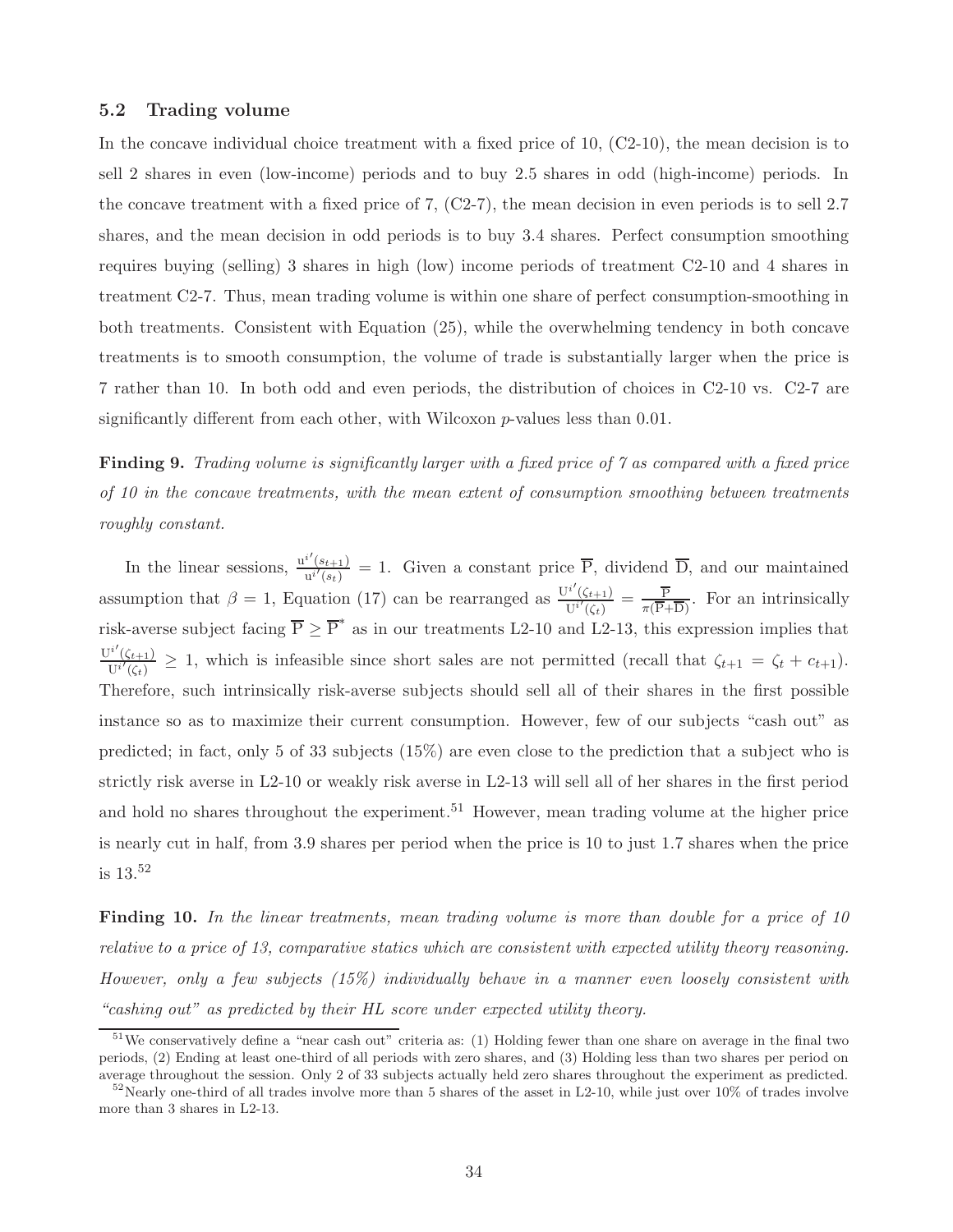### **5.3 Intrinsic risk aversion**

To examine the relation between shareholdings and Holt-Laury scores, we consider mean shareholdings during the final two periods as we did in the market choice experiment. Recall that in the pooled linear market choice experiments, 42% of subjects hold less than one share during the final two periods, while  $16\%$  hold at least 6 shares. By comparison in L2-13 (L2-10),  $44\%$  (17%) of subjects hold less than one share during the final two periods, while 11% (28%) hold six or more. Thus, at the high price, subjects in the linear individual choice experiment are far more likely to cash out and less likely to hold a large number of shares.

Consistent with the market choice experiment, the relation between HL score and final shareholdings in both concave individual choice treatments is insignificant according to an OLS regression. Also consistent with the market choice experiment, in the linear individual choice treatment, the impact of HL score on final shareholdings in treatment L2-10 is positive and statistically significant.<sup>53</sup> However, in the linear individual choice treatment L2-13, the relation between HL score and final shareholdings is statistically insignificant; in fact, the estimated coefficient is negative (see Table B.6). This unexpected finding suggests a re-investigation of the market choice experiment data.

We partition the linear market choice sessions for which we have HL scores into those with an average price in the final two periods at least 30% greater than the fundamental value, and sessions with a lower price.<sup>54</sup> For the low-price group, the relation between HL score and final shares is positive but insignificant (the estimated coefficient is  $0.39$  with  $p$ -value  $0.1131$ ), while for the high-price group the relation is positive and significant (the estimated coefficient is 0.81 with  $p$ -value 0.0142). The results are reported in Tables B.7 and B.8.<sup>55</sup> Thus, HL scores are predictive of shareholdings for high but not low prices in the linear market choice sessions, and for low but not high prices in the linear individual choice sessions.

To develop some insight into what drives this difference, we consider shareholdings for three HL score clusters (risk averse, approximately risk neutral, and risk seeking), subdivided into low- and high-price sessions. Table 5 displays average final shares. Subjects generally purchase fewer shares under high prices **except** the risk-neutral group in a market choice setting, who on average purchase far more shares. While there is no significant difference between the distribution of shareholdings for the risk-neutral group versus other subjects when prices are low (Wilcoxon  $p$ -value 0.9901), in the

 $53$ The coefficient on HL score is large, 0.93, with associated p-value of 0.0337. Full results are reported in Table B.5.

 $54$ This partition has several useful properties: (1) Thirty percent represents the high-price designation in the individual choice experiment; (2) Thirty percent separates the market choice treatment sessions into two relatively equal-sized groups; and (3) There is a distinct break in prices between the two groups; the low-price group concludes at prices of -33%, -13%, 13%, and 20%, while the high-price group finishes at 80%, 100% and 115%.

<sup>&</sup>lt;sup>55</sup>Adjusting for HL score heterogeneity between sessions by regressing a subject's share of the total HL score withinsession on final shareholdings confirms this result. The slope coefficient is 21 with a  $p$ -value of 0.124 in the low-price case, while the coefficient is 53 with a p-value of 0.0026 in the high-price case.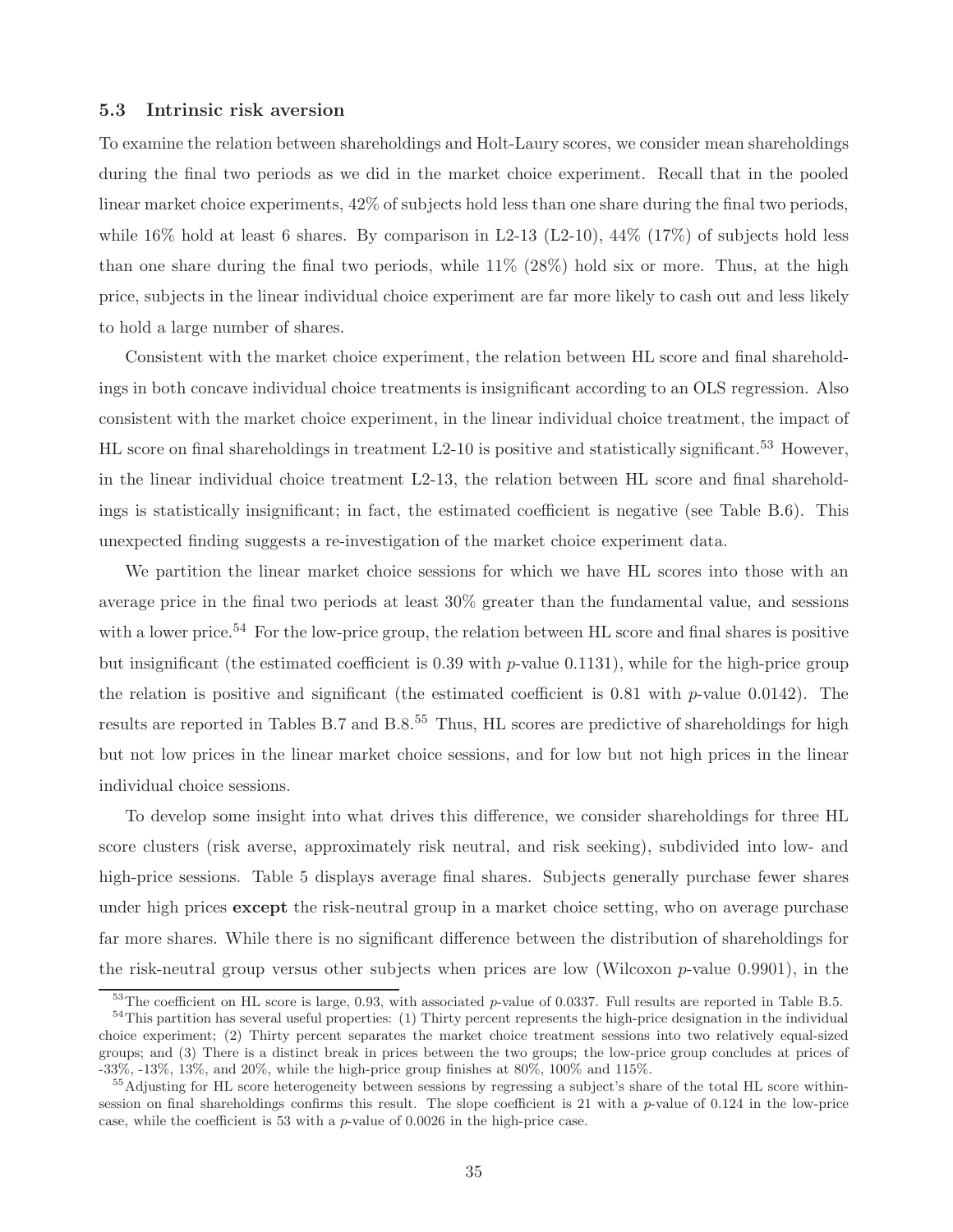|           |                 | Final Shareholdings by HL Score |        |            |  |  |  |
|-----------|-----------------|---------------------------------|--------|------------|--|--|--|
| Treatment | Price           | $HL$ 1-4                        | HL 5-7 | $HL$ 8-10  |  |  |  |
| Market    | Low             | 2.19                            | 3.01   | 3.83       |  |  |  |
| Market    | High            | 1.13                            | 5.13   | 2.5        |  |  |  |
| Choice    | $_{\text{Low}}$ | 3.14                            | 5.13   | <b>NaN</b> |  |  |  |
| Choice    | High            | 2.07                            | 2.17   | NaN        |  |  |  |

market choice sessions there is a significant difference when prices are high  $(p$ -value 0.0022).

Table 5: **Mean Final Shares in Linear Individual Choice Sessions**

**Finding 11.** *The distribution of final shareholdings in the individual choice sessions appears to be relatively consistent with shareholdings in the market choice sessions for both concave and linear induced utility. However, while subjects tend to hold fewer shares in the linear individual choice sessions when the price is high, in the linear market choice sessions, subjects who are approximately risk neutral according to the Holt-Laury elicitation substantially increase their shareholdings.*

In the linear individual choice experiment, high prices cause subjects to purchase fewer shares. However, in the linear market choice experiment one group of subjects increases its demand for shares at far greater prices: the group of subjects identified as approximately risk neutral by the Holt-Laury elicitation. Thus, **speculation** about the likelihood of future price increases may play a more substantial role than **risk-seeking** behavior or **probability weighting** in causing the large price bubbles we observe in the linear market choice experiment. But why are the approximately riskneutral subjects the ones who bid up assets prices? Here, we must ourselves become speculative, and point to the existing literature for some possible clues.

De Martino et al. (2013) report an increased propensity to "ride" financial bubbles in a SSW setting for individuals whose economic value computations are affected by social signals. Their interpretation is that individuals who incorporate inferences about the intentions of others when making financial decisions are the most likely to bid asset prices above fundamentals, fueling a bubble. They stress that these results "suggest that during financial bubbles, participants' choices are less driven by explicit information available in the market (i.e., prices and fundamentals) and are more driven by other computational processes, perhaps imagining the path of future prices and likely the behavior of other traders" (p. 1223). That is, individuals with a strong theory of mind (ToM) suffer "enhanced susceptibility to buying assets at prices exceeding their fundamental value" (p. 1223).

Ibanez et al. (2013) establish a strong relation between fluid intelligence and ToM, while Benjamin et al. (2013) establish a relation between cognitive ability and small-stakes risk neutrality. Assuming that the associated correlations aggregate so that small-stakes risk neutrality is associated with higher ToM, approximately risk-neutral subjects may bid up asset prices in our linear market choice exper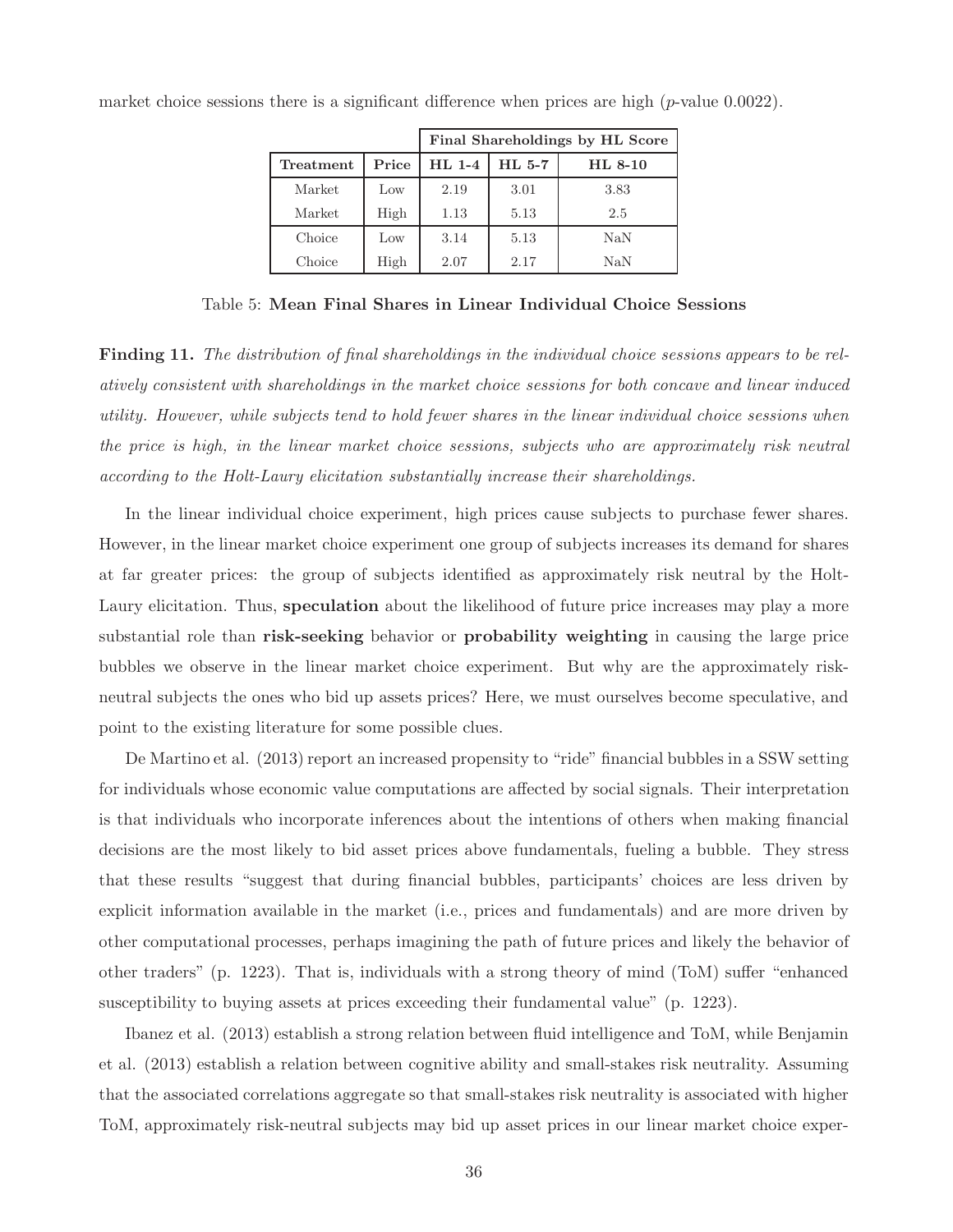iment, but demand fewer shares in our individual choice experiment at high prices, because in the individual choice experiment there are no intentions of "others" to predict, and thus no speculative rewards.

### **6 Conclusion**

The consumption-based asset pricing model is a workhorse framework that continues to be used in macroeconomics and finance, despite weak empirical support using non-experimental field data. In this paper, we develop and test an implementation of the comparative static predictions of consumptionbased asset pricing models in the controlled conditions of the laboratory which allows for more careful control over the environment and data measurement than is possible using field data. Thus, one aim of this paper is to provide a test of consumption-based asset pricing models under highly favorable conditions, abstracting from noisy potential confounds. A second aim of this paper is to build a bridge between the experimental asset pricing literature, which has typically followed the SSW experimental design, and the consumption-based asset pricing models used in the macro finance literature.

We find that the consumption-based asset pricing model performs well in some dimensions. In particular, we find strong evidence in our concave induced utility treatment that subjects use the asset to intertemporally smooth their consumption by buying shares in high-income periods and selling shares in low-income periods. Further, we find that prices respond to changes in economic fundamentals, e.g., to changes in the dividend the asset pays. Finally, we are able to rationalize the prices we observe, mostly at or below the fundamental price, by accounting for subjects' intrinsic risk aversion. This latter finding is new to the literature and would be hard to obtain outside of the laboratory.

For comparison purposes, we also implement a linear induced utility market treatment that is closer to the SSW design in the sense that subjects are not exogenously motivated to use the asset to smooth consumption or to engage in any trade whatsoever. In this treatment, we find that asset prices are considerably higher than in the comparable concave induced utility treatment. Six of our ten linear utility economies experience sustained deviations above the fundamental price, and in five of those sessions the "bubble" exhibits no sign of collapse. By contrast, when consumption-smoothing is induced in an otherwise identical economy, as in our concave treatment, such price bubbles are less frequent, of lower magnitude, and of shorter duration. Thus, one main take-away from our experiment for macroeconomic and finance researchers is that concavity of the utility function is not only necessary for consumption smoothing; it is also essential to prevent asset price bubbles from arising.

Indeed, in a follow-up individual choice experiment, we infer that speculation rather than riskseeking behavior or probability weighting is the most likely cause of bubbles in the linear market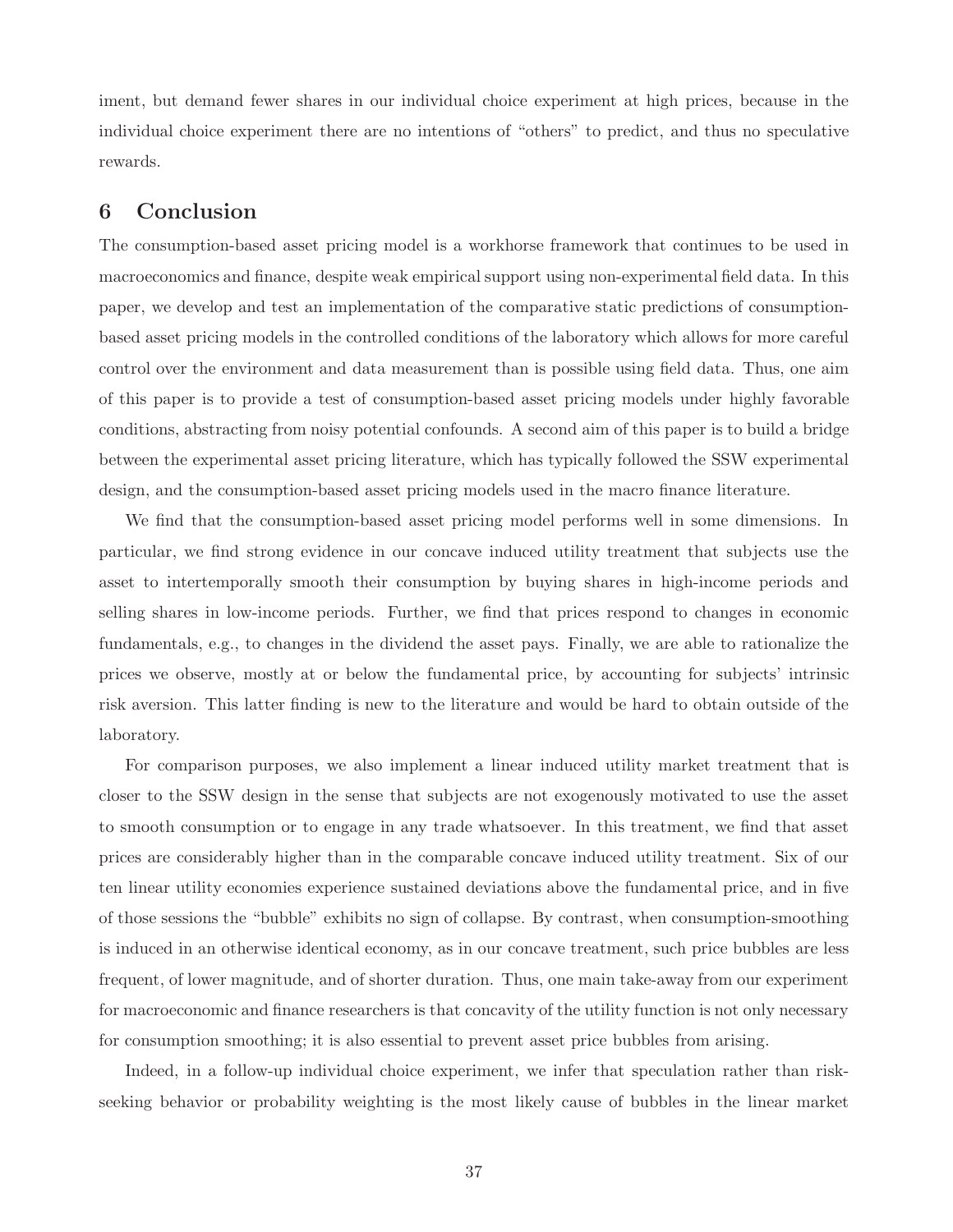choice experiment. Subjects identified as approximately risk neutral according to the Holt-Laury paired choice task are the primary buyers of assets during linear market bubbles, but these same subjects buy comparatively fewer shares at a constant price above fundamentals in the individual choice experiment, where speculation is not possible.

Our research can be extended in at least three distinct directions. First, the experimental design can be moved a step closer to the environments used in the macrofinance literature by adding a Markov process for dividends and/or a known, constant growth rate in endowment income. Such treatments would allow for the exploration of the robustness of our present findings to stochastic or growing environments. Further, the design could be extended to induce consumption-smoothing through overlapping generations rather than cyclic income and concave induced utility.

Second, it could be useful to combine various elements of our design with the much-studied experimental design of Smith et al. (1988) to further explore reasons for the observed differences in behavior under our design versus the design of SSW. For example, one could add a constant continuation probability to the finite horizon, linear (induced) utility design of SSW. Would the interaction of a finite horizon with random termination inhibit bubbles relative to the SSW design? Or is an induced economic incentive to trade necessary to prevent a small group of speculators from effectively setting prices across a broad range of economies?

Finally, our approach suggests that heterogeneity in individual characteristics, namely preferences for risk as identified by the paired choice lottery task, plays a role in the determination of asset prices, particularly in the extent of the departures of asset prices from fundamentals. However, this impact appears not to be driven by a mechanical application of expected utility theory, but rather a correlation between proximity to risk neutrality and the likelihood to engage in speculative activity. Theoretical work which pairs risk attitudes with belief distributions that support speculative behavior may prove useful to explain the mechanics of asset price bubbles.

We leave these extensions and additional experimental designs to future research.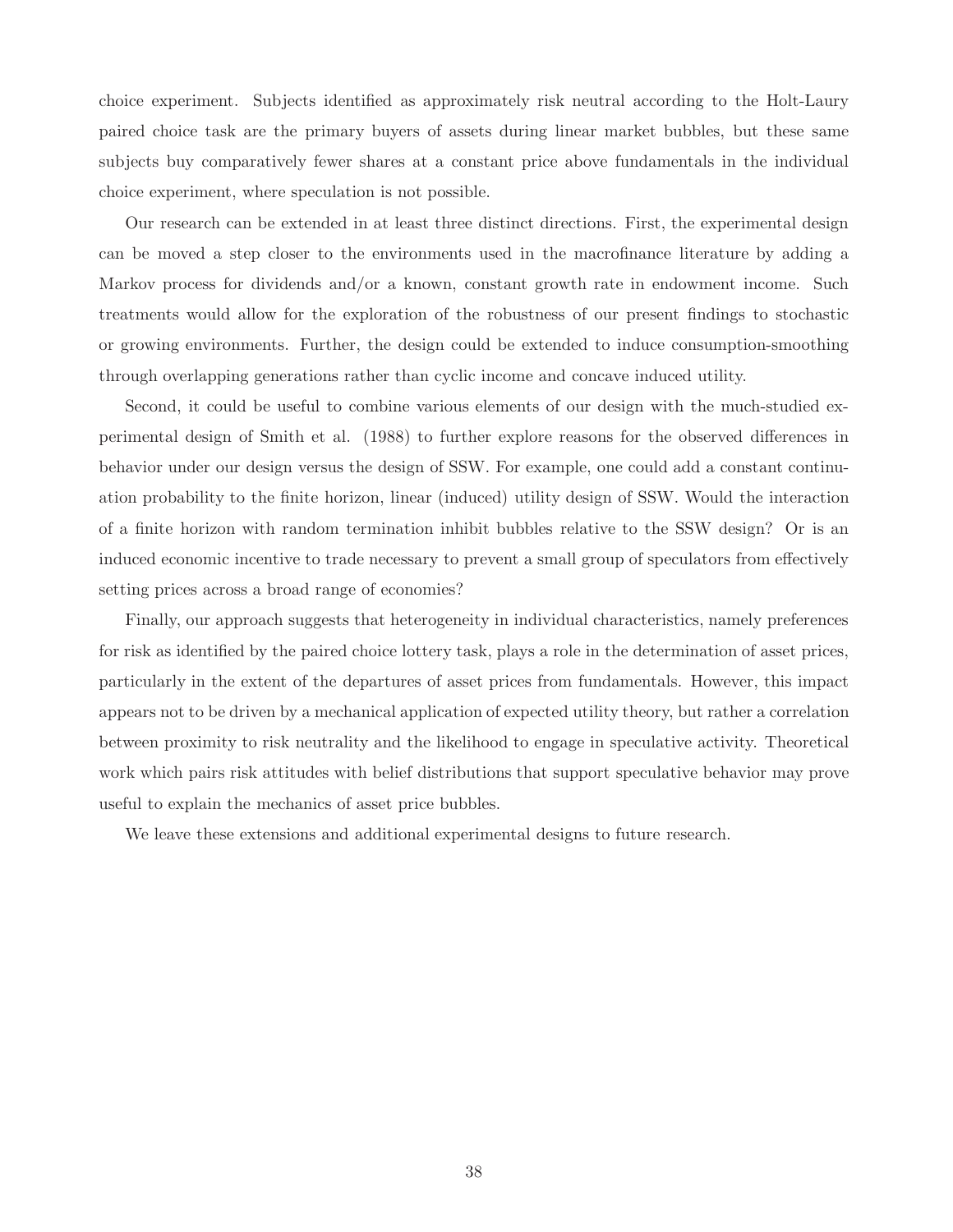# **Appendices**

### **A Proofs**

**Lemma 1.** *The equilibrium solution to the maximization problem, defined in Equation* (12)*, satisfies*

$$
\mathbf{v}^{i'}\left(m_t^i\right) = (1-\pi)\mathbf{U}^{i'}\left(\zeta_t^i\right)\mathbf{u}^{i'}\left(s_t^i\right). \tag{26}
$$

*Proof.* Drop the superscript i and write  $s_t^*$  as a function  $s_t^*(m_t)$  of  $m_t$ , such that the solution  $s_t^*$ depends on  $m_t$ . That is,  $s_t^*(m_t)$  is a function that solves the maximization problem in Equation (12) for any given  $m_t$ . Define the function

$$
f(m_t, s_t^*(m_t)) = (1 - \pi) U(\zeta_t) + \pi \beta \mathbb{E}_t [v(m_{t+1})]. \qquad (27)
$$

By the Envelope Theorem (e.g., Milgrom and Segal  $(2002)$ ), the total derivative of f is

$$
\frac{df}{dm_t} = \frac{\partial f}{\partial m_t} + \frac{\partial f}{\partial s_t} \frac{ds_t^*}{dm_t}.
$$
\n(28)

Since  $k_{t+1}$  can be written  $k_{t+1} = \frac{1}{P_t} (m_t + y_t - s_t)$ ,

$$
m_{t+1} = \frac{P_{t+1} + D_{t+1}}{P_t} (m_t + y_t - s_t).
$$
 (29)

Thus,

$$
\frac{\partial f}{\partial m_t} = \pi \beta \mathbb{E}_t \left[ \mathbf{v}'(m_{t+1}) \frac{\mathbf{P}_{t+1} + \mathbf{D}_{t+1}}{\mathbf{P}_t} \right]. \tag{30}
$$

Differentiating  $f$  with respect to  $s_t$  gives

$$
\frac{\partial f}{\partial s_t} = (1 - \pi) \mathbf{U}'(\zeta_t) \mathbf{u}'(s_t) - \pi \beta \mathbb{E}_t \left[ \mathbf{v}'(m_{t+1}) \frac{\mathbf{P}_{t-1} + \mathbf{D}_{t+1}}{\mathbf{P}_t} \right]. \tag{31}
$$

By the first order condition in Equation (15), this expression is equal to zero. Thus, since  $\frac{df}{dm_t} = v'(m_t)$ , by Equations  $(28)$  and  $(30)$ ,

$$
\mathbf{v}'(m_t) = \pi \beta \mathbb{E}_t \left[ \mathbf{v}'(m_{t+1}) \frac{\mathbf{P}_{t+1} + \mathbf{D}_{t+1}}{\mathbf{P}_t} \right]. \tag{32}
$$

Now, by the FOC in Equation (15),

$$
\pi\beta \mathbb{E}_t \left[ \mathbf{v}'\left(m_{t+1}\right) \frac{\mathbf{P}_{t+1} + \mathbf{D}_{t+1}}{\mathbf{P}_t} \right] = \left(1 - \pi\right) \mathbf{U}'\left(\zeta_t\right) \mathbf{u}'\left(s_t\right). \tag{33}
$$

Therefore,

$$
\mathbf{v}'(m_t) = (1-\pi) \mathbf{U}'(\zeta_t) \mathbf{u}'(s_t).
$$

**Proof of Proposition 1.** Since intrinsic utility  $U^i$  is linear, by Equation (17), in equilibrium

$$
\frac{u^{i'} s_{t+1}^i}{u^{i'} s_t^i} = \frac{u^{j'} (s_{t+1}^j)}{u^{j'} (s_t^j)},
$$
\n(34)

for every time t and every pair of consumers i and j. When the induced utility,  $u^i$ , is linear,  $\frac{u^{i'}(s_{i+1}^i)}{u^{i'}(s_i)}$  $\frac{(s_{t+1})}{u^{i'}(s_t^i)} = 1$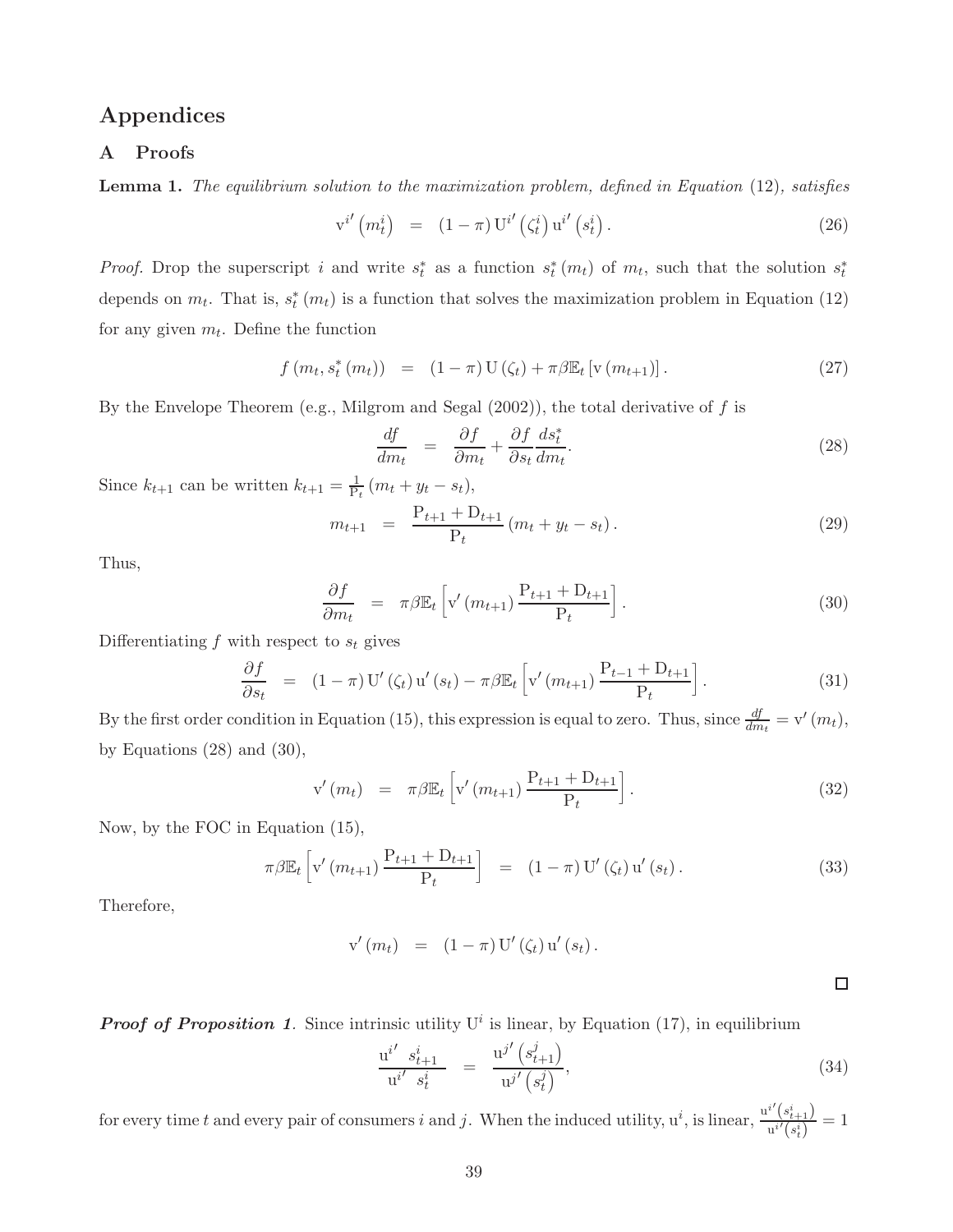for each consumer i in every time t, regardless of the savings. When the induced utility  $u^i$  is strictly concave, suppose that there exists an equilibrium allocation such that  $s_t^i < s_{t+1}^i$  for some *i*. Since aggregate resources are fixed, there must be some consumer j for whom  $s_t^j > s_{t+1}^i$ . But, since  $u^i$  is strictly concave, then

$$
\frac{u^{i'} s_{t+1}^{i}}{u^{i'} s_t^{i}} \quad < \quad \frac{u^{j'} \left(s_{t+1}^{j}\right)}{u^{j'} \left(s_t^{j}\right)},\tag{35}
$$

which violates Equation (17). Thus,  $s_t^i = s_{t+1}^i$  and  $\frac{u^{i'}(s_{t+1}^i)}{u^{i'}(s_t^i)}$  $\frac{u_i(s_{i+1}^i)}{u_i(s_i^i)} = 1$  for every consumer *i*. That is, in both cases, when u<sup>*i*</sup> is either linear or concave,  $\frac{u^{i'}(s_{i+1}^i)}{u^{i'}(s_i^i)}$  $\frac{\binom{S_{t+1}}{u^{i'}}}{\binom{s_t^{i'}}{s_t^{i'}}} = 1$ . Therefore, Equation (18) can be simplified to  $P_t^* = \overline{D}$ ∞  $t=1$  $\pi^t$ . Since  $\pi < 1$ , this geometric sum simplifies to  $P_t^* = \frac{\pi \overline{D}}{1-\pi}$  for all t.

Concerning the second part of the proposition, since  $u^i$  is strictly concave, equilibrium savings are constant over time for every consumer *i*, which defines a unique savings level  $s_t^i = s_{t+1}^i = s^{i*}$  for each  $\Box$ consumer i.

### *Proof of Proposition 2.* By Equation (17), in equilibrium,

$$
\frac{\mathbf{U}^{i'} \ \zeta_{t+1}^{i}}{\mathbf{U}^{i'} \ \zeta_{t}^{i}} \frac{\mathbf{u}^{i'} \ s_{t+1}^{i}}{\mathbf{u}^{i'} \ s_{t}^{i}} = \frac{\mathbf{U}^{j'} \left(\zeta_{t+1}^{j}\right) \mathbf{u}^{j'} \left(s_{t+1}^{j}\right)}{\mathbf{U}^{j'} \left(\zeta_{t}^{j}\right)} \frac{\mathbf{u}^{j'} \left(s_{t+1}^{j}\right)}{\mathbf{u}^{j'} \left(s_{t}^{j}\right)}
$$
(36)

for all consumers  $i, j$  and  $t > 0$ . Since  $\zeta_{t+1}^i = \zeta_t^i + c_{t+1}^i > \zeta_t^i$  (i.e., interiority is assumed and no borrowing is allowed) and U<sup>i</sup> is strictly concave by assumption, then  $\frac{U^{i'}(\zeta^{i}_{t+1})}{U^{i'}(\zeta^{i}_{t+1})}$  $\frac{U^{i'}(C_{t+1})}{U^{i'}(C_{t}^{i})}$  < 1 for every consumer *i*. Suppose that  $\frac{\mathrm{U}^{i'}(\zeta_{t+1}^i)}{\mathrm{U}^{i'}(\zeta_t^i)}$  $U^{i}(\zeta_t^i)$  $\mathrm{u}^{i'}(s_{t+1}^i)$  $\frac{u^{i'}(s_{t+1}^i)}{u^{i'}(s_t^i)} \geq 1$ . Then  $\frac{u^{i'}(s_{t+1}^i)}{u^{i'}(s_t^i)}$  $\frac{v(s_{t+1}^i)}{u^{i'}(s_t^i)} > 1$ , and thus  $s_{t+1}^i < s_t^i$  for all *i*. Such an allocation, however, is not feasible since total resources are fixed. Thus,  $\frac{U^{i'}(\zeta^{i}_{t+1})}{U^{i'}(\zeta^{i}_{t+1})}$  $\mathrm{U}^{i}(\zeta^i_t)$  $\mathrm{u}^{i'}(s_{t+1}^i)$  $\frac{f^*(s_{t+1}^i)}{u^{i'}(s_t^i)} < 1$  for all i and t. The sum in Equation (18) is then less than  $\overline{P}^*$ , for which  $\frac{U^{i'}(\zeta^i_{t+1})}{U^{i'}(\zeta^i)}$  $\mathrm{U}^{i} \big( \zeta^i_t \big)$  $\mathrm{u}^{i \, \prime} \bigl(s_{t+1}^i \bigr)$  $\frac{C(s_{t+1}^s)}{u^{i'}(s_t^i)} = 1$  for every t.

*Proof of Proposition 3.* In equilibrium, Equation (17) must be satisfied for all consumers at every period  $t$ . Thus,

$$
-\gamma^{i}c_{t+1}^{i} + \ln \frac{u^{i'}s_{t+1}^{i}}{u^{i'}s_{t}^{i}} = -\gamma^{j}c_{t+1}^{j} + \ln \frac{u^{j'}(s_{t+1}^{j})}{u^{j'}(s_{t}^{j})}
$$
(37)

for all *i*, *j*. Let  $s^{i*}$  be consumer *i*'s saving in steady state. First, to show that there exists a *unique* feasible allocation such that  $s_t^i = s_{t+1}^i = s^{i*}$  for each i and Equation (37) is satisfied for every pair of consumers i and j, suppose to the contrary that there exists an allocation such that  $s_t^i = s_{t+1}^i > s^{i*}$ for some *i*. Since resources are fixed, then there exists  $s_t^j = s_{t+1}^j < s^{j*}$  for some consumer *j*. Since  $c_{t+1}^i$ is increasing in  $s_{t+1}^i$  and by construction  $\ln \left[ \frac{u^{i'}(s_{t+1}^i)}{u^{i'}(s_t^i)} \right]$  $\mathrm{u}^{i \prime}\big(s_t^i\big)$  $= 0, \text{ then } \gamma^i c_{t+1}^i > \gamma^i u^i \text{ } s_{t+1}^{i*} = \gamma^j u^j (s_{t+1}^{j*}) >$  $\gamma^{j}c_{t+1}^{j}$ , a violation of Equation (37). Therefore,  $s^{i*}$  is unique for each consumer i.

When  $u^i$  is linear,  $\ln \left[ \frac{u^{i'}(s_{t+1}^i)}{u^{i'}(s_t^i)} \right]$  $\mathrm{u}^{i'}\!\left(s_t^i\right)$  $\bigg] = 0$  for any  $s_t^i$  and  $s_{t+1}^i$ , which completes the proof for this case. Assume now that  $u^i$  is strictly concave. Let  $Z_{t+1}$  be the equilibrium value of Equation (37) at time t.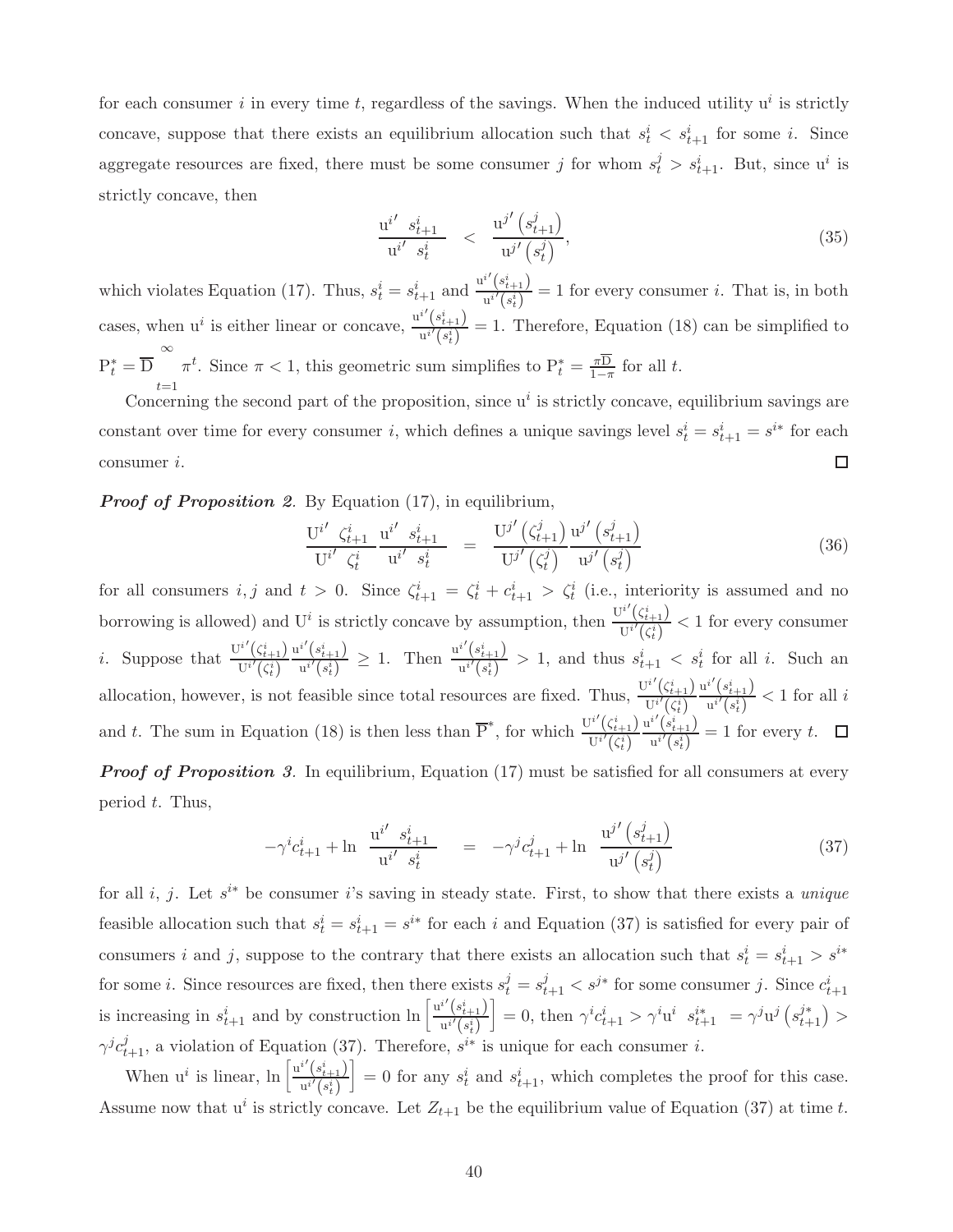That is,

$$
Z_{t+1} \equiv -\gamma^i u^i \left( s_{t+1}^i \right) + \ln \frac{u^{i'} \ s_{t+1}^i}{u^{i'} \ s_t^i} , \qquad (38)
$$

for every consumer i and j. In a steady state equilibrium,  $Z_{t+1} = -\gamma^i u^i$   $s^{i*}_{t+1}$ , denoted  $Z^*$ . Suppose at time t a nonempty set of consumers  $I_t = i : s_t^i > s^{i*}$ . Then, by Equation (37), there exists a nonempty set of consumers  $J_t = \{j : s_t^j < s^{j*}\}\$ . Let  $H_t = \{h : s_t^h = s^{h*}\}\$ , which may be empty. To prove convergence, it is sufficient to show that ∈L  $s_{t+1}^{\ell} - s^{\ell *}$  <  $\epsilon_{\ell \in L}$  $s_t^{\ell} - s^{\ell *}$ , where  $L = H \cup I \cup J$  is the set of all consumers.

First, suppose that  $Z_{t+1} = Z^*$ . Since  $u^i$  is strictly increasing and strictly concave,  $s_t^i > s_{t+1}^i > s^{i*}$ for any  $i \in I_t$ , and  $s_t^j < s_{t+1}^j < s^{j*}$  for any  $j \in J_t$ ; otherwise Equation (37) does not hold. Further,  $s_{t+1}^h = s_t^h = s^{h*}$  for  $h \in H_t$ . Thus,  $\ell \in L$  $s_{t+1}^{\ell} - s^{\ell *}$  <  $\epsilon_{\ell \in L}$  $s_t^{\ell} - s^{\ell *}$ .

Next, suppose  $Z_{t+1} > Z^*$ . Equation (37) then implies that  $s_{t+1}^j < s^{j*}$  for all  $j \in J_t$ ,  $s_{t+1}^h < s^{h*}$  for all  $h \in H_t$ , and  $s_{t+1}^i < s_t^i$  for all  $i \in I_t$ . Split  $I_t$  into  $A_t = i : i \in I_t$ ,  $s_{t+1}^i \leq s^{i*}$ , which may be empty,  $s_t^i - s^{i*} = \sum_{j \in J_t} s_t^j - s^{j*}$ , and  $B_t = i : i \in I_t$ ,  $s^{i*} < s_{t+1}^i < s_t^i$ .<sup>56</sup> Since total resources are fixed,  $i \in I_t$ and since in addition  $s_{t+1}^j < s^{j*}$  for all  $j \in A_t \cup H_t \cup J_t$ , then  $\sum_{i \in B_t}$  $s_{t+1}^i - s^{i*} = \frac{s_{t+1}^j - s^{j*}}{j \in A_t \cup H_t \cup J_t}$  $s_{t+1}^i - s^{i*}$  <  $\sum_{i \in I_t}$  $s_t^i - s^{i*}$ . Thus,  $s_{t+1}^{\ell} - s^{\ell *}$  <  $\epsilon_{\ell}$  $s_t^{\ell} - s^{\ell *}$ . But, by the definition of  $B_t$ ,  $i \in B_t$  ∈L Since this holds for any t,  $\lim_{t\to\infty} s_t^{\ell} - s^{\ell^*} = 0$ . Therefore,  $\lim_{t\to\infty} s_t^{\ell} = s^{\ell^*}$ , for every consumer  $\ell$ . The proof for  $Z_{t+1} < Z^*$  is similar.  $\Box$ 

*Proof of Proposition 4.* When U<sup>*i*</sup> is DARA, as  $t \to \infty$ , U<sup>*i*</sup> tends to a linear form. Then, by Proposition 1, price converges to  $\overline{P}^*$ , and if  $u^i$  is strictly concave, savings satisfy  $s_t^i = s_{t+1}^i = s^{i*}$ .  $\Box$ 

*Proof of Proposition 5.* Let  $i = \{1, 2\}$  denote the two types of consumers. By Equation (17),

$$
\left(\frac{c_1^1}{c_1^1 + c_2^1}\right)^{\gamma} \left(\frac{s_1^1}{s_2^1}\right)^{\delta} = \left(\frac{c_1^2}{c_1^2 + c_2^2}\right)^{\gamma} \left(\frac{s_1^2}{s_2^2}\right)^{\delta}.
$$
\n(39)

By Walras' Law, let  $s_t^1 = \bar{S}x_t$  and  $s_t^2 = \bar{S}(1-x_t)$ , where  $x_t \in (0,1)$ , and  $\bar{S}$  is the total possible savings. Then, substitution this using  $c_t^i = \frac{(s_t^i)^{1-\delta}}{1-\delta}$  into Equation (39), provides

$$
\left(\frac{x_1^{1-\delta}}{x_1^{1-\delta}+x_2^{1-\delta}}\right)^{\gamma} \left(\frac{x_1}{x_2}\right)^{\delta} = \frac{(1-x_1)^{1-\delta}}{(1-x_1)^{1-\delta}+(1-x_2)^{1-\delta}}^{\gamma} \left(\frac{1-x_1}{1-x_2}\right)^{\delta}.
$$
 (40)

Since the left hand side of Equation (39) decreases in  $x_2$  and the right hand side increases in  $x_2$ , the solution  $x_1 = x_2$  is unique. Thus,

$$
\left(\frac{c_1^1}{c_1^1+c_2^1}\right)^\gamma \left(\frac{s_1^1}{s_2^1}\right)^\delta = \left(\frac{1}{2}\right)^\gamma.
$$
\n(41)

Similarly, in the following period,

$$
\left(\frac{c_1^1 + c_2^1}{c_1^1 + c_2^1 + c_3^1}\right)^\gamma \left(\frac{s_2^1}{s_3^1}\right)^\delta = \left(\frac{2}{3}\right)^\gamma,\tag{42}
$$

<sup>&</sup>lt;sup>56</sup>Note that  $j \in H_t \cup J_t$  implies  $j \in J_{t+1}$ , while  $i \in I_t$  can be a member of  $I_{t+1}, J_{t+1}$ , or  $H_{t+1}$ .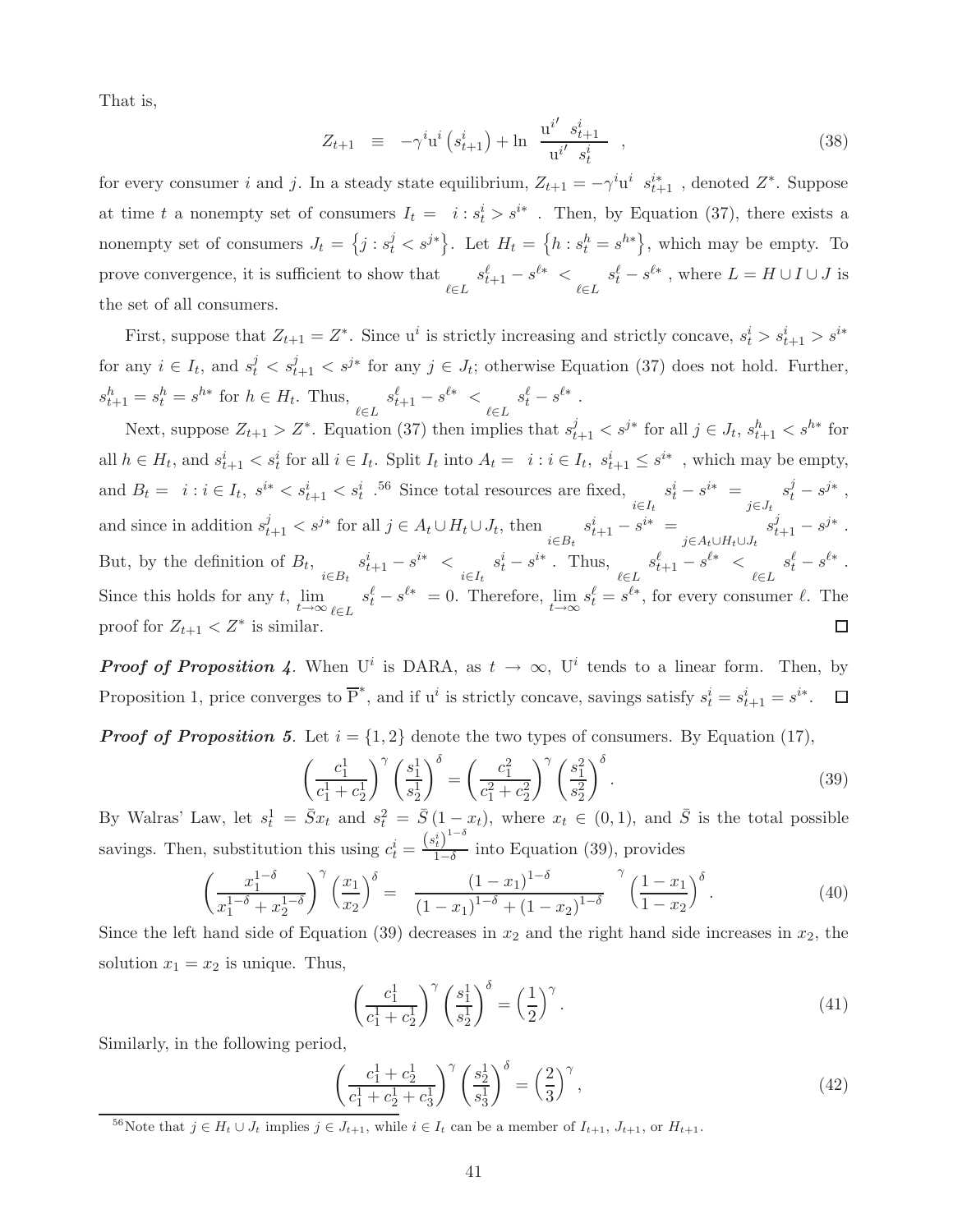and so on, such that in period  $\boldsymbol{t}$ 

$$
\left(\frac{\zeta_t^1}{\zeta_t^1 + c_{t+1}^1}\right)^\gamma \left(\frac{s_t^1}{s_{t+1}^1}\right)^\delta = \left(\frac{t}{t+1}\right)^\gamma.
$$
\n(43)

The result then follows by substituting this sequence into Equation (18).  $\Box$ 

*Proof of Corollary 1.* Immediately obtained by Equation (23).  $\Box$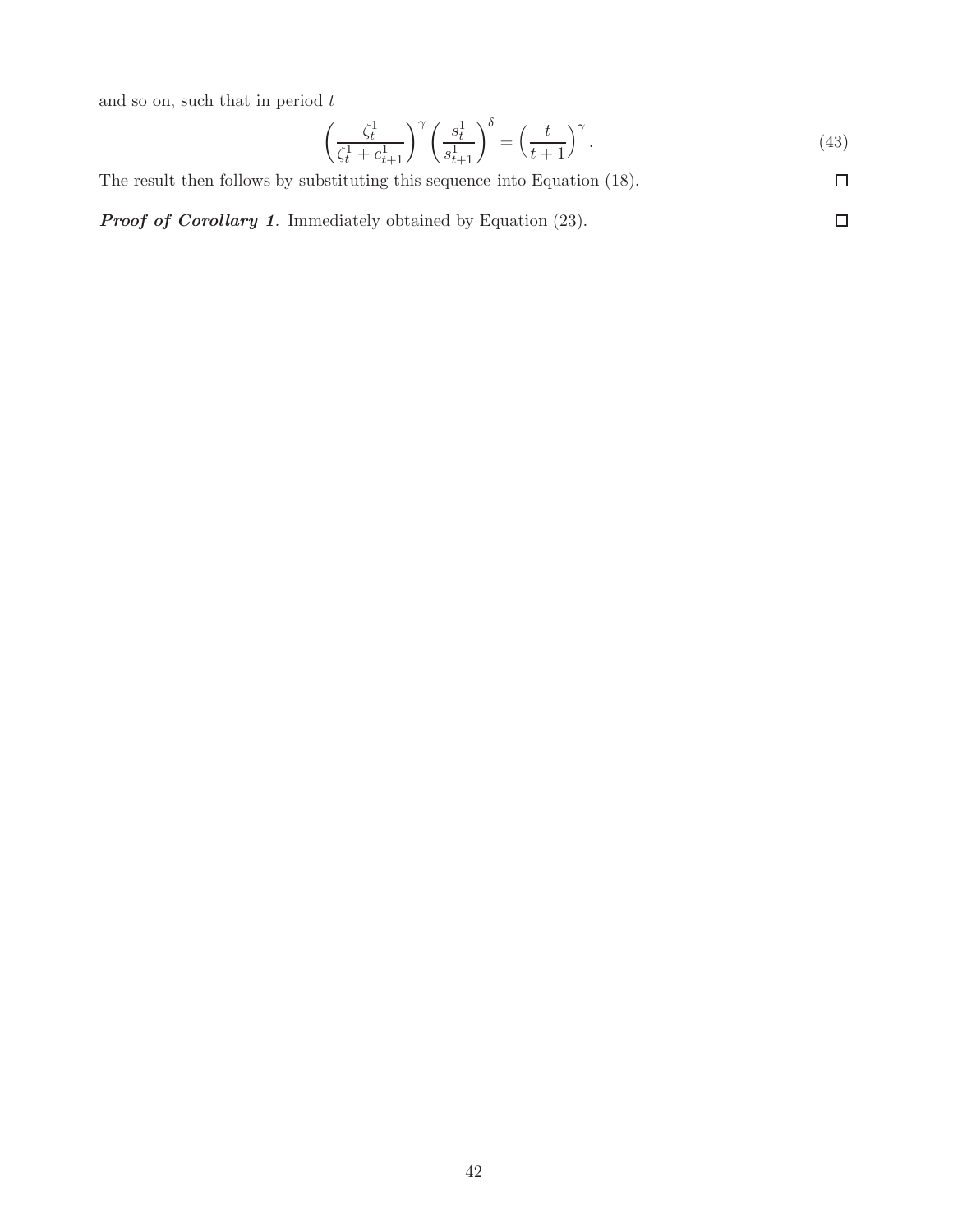### **B Regression Results**

### Table B.1: **OLS Regression of Final Shares on HL Scores with Session Fixed Effects, Linear Treatments (Clustered Standard Errors)**

 $s_i = \beta_0 + \beta_1 h_i + \text{(session dummies)} + \varepsilon_i$ 

 $s_i$  = average shares of subject *i* during the final 2 periods of the (linear) session  $h_i = \text{HL}$  score of subject i in the (linear) session

|                            | Coefficient                        | Standard Error | $\tilde{z}$ | P >  z | [95\% Confidence Interval] |  |  |  |
|----------------------------|------------------------------------|----------------|-------------|--------|----------------------------|--|--|--|
| $\beta_1$                  | 0.6496689                          | 0.1894655      | 3.43        | 0.014  | [.1860635, 1.113274]       |  |  |  |
| $\beta_2$ (S7)             | $-1.245199$                        | .3631422       | $-3.43$     | 0.014  | $[-2.133776, -.3566218]$   |  |  |  |
| $\beta_3$ (S10)            | $-1.245199$                        | .3631422       | $-3.43$     | 0.014  | $[-2.133776, -.3566218]$   |  |  |  |
| $\beta_4$ (S12)            | $-.9203642$                        | .2684094       | $-3.43$     | 0.014  | $[-1.577138, -0.26359]$    |  |  |  |
| $\beta_5$ (S16)            | $-.6496689$                        | .1894655       | $-3.43$     | 0.014  | $[-1.113274, -1860635]$    |  |  |  |
| $\beta_6$ (S18)            | $-.1082781$                        | .0315776       | $-3.43$     | 0.014  | $[-.1855457, -.0310106]$   |  |  |  |
| $\beta$ <sub>7</sub> (S20) | $-.1624172$                        | .0473664       | $-3.43$     | 0.014  | $[-.2783186, -.0465159]$   |  |  |  |
| $\beta_0$ (S13)            | .4427152                           | .599974        | 0.74        | 0.488  | $[-1.025368, 1.910799]$    |  |  |  |
|                            | R-squared: 0.1072, Root MSE: 3.412 |                |             |        |                            |  |  |  |

### Table B.2: **OLS Regression of Final Shares on HL Score Shares, Linear**

 $s_i = \beta_0 + \beta_1 h_i + \varepsilon_i$ 

 $s_i$  = average shares of subject i during the final 2 periods of the (linear) session

 $h_i = \text{HL}$  score of subject i divided by the sum of HL scores within the session

|           | Coefficient                                               | Standard Error                                          | $\tilde{z}$ | P >  z   | [95\% Confidence Interval] |  |  |  |
|-----------|-----------------------------------------------------------|---------------------------------------------------------|-------------|----------|----------------------------|--|--|--|
| $\beta_1$ | 39.8056                                                   | 9.7839                                                  | 4.068       | 0.000108 |                            |  |  |  |
| $\beta_0$ | $-0.8611$                                                 | 0.8957                                                  | $-0.961$    | 0.339147 |                            |  |  |  |
|           |                                                           | Residual standard error: 3.171 on 82 degrees of freedom |             |          |                            |  |  |  |
|           | Multiple R-squared: 0.168, Adjusted R-squared: 0.1578     |                                                         |             |          |                            |  |  |  |
|           | F-statistic: $16.55$ on 1 and 82 DF, p-value: $0.0001082$ |                                                         |             |          |                            |  |  |  |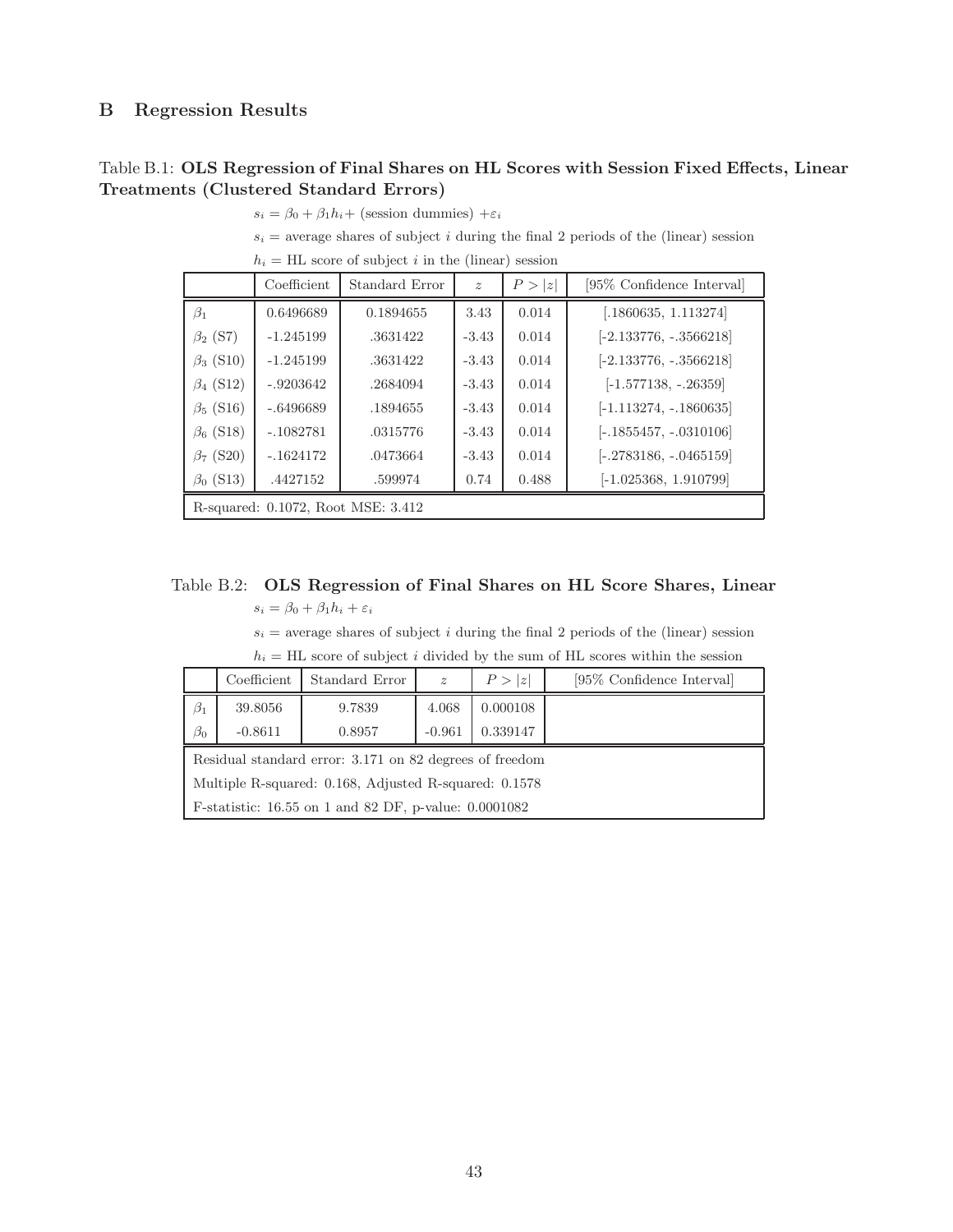### Table B.3: **OLS Regression of Final Shares on HL Scores, Concave (Clustered Standard Errors)**

$$
s_i = \beta_0 + \beta_1 h_i + \varepsilon_i
$$

 $s_i$  = average shares of subject i during the final 2 periods of the (concave) session  $h_i = \text{HL}$  score of subject i in the (concave) session

|                            | Coefficient                         | Standard Error | $\boldsymbol{z}$ | P >  z | [95\% Confidence Interval] |  |  |  |
|----------------------------|-------------------------------------|----------------|------------------|--------|----------------------------|--|--|--|
| $\beta_1$                  | $-.1603221$                         | .0925407       | $-1.73$          | 0.134  | $[-.3867609, .0661167]$    |  |  |  |
| $\beta_2$ (S8)             | $-.1736823$                         | .1002524       | $-1.73$          | 0.134  | $[-.418991, .0716264]$     |  |  |  |
| $\beta_3$ (S9)             | $-.0801611$                         | .0462703       | $-1.73$          | 0.134  | $[-.1933805, .0330584]$    |  |  |  |
| $\beta_4$ (S14)            | $-.0935212$                         | .053982        | $-1.73$          | 0.134  | $[-.2256105, .0385681]$    |  |  |  |
| $\beta_5$ (S15)            | $-.1202416$                         | .0694055       | $-1.73$          | 0.134  | $[-.2900707, .0495875]$    |  |  |  |
| $\beta_6$ (S17)            | $-.0534407$                         | .0308469       | $-1.73$          | 0.134  | $[-.1289203, .0220389]$    |  |  |  |
| $\beta$ <sub>7</sub> (S19) | $-.0935212$                         | .053982        | $-1.73$          | 0.134  | $[-.2256105, .0385681]$    |  |  |  |
| $\beta_0$ (S11)            | 3.168009                            | .3855861       | 8.22             | 0.000  | [2.224514, 4.111504]       |  |  |  |
|                            | R-squared: 0.0198, Root MSE: 1.9522 |                |                  |        |                            |  |  |  |

### Table B.4: **Linear Regression of HL Score on Treatment Dummies and Earnings**

 $h_i = \beta_0 + \beta_1 Linear + \beta_2 D3 + \beta_3 Pay_i + \epsilon_i$ 

 $h_i$  = subject *i*'s Holt Laury score

Linear: linear treatment dummy

D3:  $d = 3$  treatment dummy

 $Pay<sub>i</sub> = subject i's earnings$ 

| OLS Regression               |              |                         | Number of $obs = 168$   |       |                            |  |  |
|------------------------------|--------------|-------------------------|-------------------------|-------|----------------------------|--|--|
|                              |              | $R^2$ (overall): 0.0187 |                         |       | Wald $\chi^2(3) = 2.91$    |  |  |
| $corr(u_i, X) = 0$ (assumed) |              |                         | Prob > $\chi^2$ =0.4929 |       |                            |  |  |
| $h_i$                        | Coef.        | Std. Error              | t                       | P> t  | [95\% Confidence Interval] |  |  |
| $\beta_1$                    | 0.4600691    | 0.3574489               | 1.29                    | 0.198 | $[-0.2405178, 1.160656]$   |  |  |
| $\beta_2$                    | $-0.0141679$ | 0.3217259               | $-0.04$                 | 0.965 | $[-0.6447392, 0.6164033]$  |  |  |
| $\beta_3$                    | 0.0139502    | 0.0277779               | 0.50                    | 0.616 | $[-0.0404934, 0.0683939]$  |  |  |
| $\beta_0$                    | 3.430148     | 0.4083777               | 8.40                    | 0.000 | [2.629742, 4.230554]       |  |  |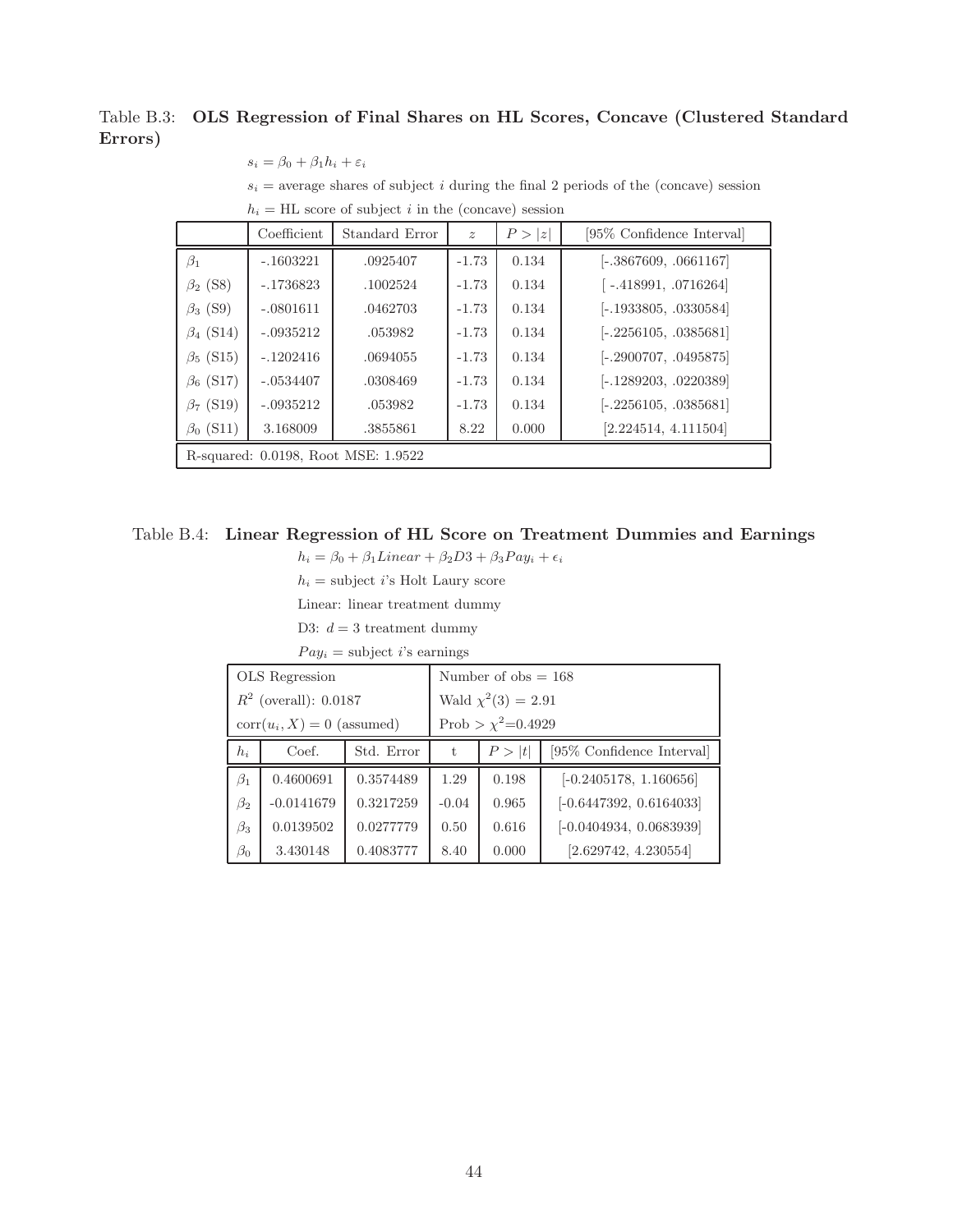### Table B.5: **OLS Regression of Final Shares on HL Scores, L2-10 Choice**

 $s_i = \beta_0 + \beta_1 h_i + \varepsilon_i$ 

 $s_i$  = average shares of subject i during the final 2 periods of the session

```
h_i = \mathrm{HL} score of subject i in the session
```

|           | Coefficient                                             | Standard Error | $\boldsymbol{z}$ | P >  z |  |  |  |  |  |
|-----------|---------------------------------------------------------|----------------|------------------|--------|--|--|--|--|--|
| $\beta_1$ | 0.9306                                                  | 0.4006         | 2.323            | 0.0337 |  |  |  |  |  |
| $\beta_0$ | 0.1713                                                  | 1.5745         | 0.109            | 0.9147 |  |  |  |  |  |
|           | Residual standard error: 2.404 on 16 degrees of freedom |                |                  |        |  |  |  |  |  |
|           | Multiple R-squared: 0.2522, Adjusted R-squared: 0.2054  |                |                  |        |  |  |  |  |  |
|           | F-statistic: $5.395$ on 1 and 16 DF, p-value: $0.0337$  |                |                  |        |  |  |  |  |  |

# Table B.6: **OLS Regression of Final Shares on HL Scores, L2-13 Choice**

 $s_i = \beta_0 + \beta_1 h_i + \varepsilon_i$ 

 $s_i$  = average shares of subject i during the final 2 periods of the session

|                                                            | Coefficient | Standard Error | $\tilde{z}$ | P >  z |  |  |  |
|------------------------------------------------------------|-------------|----------------|-------------|--------|--|--|--|
| $\beta_1$                                                  | $-0.1923$   | 0.6911         | $-0.278$    | 0.784  |  |  |  |
| $\beta_0$                                                  | 2.8526      | 2.8863         | 0.988       | 0.338  |  |  |  |
| Residual standard error: 3.524 on 16 degrees of freedom    |             |                |             |        |  |  |  |
| Multiple R-squared: 0.004817, Adjusted R-squared: -0.05738 |             |                |             |        |  |  |  |
| F-statistic: $0.07744$ on 1 and 16 DF, p-value: 0.7844     |             |                |             |        |  |  |  |

 $h_i = \mathrm{HL}$  score of subject  $i$  in the session